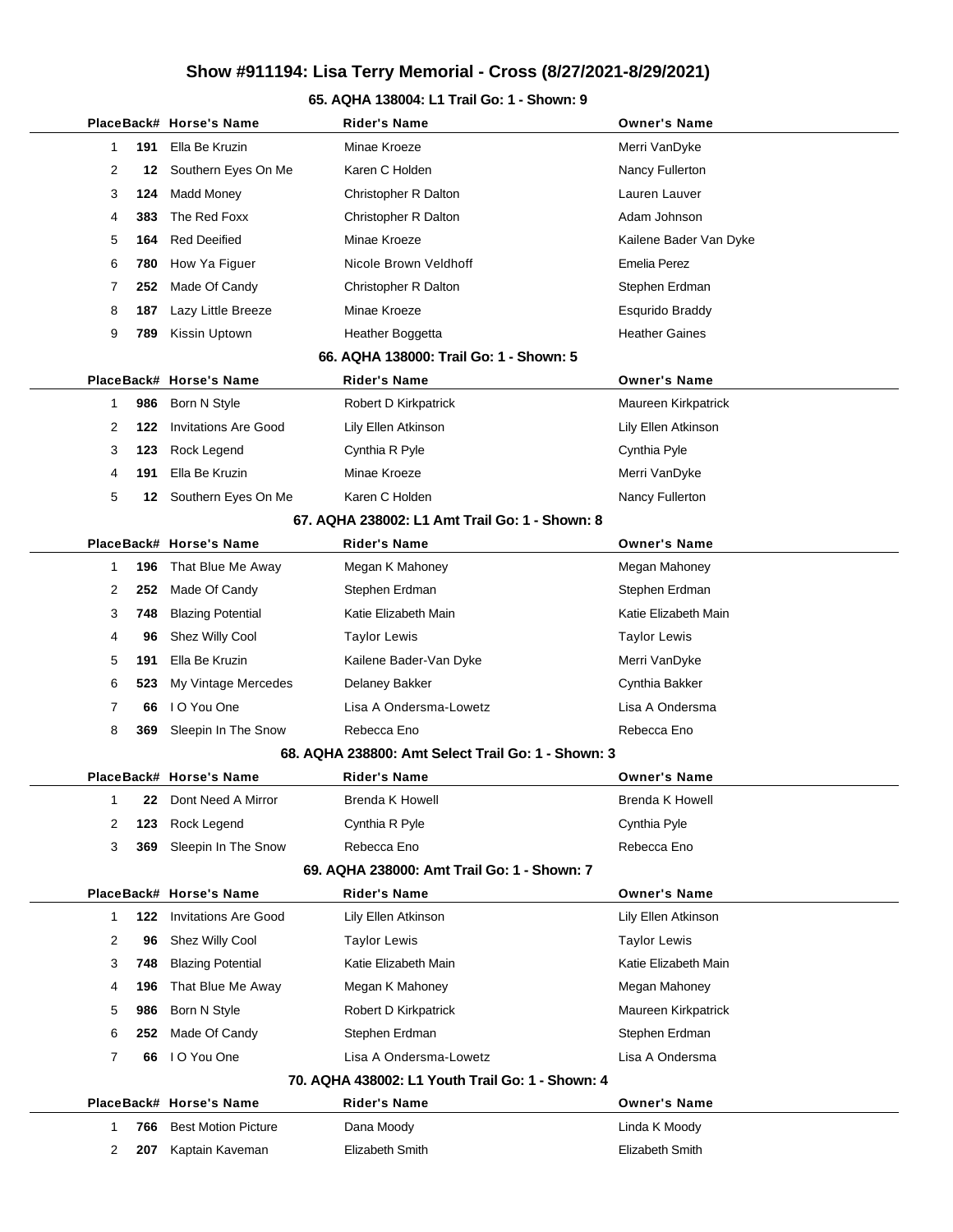|                                               |     |                            | Show #911194: Lisa Terry Memorial - Cross (8/27/2021-8/29/2021) |                         |  |  |  |
|-----------------------------------------------|-----|----------------------------|-----------------------------------------------------------------|-------------------------|--|--|--|
| 3                                             | 736 | Zig Me A Kiss              | Madelyne Meacham                                                | Madelyne Meacham        |  |  |  |
| DQ                                            | 780 | How Ya Figuer              | <b>Emelia Perez</b>                                             | <b>Emelia Perez</b>     |  |  |  |
| 71. AQHA 438000: Youth Trail Go: 1 - Shown: 4 |     |                            |                                                                 |                         |  |  |  |
|                                               |     | PlaceBack# Horse's Name    | <b>Rider's Name</b>                                             | <b>Owner's Name</b>     |  |  |  |
| 1                                             | 780 | How Ya Figuer              | <b>Emelia Perez</b>                                             | <b>Emelia Perez</b>     |  |  |  |
| 2                                             | 766 | <b>Best Motion Picture</b> | Dana Moody                                                      | Linda K Moody           |  |  |  |
| 3                                             | 207 | Kaptain Kaveman            | Elizabeth Smith                                                 | Elizabeth Smith         |  |  |  |
| 4                                             |     | 736 Zig Me A Kiss          | Madelyne Meacham                                                | Madelyne Meacham        |  |  |  |
|                                               |     |                            | 72. MQHA 904: Small Fry Trail Go: 1 - Shown: 1                  |                         |  |  |  |
|                                               |     | PlaceBack# Horse's Name    | <b>Rider's Name</b>                                             | <b>Owner's Name</b>     |  |  |  |
| 1                                             |     | 310 Ima Lopin With Class   | Quinn Bogue                                                     | <b>Bogue Family</b>     |  |  |  |
|                                               |     |                            | 76. AQHA 203400: Amt Aged Stallions Go: 1 - Shown: 1            |                         |  |  |  |
|                                               |     | PlaceBack# Horse's Name    | <b>Rider's Name</b>                                             | <b>Owner's Name</b>     |  |  |  |
| 1                                             |     | 45 The Greatest Showman    | Heather M Dunigan Coe                                           | <b>Crosswinds Farms</b> |  |  |  |
|                                               |     |                            | 81. AQHA 103400: Aged Stallions Go: 1 - Shown: 1                |                         |  |  |  |
|                                               |     | PlaceBack# Horse's Name    | <b>Rider's Name</b>                                             | <b>Owner's Name</b>     |  |  |  |
| $\mathbf{1}$                                  |     | 45 The Greatest Showman    | Raegan Schnell                                                  | <b>Crosswinds Farms</b> |  |  |  |
|                                               |     |                            | 83. AQHA 205400: Amt Yearling Mares Go: 1 - Shown: 2            |                         |  |  |  |
|                                               |     | PlaceBack# Horse's Name    | <b>Rider's Name</b>                                             | <b>Owner's Name</b>     |  |  |  |
| 1                                             | 784 | Exacool                    | John Phillip VanDyke                                            | Judy VanDyke            |  |  |  |
| 2                                             | 787 | <b>Willy Essential</b>     | Heather Boggetta                                                | Kathryn M Boggetta      |  |  |  |
|                                               |     |                            | 85. AQHA 205600: Amt Three Yr Old Mares Go: 1 - Shown: 4        |                         |  |  |  |
|                                               |     | PlaceBack# Horse's Name    | <b>Rider's Name</b>                                             | <b>Owner's Name</b>     |  |  |  |
| 1                                             | 771 | Intrigueing                | Jenni Kerns                                                     | Carli Kerns             |  |  |  |
| 2                                             | 741 | Just Cheeky                | Michael Sinko                                                   | Michael Sinko           |  |  |  |
| 3                                             | 789 | Kissin Uptown              | Heather Boggetta                                                | <b>Heather Gaines</b>   |  |  |  |
| 4                                             | 56  | Shady Lil Cowgirl          | Heather M Dunigan Coe                                           | <b>Crosswinds Farms</b> |  |  |  |
|                                               |     |                            | 86. AQHA 205700: Amt Aged Mares Go: 1 - Shown: 1                |                         |  |  |  |
|                                               |     | PlaceBack# Horse's Name    | <b>Rider's Name</b>                                             | <b>Owner's Name</b>     |  |  |  |
| 1                                             | 225 | <b>Custom Hottie</b>       | Cassidy Jo Ryder                                                | Debrah Ryder            |  |  |  |
|                                               |     |                            | 87. AQHA 275000: Amt Performance Halter Mares Go: 1 - Shown: 4  |                         |  |  |  |
|                                               |     | PlaceBack# Horse's Name    | <b>Rider's Name</b>                                             | <b>Owner's Name</b>     |  |  |  |
| $\mathbf 1$                                   | 196 | That Blue Me Away          | Megan K Mahoney                                                 | Megan Mahoney           |  |  |  |
| 2                                             | 311 | <b>Stellas Gotr Groove</b> | Kerry Daudlin                                                   | Kerry Daudlin           |  |  |  |
| 3                                             | 96  | Shez Willy Cool            | <b>Taylor Lewis</b>                                             | <b>Taylor Lewis</b>     |  |  |  |
| 4                                             | 22  | Dont Need A Mirror         | <b>Brenda K Howell</b>                                          | <b>Brenda K Howell</b>  |  |  |  |
|                                               |     |                            | 88. AQHA 105400: Yearling Mares Go: 1 - Shown: 2                |                         |  |  |  |
|                                               |     | PlaceBack# Horse's Name    | <b>Rider's Name</b>                                             | <b>Owner's Name</b>     |  |  |  |
| 1                                             | 784 | Exacool                    | John Phillip VanDyke                                            | Judy VanDyke            |  |  |  |
| 2                                             | 787 | <b>Willy Essential</b>     | Heather Boggetta                                                | Kathryn M Boggetta      |  |  |  |
|                                               |     |                            | 90. AQHA 105600: Three Yr Old Mares Go: 1 - Shown: 4            |                         |  |  |  |
|                                               |     | PlaceBack# Horse's Name    | Rider's Name                                                    | <b>Owner's Name</b>     |  |  |  |
| $\mathbf{1}$                                  | 771 | Intrigueing                | Tom Robertson                                                   | Carli Kerns             |  |  |  |
| 2                                             | 741 | Just Cheeky                | Michael Sinko                                                   | Michael Sinko           |  |  |  |
| 3                                             | 789 | Kissin Uptown              | Heather Boggetta                                                | <b>Heather Gaines</b>   |  |  |  |
| 4                                             | 56  | Shady Lil Cowgirl          | Raegan Schnell                                                  | <b>Crosswinds Farms</b> |  |  |  |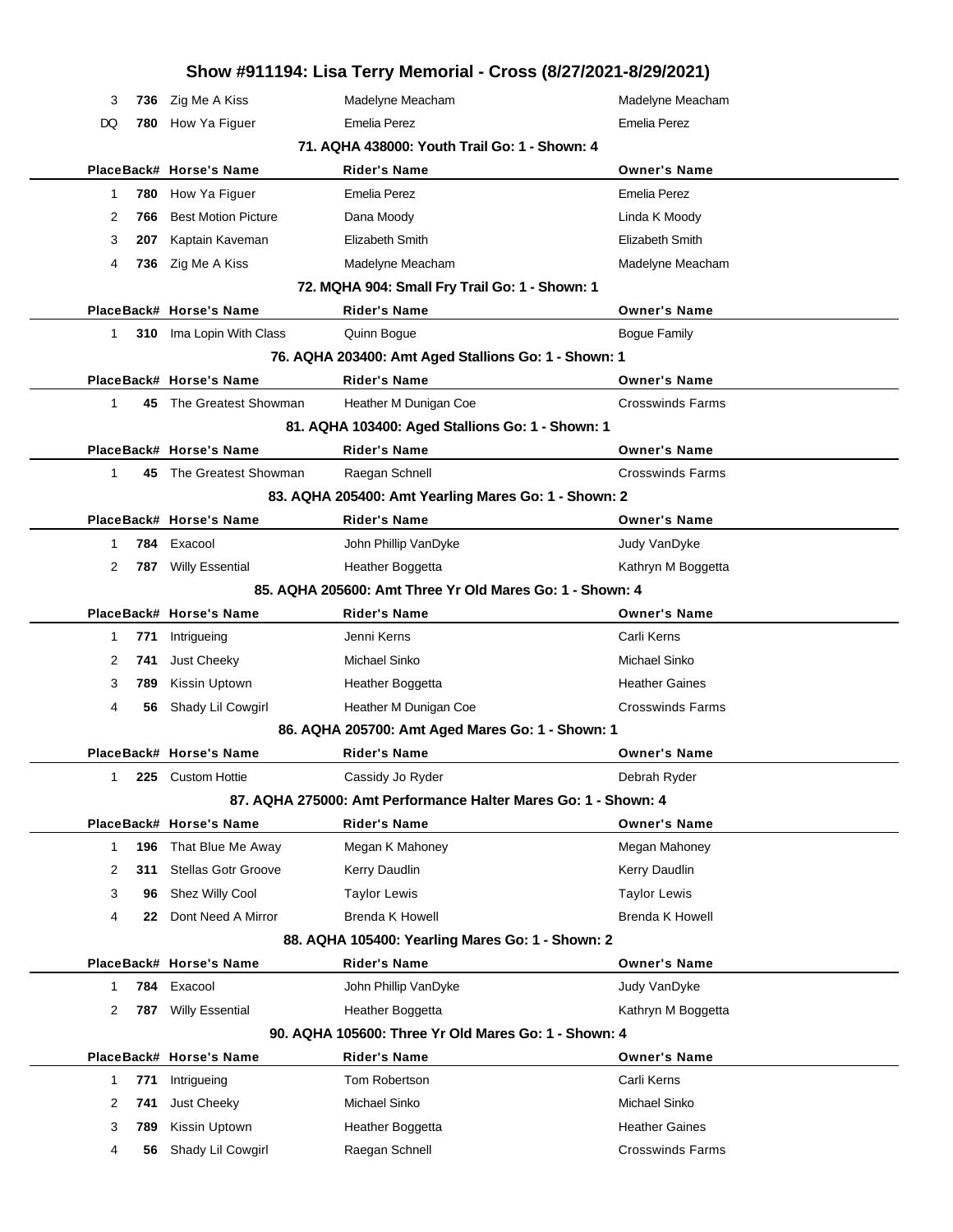#### **91. AQHA 105700: Aged Mares Go: 1 - Shown: 2**

|                |                                                            | PlaceBack# Horse's Name      | Rider's Name                                                       | <b>Owner's Name</b>      |  |  |  |
|----------------|------------------------------------------------------------|------------------------------|--------------------------------------------------------------------|--------------------------|--|--|--|
| 1              | 225                                                        | <b>Custom Hottie</b>         | Cassidy Jo Ryder                                                   | Debrah Ryder             |  |  |  |
| 2              | 191                                                        | Ella Be Kruzin               | Minae Kroeze                                                       | Merri VanDyke            |  |  |  |
|                | 92. AQHA 175000: Performance Halter Mares Go: 1 - Shown: 3 |                              |                                                                    |                          |  |  |  |
|                |                                                            | PlaceBack# Horse's Name      | <b>Rider's Name</b>                                                | <b>Owner's Name</b>      |  |  |  |
| 1              |                                                            | 196 That Blue Me Away        | Megan K Mahoney                                                    | Megan Mahoney            |  |  |  |
| 2              | 96                                                         | Shez Willy Cool              | <b>Taylor Lewis</b>                                                | <b>Taylor Lewis</b>      |  |  |  |
| 3              | 22                                                         | Dont Need A Mirror           | <b>Brenda K Howell</b>                                             | <b>Brenda K Howell</b>   |  |  |  |
|                |                                                            |                              | 95. AQHA 405600: Youth Three Yr Old Mares Go: 1 - Shown: 1         |                          |  |  |  |
|                |                                                            | PlaceBack# Horse's Name      | <b>Rider's Name</b>                                                | <b>Owner's Name</b>      |  |  |  |
| 1.             |                                                            | 771 Intrigueing              | Carli Kerns                                                        | Carli Kerns              |  |  |  |
|                |                                                            |                              | 100. AQHA 207600: Amt Three Yr Old Geldings Go: 1 - Shown: 3       |                          |  |  |  |
|                |                                                            | PlaceBack# Horse's Name      | <b>Rider's Name</b>                                                | <b>Owner's Name</b>      |  |  |  |
| 1              | 7                                                          | He Is The Exception          | Laura Renee Perniciaro                                             | Christopher J Perniciaro |  |  |  |
| 2              | 244                                                        | <b>Twisted Batt</b>          | Michelle Dawn Eno                                                  | Michelle Dawn Eno        |  |  |  |
| DQ             |                                                            | 252 Made Of Candy            | Stephen Erdman                                                     | Stephen Erdman           |  |  |  |
|                |                                                            |                              | 101. AQHA 207700: Amt Aged Geldings Go: 1 - Shown: 5               |                          |  |  |  |
|                |                                                            | PlaceBack# Horse's Name      | <b>Rider's Name</b>                                                | <b>Owner's Name</b>      |  |  |  |
| 1              | 738                                                        | Elusive Pick                 | <b>Beverly Sue Koke</b>                                            | <b>Beverly Sue Koke</b>  |  |  |  |
| 2              | 230                                                        | Only Jack Left               | Diana Midgley                                                      | Diana Midgley            |  |  |  |
| 3              | 12                                                         | Southern Eyes On Me          | Nancy Kay Fullerton                                                | Nancy Fullerton          |  |  |  |
| 4              | 748                                                        | <b>Blazing Potential</b>     | Katie Elizabeth Main                                               | Katie Elizabeth Main     |  |  |  |
| 5              | 369                                                        | Sleepin In The Snow          | Rebecca Eno                                                        | Rebecca Eno              |  |  |  |
|                |                                                            |                              | 102. AQHA 277000: Amt Performance Halter Geldings Go: 1 - Shown: 5 |                          |  |  |  |
|                |                                                            | PlaceBack# Horse's Name      | <b>Rider's Name</b>                                                | <b>Owner's Name</b>      |  |  |  |
| 1              | 383.                                                       | The Red Foxx                 | Adam Johnson                                                       | Adam Johnson             |  |  |  |
| 2              | 122                                                        | Invitations Are Good         | Lily Ellen Atkinson                                                | Lily Ellen Atkinson      |  |  |  |
| 3              | 66                                                         | I O You One                  | Lisa A Ondersma-Lowetz                                             | Lisa A Ondersma          |  |  |  |
| 4              |                                                            | 123 Rock Legend              | Cynthia R Pyle                                                     | Cynthia Pyle             |  |  |  |
| 5              |                                                            | <b>790</b> To Good To Be Red | Stephanie Mae Cesarz                                               | Stephanie Cesarz         |  |  |  |
|                |                                                            |                              | 103. AQHA 107400: Yearling Geldings Go: 1 - Shown: 1               |                          |  |  |  |
|                |                                                            | PlaceBack# Horse's Name      | <b>Rider's Name</b>                                                | <b>Owner's Name</b>      |  |  |  |
| 1              |                                                            | 747 No Doubt Im Gucci        | Raegan Schnell                                                     | <b>Crosswinds Farms</b>  |  |  |  |
|                |                                                            |                              | 105. AQHA 107600: Three Yr Old Geldings Go: 1 - Shown: 2           |                          |  |  |  |
|                |                                                            | PlaceBack# Horse's Name      | <b>Rider's Name</b>                                                | <b>Owner's Name</b>      |  |  |  |
| 1              |                                                            | 7 He Is The Exception        | Tom Robertson                                                      | Christopher J Perniciaro |  |  |  |
| 2              | 244                                                        | <b>Twisted Batt</b>          | Michelle Dawn Eno                                                  | Michelle Dawn Eno        |  |  |  |
|                |                                                            |                              | 106. AQHA 107700: Aged Geldings Go: 1 - Shown: 2                   |                          |  |  |  |
|                |                                                            | PlaceBack# Horse's Name      | Rider's Name                                                       | <b>Owner's Name</b>      |  |  |  |
| 1              |                                                            | 738 Elusive Pick             | Tom Robertson                                                      | Beverly Sue Koke         |  |  |  |
| $\overline{2}$ |                                                            | 12 Southern Eyes On Me       | Karen C Holden                                                     | Nancy Fullerton          |  |  |  |
|                |                                                            |                              | 107. AQHA 177000: Performance Halter Geldings Go: 1 - Shown: 3     |                          |  |  |  |
|                |                                                            | PlaceBack# Horse's Name      | <b>Rider's Name</b>                                                | <b>Owner's Name</b>      |  |  |  |
| 1              | 383                                                        | The Red Foxx                 | Christopher R Dalton                                               | Adam Johnson             |  |  |  |
| 2              | 122                                                        | <b>Invitations Are Good</b>  | Lily Ellen Atkinson                                                | Lily Ellen Atkinson      |  |  |  |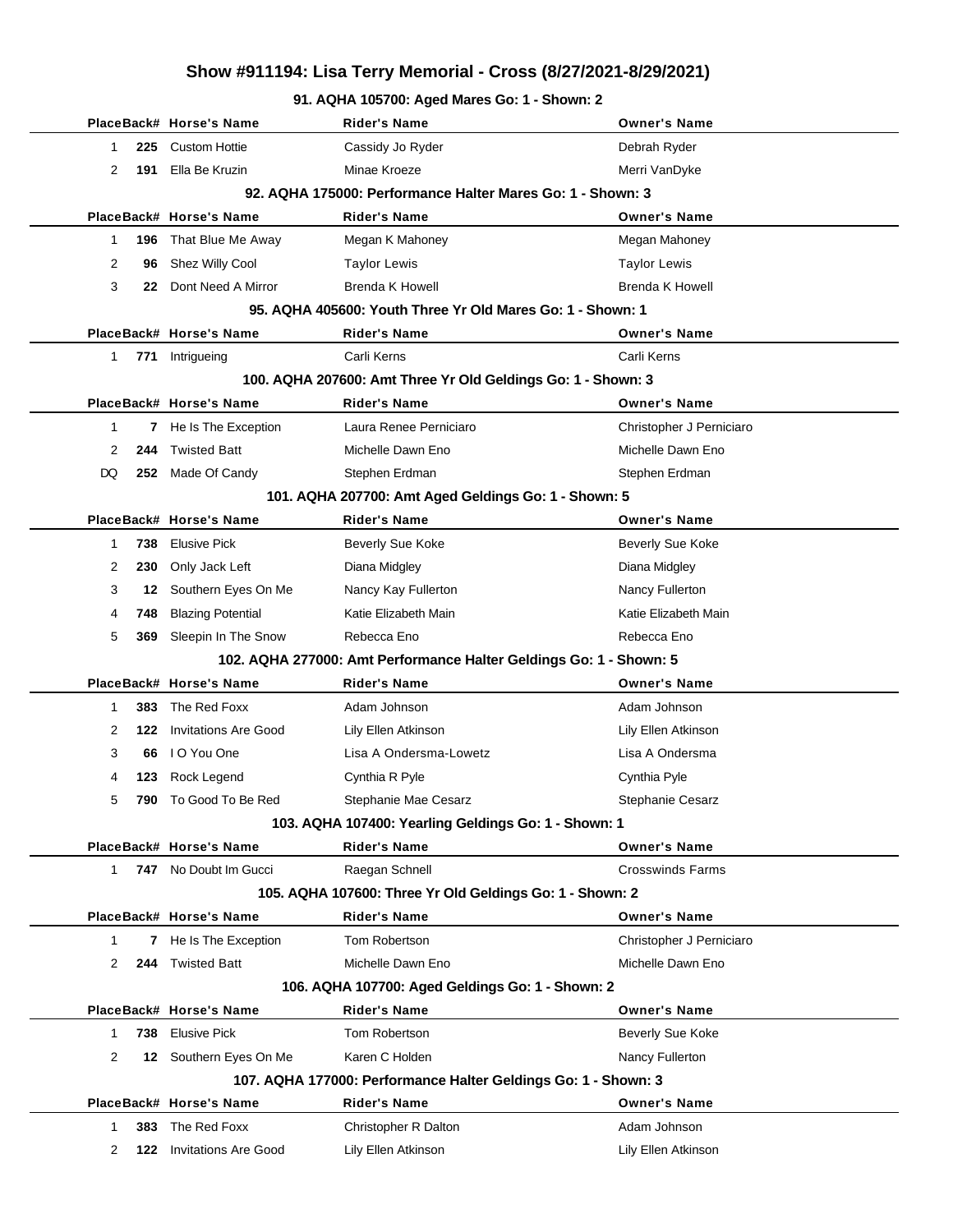|    |     |                                | Show #911194: Lisa Terry Memorial - Cross (8/27/2021-8/29/2021)      |                        |
|----|-----|--------------------------------|----------------------------------------------------------------------|------------------------|
| 3  |     | 66 IO You One                  | Lisa A Ondersma-Lowetz                                               | Lisa A Ondersma        |
|    |     |                                | 110. AQHA 407600: Youth Three Yr Old Geldings Go: 1 - Shown: 1       |                        |
|    |     | PlaceBack# Horse's Name        | <b>Rider's Name</b>                                                  | <b>Owner's Name</b>    |
| 1. |     | 743 Mahoganee                  | Carli Kerns                                                          | Tom Robertson          |
|    |     |                                | 111. AQHA 407700: Youth Aged Geldings Go: 1 - Shown: 3               |                        |
|    |     | PlaceBack# Horse's Name        | <b>Rider's Name</b>                                                  | <b>Owner's Name</b>    |
| 1  | 124 | Madd Money                     | Lauren E Lauver                                                      | Lauren Lauver          |
| 2  | 798 | Batmans Got Da Goods           | Maya Edwards                                                         | Maya Edwards           |
| 3  | 207 | Kaptain Kaveman                | Elizabeth Smith                                                      | Elizabeth Smith        |
|    |     |                                | 112. AQHA 477000: Youth Performance Halter Geldings Go: 1 - Shown: 1 |                        |
|    |     | PlaceBack# Horse's Name        | <b>Rider's Name</b>                                                  | <b>Owner's Name</b>    |
| 1  |     | <b>766</b> Best Motion Picture | Dana Moody                                                           | Linda K Moody          |
|    |     |                                | 113. MQHA 900: Small Fry Halter Go: 1 - Shown: 2                     |                        |
|    |     | PlaceBack# Horse's Name        | <b>Rider's Name</b>                                                  | <b>Owner's Name</b>    |
| 1  |     | 310 Ima Lopin With Class       | Quinn Bogue                                                          | <b>Bogue Family</b>    |
| 2  |     | 770 Your So Hot                | Laurel Huffman                                                       | Corlinda Huffman       |
|    |     |                                | 114. MQHA 901: Small Fry Showmanship Go: 1 - Shown: 2                |                        |
|    |     | PlaceBack# Horse's Name        | <b>Rider's Name</b>                                                  | <b>Owner's Name</b>    |
| 1  | 310 | Ima Lopin With Class           | Quinn Bogue                                                          | <b>Bogue Family</b>    |
| 2  |     | 770 Your So Hot                | Laurel Huffman                                                       | Corlinda Huffman       |
|    |     |                                | 115. AQHA 212001: RK Amt Showmanship at Halter Go: 1 - Shown: 5      |                        |
|    |     | PlaceBack# Horse's Name        | <b>Rider's Name</b>                                                  | <b>Owner's Name</b>    |
| 1  | 523 | My Vintage Mercedes            | Delaney Bakker                                                       | Cynthia Bakker         |
| 2  | 369 | Sleepin In The Snow            | Rebecca Eno                                                          | Rebecca Eno            |
| 3  | 14  | Soever Southern                | <b>Alexis Marie Coates</b>                                           | Corlinda Huffman       |
| 4  |     | 702 Talkin About My Ty         | Mikayla Mae Tew                                                      | Janine Ann Caldwell    |
| 5  | 753 | Dont Stop Kissin Me            | Tamara Vogel                                                         | Tamara Vogel           |
|    |     |                                | 116. AQHA 212002: L1 Amt Showmanship at Halter Go: 1 - Shown: 9      |                        |
|    |     | PlaceBack# Horse's Name        | <b>Rider's Name</b>                                                  | <b>Owner's Name</b>    |
| 1  | 748 | <b>Blazing Potential</b>       | Katie Elizabeth Main                                                 | Katie Elizabeth Main   |
| 2  | 66  | I O You One                    | Lisa A Ondersma-Lowetz                                               | Lisa A Ondersma        |
| 3  | 523 | My Vintage Mercedes            | Delaney Bakker                                                       | Cynthia Bakker         |
| 4  | 211 | Hes Hott                       | Diana Midgley                                                        | Diana Midgley          |
| 5  | 790 | To Good To Be Red              | Stephanie Mae Cesarz                                                 | Stephanie Cesarz       |
| 6  | 14  | Soever Southern                | <b>Alexis Marie Coates</b>                                           | Corlinda Huffman       |
| 7  | 311 | <b>Stellas Gotr Groove</b>     | Kerry Daudlin                                                        | Kerry Daudlin          |
| 8  | 369 | Sleepin In The Snow            | Rebecca Eno                                                          | Rebecca Eno            |
| 9  | 702 | Talkin About My Ty             | Mikayla Mae Tew                                                      | Janine Ann Caldwell    |
|    |     |                                | 117. AQHA 212800: Amt Select Showmanship at Halter Go: 1 - Shown: 7  |                        |
|    |     | PlaceBack# Horse's Name        | <b>Rider's Name</b>                                                  | <b>Owner's Name</b>    |
| 1  | 22  | Dont Need A Mirror             | <b>Brenda K Howell</b>                                               | <b>Brenda K Howell</b> |
| 2  | 123 | Rock Legend                    | Cynthia R Pyle                                                       | Cynthia Pyle           |
| 3  | 211 | Hes Hott                       | Diana Midgley                                                        | Diana Midgley          |
| 4  | 12  | Southern Eyes On Me            | Nancy Kay Fullerton                                                  | Nancy Fullerton        |
| 5  | 369 | Sleepin In The Snow            | Rebecca Eno                                                          | Rebecca Eno            |
| DQ | 311 | <b>Stellas Gotr Groove</b>     | Kerry Daudlin                                                        | Kerry Daudlin          |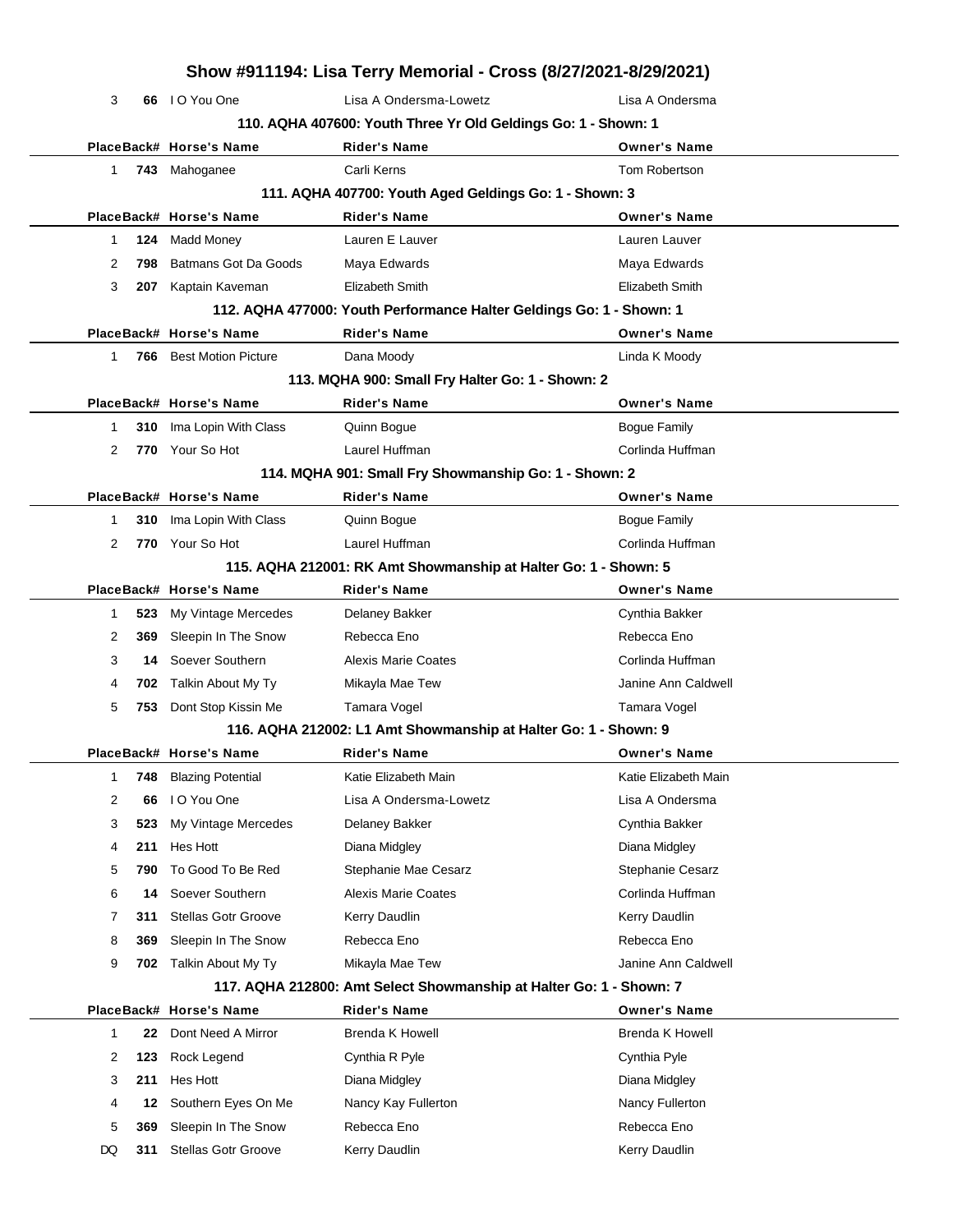| DQ                                                            |     | 753 Dont Stop Kissin Me     | Tamara Vogel                                                      | Tamara Vogel            |  |  |  |
|---------------------------------------------------------------|-----|-----------------------------|-------------------------------------------------------------------|-------------------------|--|--|--|
| 118. AQHA 212000: Amt Showmanship at Halter Go: 1 - Shown: 10 |     |                             |                                                                   |                         |  |  |  |
|                                                               |     | PlaceBack# Horse's Name     | <b>Rider's Name</b>                                               | <b>Owner's Name</b>     |  |  |  |
| 1                                                             |     | 742 Shes My Sudden Pie      | Jarrod Bush                                                       | Jarrod Bush             |  |  |  |
| 2                                                             | 66  | I O You One                 | Lisa A Ondersma-Lowetz                                            | Lisa A Ondersma         |  |  |  |
| 3                                                             | 196 | That Blue Me Away           | Megan K Mahoney                                                   | Megan Mahoney           |  |  |  |
| 4                                                             | 986 | Born N Style                | Robert D Kirkpatrick                                              | Maureen Kirkpatrick     |  |  |  |
| 5                                                             | 122 | <b>Invitations Are Good</b> | Lily Ellen Atkinson                                               | Lily Ellen Atkinson     |  |  |  |
| 6                                                             | 383 | The Red Foxx                | Adam Johnson                                                      | Adam Johnson            |  |  |  |
| 7                                                             | 748 | <b>Blazing Potential</b>    | Katie Elizabeth Main                                              | Katie Elizabeth Main    |  |  |  |
| 8                                                             | 96  | Shez Willy Cool             | <b>Taylor Lewis</b>                                               | <b>Taylor Lewis</b>     |  |  |  |
| 9                                                             | 225 | <b>Custom Hottie</b>        | Cassidy Jo Ryder                                                  | Debrah Ryder            |  |  |  |
|                                                               |     |                             | 119. AQHA 412001: RK Youth Showmanship at Halter Go: 1 - Shown: 3 |                         |  |  |  |
|                                                               |     | PlaceBack# Horse's Name     | <b>Rider's Name</b>                                               | <b>Owner's Name</b>     |  |  |  |
| 1                                                             | 780 | How Ya Figuer               | <b>Emelia Perez</b>                                               | <b>Emelia Perez</b>     |  |  |  |
| 2                                                             | 164 | <b>Red Deeified</b>         | Karina R Bader-Van Dyke                                           | Kailene Bader Van Dyke  |  |  |  |
| 3                                                             | 207 | Kaptain Kaveman             | <b>Elizabeth Smith</b>                                            | Elizabeth Smith         |  |  |  |
|                                                               |     |                             | 120. AQHA 412002: L1 Youth Showmanship at Halter Go: 1 - Shown: 5 |                         |  |  |  |
|                                                               |     | PlaceBack# Horse's Name     | <b>Rider's Name</b>                                               | <b>Owner's Name</b>     |  |  |  |
| 1                                                             | 766 | <b>Best Motion Picture</b>  | Dana Moody                                                        | Linda K Moody           |  |  |  |
| 2                                                             | 750 | Fancy Enough To Win         | Maya Edwards                                                      | <b>Madison Mulder</b>   |  |  |  |
| 3                                                             | 780 | How Ya Figuer               | Emelia Perez                                                      | <b>Emelia Perez</b>     |  |  |  |
| 4                                                             | 164 | <b>Red Deeified</b>         | Karina R Bader-Van Dyke                                           | Kailene Bader Van Dyke  |  |  |  |
| 5                                                             | 736 | Zig Me A Kiss               | Madelyne Meacham                                                  | Madelyne Meacham        |  |  |  |
|                                                               |     |                             | 121. AQHA 412000: Youth Showmanship at Halter Go: 1 - Shown: 6    |                         |  |  |  |
|                                                               |     | PlaceBack# Horse's Name     | Rider's Name                                                      | <b>Owner's Name</b>     |  |  |  |
| 1                                                             | 766 | <b>Best Motion Picture</b>  | Dana Moody                                                        | Linda K Moody           |  |  |  |
| 2                                                             | 798 | Batmans Got Da Goods        | Maya Edwards                                                      | Maya Edwards            |  |  |  |
| 3                                                             | 124 | <b>Madd Money</b>           | Lauren E Lauver                                                   | Lauren Lauver           |  |  |  |
| 4                                                             | 164 | <b>Red Deeified</b>         | Karina R Bader-Van Dyke                                           | Kailene Bader Van Dyke  |  |  |  |
| 5                                                             | 780 | How Ya Figuer               | <b>Emelia Perez</b>                                               | Emelia Perez            |  |  |  |
| 6                                                             | 736 | Zig Me A Kiss               | Madelyne Meacham                                                  | Madelyne Meacham        |  |  |  |
|                                                               |     |                             | 122. AQHA 142100: Junior Western Pleasure Go: 1 - Shown: 8        |                         |  |  |  |
|                                                               |     | PlaceBack# Horse's Name     | <b>Rider's Name</b>                                               | <b>Owner's Name</b>     |  |  |  |
| 1                                                             | 767 | Lope With The Motion        | Brian E Cox                                                       | Tammy M Conroy          |  |  |  |
| 2                                                             | 12  | Southern Eyes On Me         | Karen C Holden                                                    | Nancy Fullerton         |  |  |  |
| 3                                                             | 764 | Made Mighty Cool            | <b>Jared Stack</b>                                                | Patricia Zinkhann       |  |  |  |
| 4                                                             | 124 | Madd Money                  | Christopher R Dalton                                              | Lauren Lauver           |  |  |  |
| 5                                                             | 765 | Lopen Lucifer               | Pamela K Davis                                                    | Pamela K Davis          |  |  |  |
| 6                                                             | 789 | Kissin Uptown               | Heather Boggetta                                                  | <b>Heather Gaines</b>   |  |  |  |
| 7                                                             | 244 | <b>Twisted Batt</b>         | Michelle Dawn Eno                                                 | Michelle Dawn Eno       |  |  |  |
| DQ                                                            | 56  | Shady Lil Cowgirl           | Raegan Schnell                                                    | <b>Crosswinds Farms</b> |  |  |  |
|                                                               |     |                             | 123. AQHA 242001: RK Amt Western Pleasure Go: 1 - Shown: 3        |                         |  |  |  |
|                                                               |     | PlaceBack# Horse's Name     | <b>Rider's Name</b>                                               | <b>Owner's Name</b>     |  |  |  |
| 1                                                             | 369 | Sleepin In The Snow         | Rebecca Eno                                                       | Rebecca Eno             |  |  |  |
| 2                                                             | 523 | My Vintage Mercedes         | Delaney Bakker                                                    | Cynthia Bakker          |  |  |  |
|                                                               |     |                             |                                                                   |                         |  |  |  |

 $\overline{\phantom{0}}$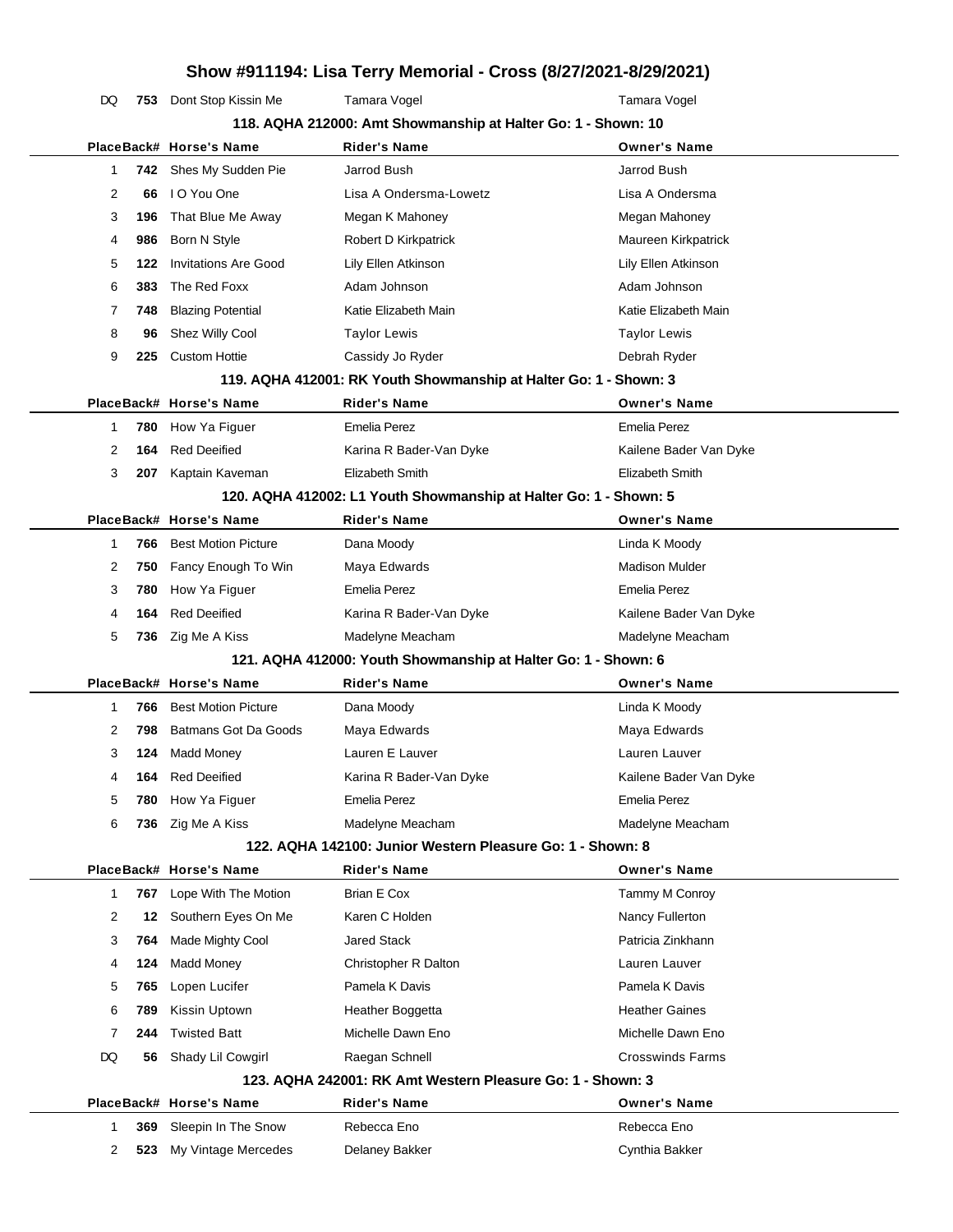|                     |                             |                                                                | Show #911194: Lisa Terry Memorial - Cross (8/27/2021-8/29/2021) |
|---------------------|-----------------------------|----------------------------------------------------------------|-----------------------------------------------------------------|
| 3                   | 244 Twisted Batt            | Michelle Dawn Eno                                              | Michelle Dawn Eno                                               |
|                     |                             | 124. AQHA 242002: L1 Amt Western Pleasure Go: 1 - Shown: 3     |                                                                 |
|                     | PlaceBack# Horse's Name     | <b>Rider's Name</b>                                            | <b>Owner's Name</b>                                             |
| 1<br>96             | Shez Willy Cool             | <b>Taylor Lewis</b>                                            | <b>Taylor Lewis</b>                                             |
| 2<br>369            | Sleepin In The Snow         | Rebecca Eno                                                    | Rebecca Eno                                                     |
| 3<br>244            | <b>Twisted Batt</b>         | Michelle Dawn Eno                                              | Michelle Dawn Eno                                               |
|                     |                             | 125. AQHA 242800: Amt Select Western Pleasure Go: 1 - Shown: 5 |                                                                 |
|                     | PlaceBack# Horse's Name     | <b>Rider's Name</b>                                            | <b>Owner's Name</b>                                             |
| $\mathbf{1}$<br>12  | Southern Eyes On Me         | Nancy Kay Fullerton                                            | Nancy Fullerton                                                 |
| 2<br>22             | Dont Need A Mirror          | <b>Brenda K Howell</b>                                         | <b>Brenda K Howell</b>                                          |
| 3<br>70             | True Blue I Will Be         | Kay Stanek                                                     | <b>Kay Stanek</b>                                               |
| 4<br>123            | Rock Legend                 | Cynthia R Pyle                                                 | Cynthia Pyle                                                    |
| 5<br>369            | Sleepin In The Snow         | Rebecca Eno                                                    | Rebecca Eno                                                     |
|                     |                             | 126, AQHA 242000: Amt Western Pleasure Go: 1 - Shown: 5        |                                                                 |
|                     | PlaceBack# Horse's Name     | <b>Rider's Name</b>                                            | <b>Owner's Name</b>                                             |
| 767<br>1            | Lope With The Motion        | Tammy M Conroy                                                 | Tammy M Conroy                                                  |
| 2<br>383            | The Red Foxx                | Adam Johnson                                                   | Adam Johnson                                                    |
| 3<br>122            | <b>Invitations Are Good</b> | Lily Ellen Atkinson                                            | Lily Ellen Atkinson                                             |
| 4<br>789            | Kissin Uptown               | Heather Boggetta                                               | <b>Heather Gaines</b>                                           |
| 5<br>96             | Shez Willy Cool             | <b>Taylor Lewis</b>                                            | <b>Taylor Lewis</b>                                             |
|                     |                             | 127. AQHA 142004: L1 Western Pleasure Go: 1 - Shown: 7         |                                                                 |
|                     | PlaceBack# Horse's Name     | <b>Rider's Name</b>                                            | <b>Owner's Name</b>                                             |
| 785<br>1            | Its Code Outside            | <b>Brian E Cox</b>                                             | Bryan Reger                                                     |
| 2<br>12             | Southern Eyes On Me         | Karen C Holden                                                 | Nancy Fullerton                                                 |
| 3<br>383            | The Red Foxx                | Christopher R Dalton                                           | Adam Johnson                                                    |
| 4<br>798            | <b>Batmans Got Da Goods</b> | Tessa M Dalton                                                 | Maya Edwards                                                    |
| 5<br>751            | <b>Truely The Best</b>      | Jennifer Lee Bluhm                                             | Gina Janke                                                      |
| 6<br>765            | Lopen Lucifer               | Pamela K Davis                                                 | Pamela K Davis                                                  |
| 7<br>56             | Shady Lil Cowgirl           | Raegan Schnell                                                 | <b>Crosswinds Farms</b>                                         |
|                     |                             | 128. AQHA 442001: RK Youth Western Pleasure Go: 1 - Shown: 4   |                                                                 |
|                     | PlaceBack# Horse's Name     | <b>Rider's Name</b>                                            | <b>Owner's Name</b>                                             |
| 124<br>$\mathbf{1}$ | <b>Madd Money</b>           | Lauren E Lauver                                                | Lauren Lauver                                                   |
| 2<br>207            | Kaptain Kaveman             | Elizabeth Smith                                                | Elizabeth Smith                                                 |
| 3<br>736            | Zig Me A Kiss               | Madelyne Meacham                                               | Madelyne Meacham                                                |
| 164<br>4            | <b>Red Deeified</b>         | Karina R Bader-Van Dyke                                        | Kailene Bader Van Dyke                                          |
|                     |                             | 129. AQHA 442002: L1 Youth Western Pleasure Go: 1 - Shown: 4   |                                                                 |
|                     | PlaceBack# Horse's Name     | <b>Rider's Name</b>                                            | <b>Owner's Name</b>                                             |
| $\mathbf{1}$<br>207 | Kaptain Kaveman             | Elizabeth Smith                                                | Elizabeth Smith                                                 |
| 2<br>750            | Fancy Enough To Win         | Maya Edwards                                                   | <b>Madison Mulder</b>                                           |
| 3<br>736            | Zig Me A Kiss               | Madelyne Meacham                                               | Madelyne Meacham                                                |
| 4<br>780            | How Ya Figuer               | <b>Emelia Perez</b>                                            | Emelia Perez                                                    |
|                     |                             | 130. AQHA 442000: Youth Western Pleasure Go: 1 - Shown: 4      |                                                                 |
|                     | PlaceBack# Horse's Name     | Rider's Name                                                   | <b>Owner's Name</b>                                             |
| $\mathbf{1}$<br>766 | <b>Best Motion Picture</b>  | Dana Moody                                                     | Linda K Moody                                                   |
| 2<br>798            | Batmans Got Da Goods        | Maya Edwards                                                   | Maya Edwards                                                    |
| 3<br>124            | <b>Madd Money</b>           | Lauren E Lauver                                                | Lauren Lauver                                                   |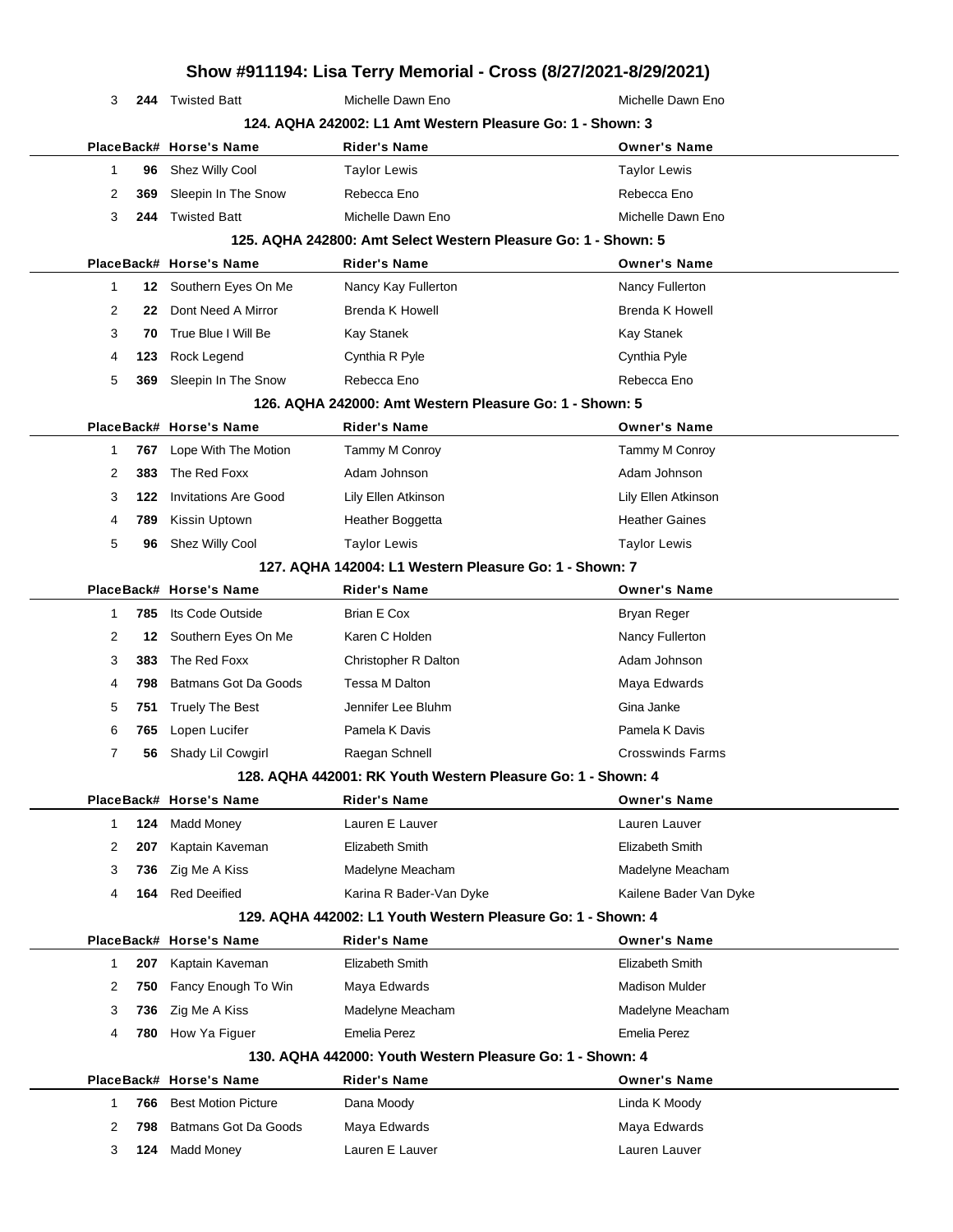|                |     |                                 | Show #911194: Lisa Terry Memorial - Cross (8/27/2021-8/29/2021)    |                         |
|----------------|-----|---------------------------------|--------------------------------------------------------------------|-------------------------|
| 4              |     | 736 Zig Me A Kiss               | Madelyne Meacham                                                   | Madelyne Meacham        |
|                |     |                                 | 131. AQHA 142200: Senior Western Pleasure Go: 1 - Shown: 2         |                         |
|                |     | PlaceBack# Horse's Name         | <b>Rider's Name</b>                                                | <b>Owner's Name</b>     |
| 1              |     | 10 Too Cold To Sleep            | <b>Monty Montgomery</b>                                            | Corlinda Huffman        |
| 2              |     | 751 Truely The Best             | Jennifer Lee Bluhm                                                 | Gina Janke              |
|                |     |                                 | 132. MQHA 910: MQHA Lead Line Go: 1 - Shown: 2                     |                         |
|                |     | PlaceBack# Horse's Name         | <b>Rider's Name</b>                                                | <b>Owner's Name</b>     |
| 0              | 790 | To Good To Be Red               | <b>Caroline Cesarz</b>                                             | <b>Stephanie Cesarz</b> |
| $\Omega$       | 244 | Twisted Batt                    | Shelby Eno                                                         | Michelle Dawn Eno       |
|                |     |                                 | 133. MQHA 902: Small Fry Western Pleasure Go: 1 - Shown: 1         |                         |
|                |     | PlaceBack# Horse's Name         | <b>Rider's Name</b>                                                | <b>Owner's Name</b>     |
| 1              |     | 310 Ima Lopin With Class        | Quinn Bogue                                                        | <b>Bogue Family</b>     |
|                |     |                                 | 134. MQHA 903: Small Fry Horsemanship Go: 1 - Shown: 1             |                         |
|                |     | PlaceBack# Horse's Name         | <b>Rider's Name</b>                                                | <b>Owner's Name</b>     |
| $\mathbf 1$    |     | <b>310</b> Ima Lopin With Class | Quinn Bogue                                                        | <b>Bogue Family</b>     |
|                |     |                                 | 135. AQHA 240001: RK Amt Western Horsemanship Go: 1 - Shown: 1     |                         |
|                |     | PlaceBack# Horse's Name         | <b>Rider's Name</b>                                                | <b>Owner's Name</b>     |
| 1              |     | 523 My Vintage Mercedes         | Delaney Bakker                                                     | Cynthia Bakker          |
|                |     |                                 | 136. AQHA 240002: L1 Amt Western Horsemanship Go: 1 - Shown: 4     |                         |
|                |     | PlaceBack# Horse's Name         | <b>Rider's Name</b>                                                | <b>Owner's Name</b>     |
| $\mathbf{1}$   |     | 66 IO You One                   | Lisa A Ondersma-Lowetz                                             | Lisa A Ondersma         |
| 2              | 523 | My Vintage Mercedes             | Delaney Bakker                                                     | Cynthia Bakker          |
| 3              | 369 | Sleepin In The Snow             | Rebecca Eno                                                        | Rebecca Eno             |
| 4              |     | 211 Hes Hott                    | Diana Midgley                                                      | Diana Midgley           |
|                |     |                                 | 137. AQHA 240800: Amt Select Western Horsemanship Go: 1 - Shown: 7 |                         |
|                |     | PlaceBack# Horse's Name         | Rider's Name                                                       | <b>Owner's Name</b>     |
| $\mathbf{1}$   |     | 22 Dont Need A Mirror           | <b>Brenda K Howell</b>                                             | <b>Brenda K Howell</b>  |
| 2              | 211 | Hes Hott                        | Diana Midgley                                                      | Diana Midgley           |
| 3              |     | 123 Rock Legend                 | Cynthia R Pyle                                                     | Cynthia Pyle            |
| 4              | 47  | Shot Of Potential               | Anna Marie Cooper                                                  | Anna Marie Cooper       |
| 5              | 12  | Southern Eyes On Me             | Nancy Kay Fullerton                                                | Nancy Fullerton         |
| 6              | 369 | Sleepin In The Snow             | Rebecca Eno                                                        | Rebecca Eno             |
| $\overline{7}$ | 70  | True Blue I Will Be             | Kay Stanek                                                         | Kay Stanek              |
|                |     |                                 | 138. AQHA 240000: Amt Western Horsemanship Go: 1 - Shown: 8        |                         |
|                |     | PlaceBack# Horse's Name         | <b>Rider's Name</b>                                                | <b>Owner's Name</b>     |
| 1              | 122 | <b>Invitations Are Good</b>     | Lily Ellen Atkinson                                                | Lily Ellen Atkinson     |
| 2              | 986 | Born N Style                    | Robert D Kirkpatrick                                               | Maureen Kirkpatrick     |
| 3              | 748 | <b>Blazing Potential</b>        | Katie Elizabeth Main                                               | Katie Elizabeth Main    |
| 4              | 96  | Shez Willy Cool                 | <b>Taylor Lewis</b>                                                | <b>Taylor Lewis</b>     |
| 5              | 196 | That Blue Me Away               | Megan K Mahoney                                                    | Megan Mahoney           |
| 6              | 383 | The Red Foxx                    | Adam Johnson                                                       | Adam Johnson            |
| 7              | 66  | I O You One                     | Lisa A Ondersma-Lowetz                                             | Lisa A Ondersma         |
| 8              | 789 | Kissin Uptown                   | Heather Boggetta                                                   | <b>Heather Gaines</b>   |
|                |     |                                 | 139. AQHA 440001: RK Youth Western Horsemanship Go: 1 - Shown: 3   |                         |
|                |     | PlaceBack# Horse's Name         | <b>Rider's Name</b>                                                | <b>Owner's Name</b>     |
| 1              | 164 | <b>Red Deeified</b>             | Karina R Bader-Van Dyke                                            | Kailene Bader Van Dyke  |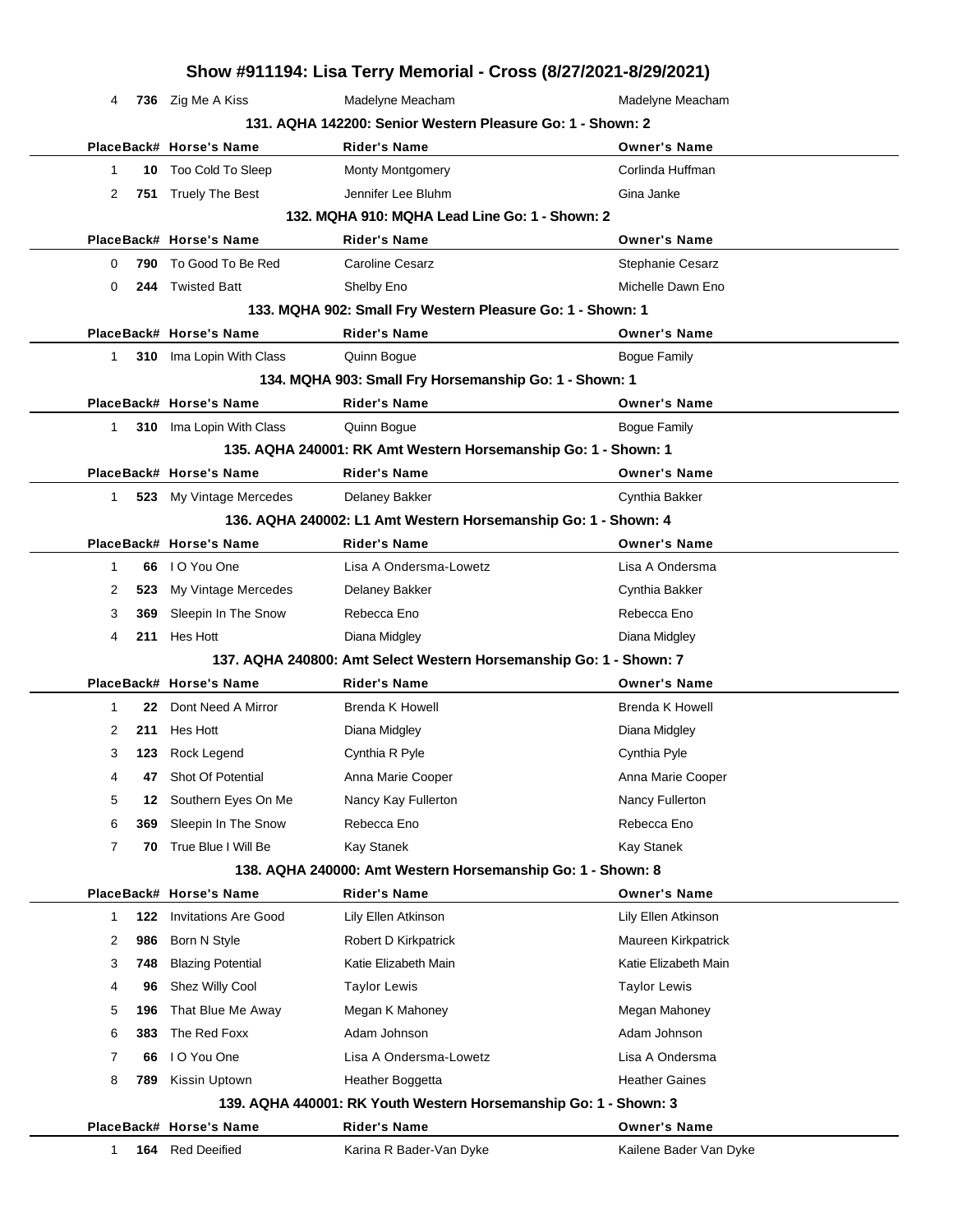|                   |            |                                                | Show #911194: Lisa Terry Memorial - Cross (8/27/2021-8/29/2021)      |                                     |
|-------------------|------------|------------------------------------------------|----------------------------------------------------------------------|-------------------------------------|
| 2                 | 207        | Kaptain Kaveman                                | Elizabeth Smith                                                      | Elizabeth Smith                     |
| 3                 | 736        | Zig Me A Kiss                                  | Madelyne Meacham                                                     | Madelyne Meacham                    |
|                   |            |                                                | 140. AQHA 440002: L1 Youth Western Horsemanship Go: 1 - Shown: 5     |                                     |
|                   |            | PlaceBack# Horse's Name                        | <b>Rider's Name</b>                                                  | <b>Owner's Name</b>                 |
| 1                 | 750        | Fancy Enough To Win                            | Maya Edwards                                                         | <b>Madison Mulder</b>               |
| 2                 | 164        | <b>Red Deeified</b>                            | Karina R Bader-Van Dyke                                              | Kailene Bader Van Dyke              |
| 3                 | 207        | Kaptain Kaveman                                | Elizabeth Smith                                                      | Elizabeth Smith                     |
| 4                 | 780        | How Ya Figuer                                  | <b>Emelia Perez</b>                                                  | <b>Emelia Perez</b>                 |
| 5                 | 736        | Zig Me A Kiss                                  | Madelyne Meacham                                                     | Madelyne Meacham                    |
|                   |            |                                                | 141. AQHA 440000: Youth Western Horsemanship Go: 1 - Shown: 5        |                                     |
|                   |            | PlaceBack# Horse's Name                        | <b>Rider's Name</b>                                                  | <b>Owner's Name</b>                 |
| 1                 | 766        | <b>Best Motion Picture</b>                     | Dana Moody                                                           | Linda K Moody                       |
| 2                 | 124        | <b>Madd Money</b>                              | Lauren E Lauver                                                      | Lauren Lauver                       |
| 3                 | 798        | Batmans Got Da Goods                           | Maya Edwards                                                         | Maya Edwards                        |
| 4                 | 736        | Zig Me A Kiss                                  | Madelyne Meacham                                                     | Madelyne Meacham                    |
| 5                 | 780        | How Ya Figuer                                  | <b>Emelia Perez</b>                                                  | <b>Emelia Perez</b>                 |
|                   |            |                                                | 142. AQHA 242102: L1 Amt Walk Trot Western Pleasure Go: 1 - Shown: 2 |                                     |
|                   |            | PlaceBack# Horse's Name                        | Rider's Name                                                         | <b>Owner's Name</b>                 |
| $\mathbf 1$       | 252        | Made Of Candy                                  | Eduardo Barajas                                                      | Stephen Erdman                      |
| $\overline{2}$    |            | 14 Soever Southern                             | <b>Alexis Marie Coates</b>                                           | Corlinda Huffman                    |
|                   |            |                                                | 143. AQHA 240102: L1 Amt Walk Trot Horsemanship Go: 1 - Shown: 2     |                                     |
|                   |            | PlaceBack# Horse's Name                        | <b>Rider's Name</b>                                                  | <b>Owner's Name</b>                 |
| $\mathbf 1$       | 14         | Soever Southern                                | <b>Alexis Marie Coates</b>                                           | Corlinda Huffman                    |
| 2                 |            | 252 Made Of Candy                              | Eduardo Barajas                                                      | Stephen Erdman                      |
|                   |            |                                                | 147. AQHA 144100: Junior Hunter Under Saddle Go: 1 - Shown: 4        |                                     |
|                   |            | PlaceBack# Horse's Name                        | Rider's Name                                                         | <b>Owner's Name</b>                 |
| $\mathbf 1$       | 12         | Southern Eyes On Me                            | Karen C Holden                                                       | Nancy Fullerton                     |
| 2                 | 43         | When Fortune Smiles                            | Nicole Brown Veldhoff                                                | Marla Foerster                      |
| 3                 | 789        | Kissin Uptown                                  | Heather Boggetta                                                     | <b>Heather Gaines</b>               |
| 4                 | 364        | Shes A Southern Bell                           | Minae Kroeze                                                         | Karina R Bader-VanDyke              |
|                   |            |                                                | 148. AQHA 244001: RK Amt Hunter Under Saddle Go: 1 - Shown: 5        |                                     |
|                   |            | PlaceBack# Horse's Name<br>My Vintage Mercedes | <b>Rider's Name</b>                                                  | <b>Owner's Name</b>                 |
| $\mathbf{1}$<br>2 | 523<br>244 | <b>Twisted Batt</b>                            | Delaney Bakker<br>Michelle Dawn Eno                                  | Cynthia Bakker<br>Michelle Dawn Eno |
| 3                 |            | Talkin About My Ty                             | Mikayla Mae Tew                                                      | Janine Ann Caldwell                 |
|                   | 702        | I Party Two                                    | Melissa S German                                                     |                                     |
| 4<br>5            | 757<br>779 | <b>Lilly Larue</b>                             | Andrea St John                                                       | Marilynn Snippe<br>Andrea St John   |
|                   |            |                                                | 149. AQHA 244002: L1 Amt Hunter Under Saddle Go: 1 - Shown: 12       |                                     |
|                   |            | PlaceBack# Horse's Name                        | <b>Rider's Name</b>                                                  | <b>Owner's Name</b>                 |
| $\mathbf{1}$      | 790        | To Good To Be Red                              | Stephanie Mae Cesarz                                                 | Stephanie Cesarz                    |
| 2                 | 211        | Hes Hott                                       | Diana Midgley                                                        | Diana Midgley                       |
| 3                 | 523        | My Vintage Mercedes                            | Delaney Bakker                                                       | Cynthia Bakker                      |
| 4                 | 748        | <b>Blazing Potential</b>                       | Katie Elizabeth Main                                                 | Katie Elizabeth Main                |
| 5                 | 745        | <b>Forget Theinvitation</b>                    | Rebecca Dingus                                                       | Rebecca Dingus                      |
| 6                 | 66         | I O You One                                    | Lisa A Ondersma-Lowetz                                               | Lisa A Ondersma                     |
| 7                 | 225        | <b>Custom Hottie</b>                           | Cassidy Jo Ryder                                                     | Debrah Ryder                        |
|                   |            |                                                |                                                                      |                                     |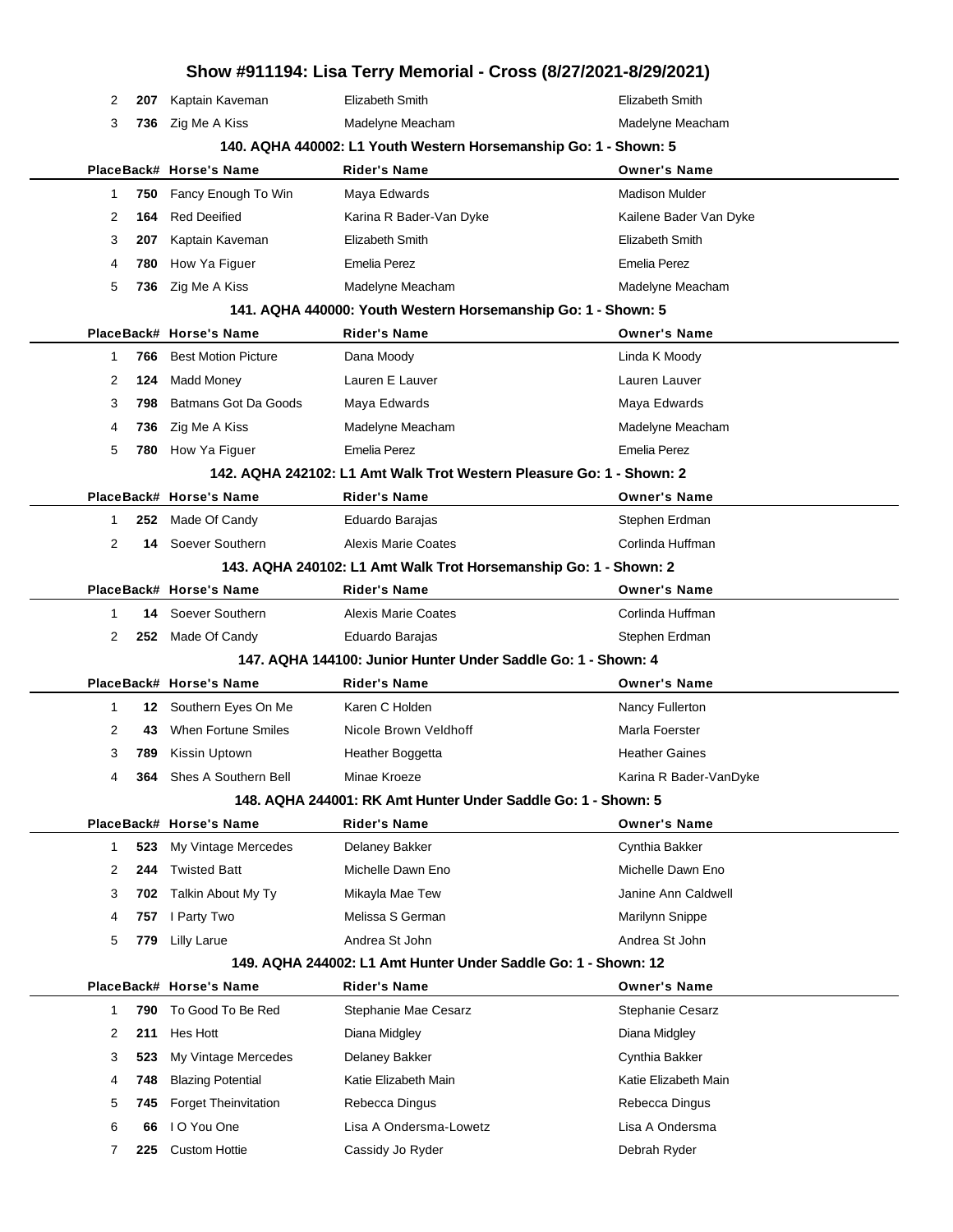|             |     |                             | $\frac{1}{2}$                                                     |                        |
|-------------|-----|-----------------------------|-------------------------------------------------------------------|------------------------|
| 8           | 244 | <b>Twisted Batt</b>         | Michelle Dawn Eno                                                 | Michelle Dawn Eno      |
| 9           | 311 | <b>Stellas Gotr Groove</b>  | <b>Kerry Daudlin</b>                                              | Kerry Daudlin          |
|             |     |                             | 150. AQHA 244800: Amt Select Hunter Under Saddle Go: 1 - Shown: 8 |                        |
|             |     | PlaceBack# Horse's Name     | <b>Rider's Name</b>                                               | <b>Owner's Name</b>    |
| 1           | 47  | Shot Of Potential           | Anna Marie Cooper                                                 | Anna Marie Cooper      |
| 2           | 211 | Hes Hott                    | Diana Midgley                                                     | Diana Midgley          |
| 3           | 12  | Southern Eyes On Me         | Nancy Kay Fullerton                                               | Nancy Fullerton        |
| 4           | 22  | Dont Need A Mirror          | <b>Brenda K Howell</b>                                            | <b>Brenda K Howell</b> |
| 5           | 311 | <b>Stellas Gotr Groove</b>  | Kerry Daudlin                                                     | Kerry Daudlin          |
| 6           | 123 | Rock Legend                 | Cynthia R Pyle                                                    | Cynthia Pyle           |
| 7           | 70  | True Blue I Will Be         | Kay Stanek                                                        | Kay Stanek             |
| 8           | 779 | <b>Lilly Larue</b>          | Andrea St John                                                    | Andrea St John         |
|             |     |                             | 151, AQHA 244000: Amt Hunter Under Saddle Go: 1 - Shown: 9        |                        |
|             |     | PlaceBack# Horse's Name     | Rider's Name                                                      | <b>Owner's Name</b>    |
| 1           | 196 | That Blue Me Away           | Megan K Mahoney                                                   | Megan Mahoney          |
| 2           | 790 | To Good To Be Red           | Stephanie Mae Cesarz                                              | Stephanie Cesarz       |
| 3           | 66  | I O You One                 | Lisa A Ondersma-Lowetz                                            | Lisa A Ondersma        |
| 4           | 789 | Kissin Uptown               | Heather Boggetta                                                  | <b>Heather Gaines</b>  |
| 5           | 122 | <b>Invitations Are Good</b> | Lily Ellen Atkinson                                               | Lily Ellen Atkinson    |
| 6           | 748 | <b>Blazing Potential</b>    | Katie Elizabeth Main                                              | Katie Elizabeth Main   |
| 7           | 96  | Shez Willy Cool             | <b>Taylor Lewis</b>                                               | <b>Taylor Lewis</b>    |
| 8           | 101 | Gott It                     | Kara M DeVlieger                                                  | Kara M DeVlieger       |
| 9           | 43  | When Fortune Smiles         | Marla Lynn Foerster                                               | Marla Foerster         |
|             |     |                             | 152. AQHA 144004: L1 Hunter Under Saddle Go: 1 - Shown: 3         |                        |
|             |     | PlaceBack# Horse's Name     | <b>Rider's Name</b>                                               | <b>Owner's Name</b>    |
| 1           | 745 | <b>Forget Theinvitation</b> | Nicole Brown Veldhoff                                             | Rebecca Dingus         |
| 2           | 101 | Gott It                     | Karen C Holden                                                    | Kara M DeVlieger       |
| 3           | 309 | U Can Call Me Al            | Minae Kroeze                                                      | Kailene Bader-VanDyke  |
|             |     |                             | 153. AQHA 444001: RK Youth Hunter Under Saddle Go: 1 - Shown: 1   |                        |
|             |     | PlaceBack# Horse's Name     | Rider's Name                                                      | Owner's Name           |
| 1           | 780 | How Ya Figuer               | <b>Emelia Perez</b>                                               | <b>Emelia Perez</b>    |
|             |     |                             | 154. AQHA 444002: L1 Youth Hunter Under Saddle Go: 1 - Shown: 1   |                        |
|             |     | PlaceBack# Horse's Name     | <b>Rider's Name</b>                                               | <b>Owner's Name</b>    |
| 1           |     | 780 How Ya Figuer           | <b>Emelia Perez</b>                                               | <b>Emelia Perez</b>    |
|             |     |                             | 155. AQHA 444000: Youth Hunter Under Saddle Go: 1 - Shown: 2      |                        |
|             |     | PlaceBack# Horse's Name     | <b>Rider's Name</b>                                               | <b>Owner's Name</b>    |
| 1           | 766 | <b>Best Motion Picture</b>  | Dana Moody                                                        | Linda K Moody          |
| 2           | 164 | <b>Red Deeified</b>         | Karina R Bader-Van Dyke                                           | Kailene Bader Van Dyke |
|             |     |                             | 156. AQHA 144200: Senior Hunter Under Saddle Go: 1 - Shown: 8     |                        |
|             |     | PlaceBack# Horse's Name     | <b>Rider's Name</b>                                               | <b>Owner's Name</b>    |
| $\mathbf 1$ | 47  | <b>Shot Of Potential</b>    | Anna Marie Cooper                                                 | Anna Marie Cooper      |
| 2           | 122 | <b>Invitations Are Good</b> | Lily Ellen Atkinson                                               | Lily Ellen Atkinson    |
| 3           | 123 | Rock Legend                 | Cynthia R Pyle                                                    | Cynthia Pyle           |
| 4           | 164 | <b>Red Deeified</b>         | Karina R Bader-Van Dyke                                           | Kailene Bader Van Dyke |
| 5           | 191 | Ella Be Kruzin              | Minae Kroeze                                                      | Merri VanDyke          |
| 6           | 70  | True Blue I Will Be         | Kay Stanek                                                        | Kay Stanek             |
|             |     |                             |                                                                   |                        |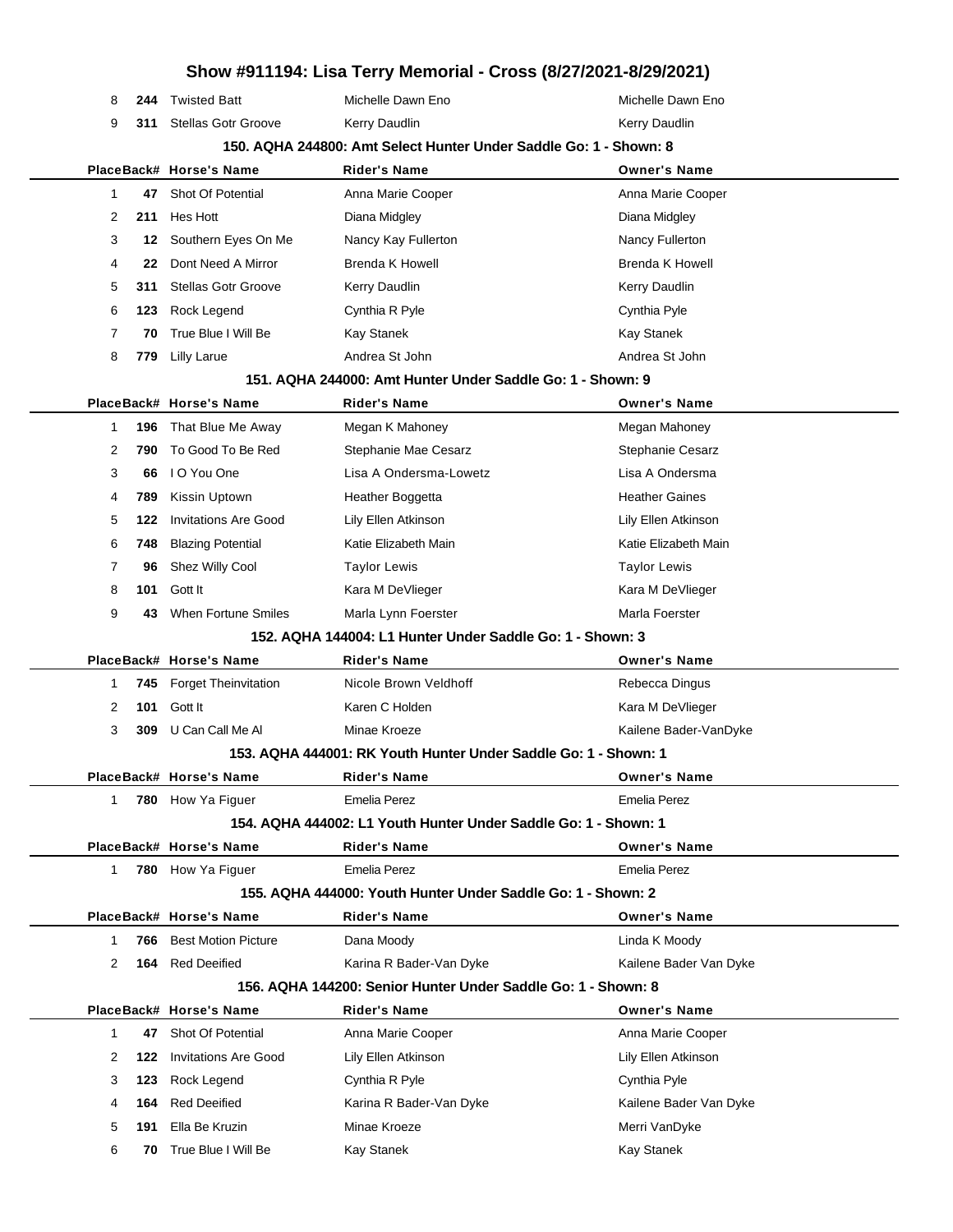| Show #911194: Lisa Terry Memorial - Cross (8/27/2021-8/29/2021) |     |                              |                                                                         |                        |  |  |  |
|-----------------------------------------------------------------|-----|------------------------------|-------------------------------------------------------------------------|------------------------|--|--|--|
| 7                                                               | 779 | <b>Lilly Larue</b>           | Andrea St John                                                          | Andrea St John         |  |  |  |
| 8                                                               | 101 | Gott It                      | Karen C Holden                                                          | Kara M DeVlieger       |  |  |  |
| 157. MQHA 905: Small Fry HUS Go: 1 - Shown: 1                   |     |                              |                                                                         |                        |  |  |  |
|                                                                 |     | PlaceBack# Horse's Name      | <b>Rider's Name</b>                                                     | <b>Owner's Name</b>    |  |  |  |
| 1                                                               |     | 310 Ima Lopin With Class     | Quinn Bogue                                                             | <b>Bogue Family</b>    |  |  |  |
|                                                                 |     |                              | 158. MQHA 906: Small Fry Equitation Go: 1 - Shown: 1                    |                        |  |  |  |
|                                                                 |     | PlaceBack# Horse's Name      | <b>Rider's Name</b>                                                     | <b>Owner's Name</b>    |  |  |  |
| 1                                                               |     | 310 Ima Lopin With Class     | Quinn Bogue                                                             | <b>Bogue Family</b>    |  |  |  |
|                                                                 |     |                              | 159. AQHA 252001: RK Amt Hunt Seat Equitation Go: 1 - Shown: 2          |                        |  |  |  |
|                                                                 |     | PlaceBack# Horse's Name      | <b>Rider's Name</b>                                                     | <b>Owner's Name</b>    |  |  |  |
| 1                                                               | 523 | My Vintage Mercedes          | Delaney Bakker                                                          | Cynthia Bakker         |  |  |  |
| $\overline{2}$                                                  | 702 | Talkin About My Ty           | Mikayla Mae Tew                                                         | Janine Ann Caldwell    |  |  |  |
|                                                                 |     |                              | 160. AQHA 252002: L1 Amt Hunt Seat Equitation Go: 1 - Shown: 5          |                        |  |  |  |
|                                                                 |     | PlaceBack# Horse's Name      | <b>Rider's Name</b>                                                     | <b>Owner's Name</b>    |  |  |  |
| 1                                                               | 523 | My Vintage Mercedes          | Delaney Bakker                                                          | Cynthia Bakker         |  |  |  |
| 2                                                               | 66  | I O You One                  | Lisa A Ondersma-Lowetz                                                  | Lisa A Ondersma        |  |  |  |
| 3                                                               | 211 | Hes Hott                     | Diana Midgley                                                           | Diana Midgley          |  |  |  |
| 4                                                               | 702 | Talkin About My Ty           | Mikayla Mae Tew                                                         | Janine Ann Caldwell    |  |  |  |
| 5                                                               | 225 | <b>Custom Hottie</b>         | Cassidy Jo Ryder                                                        | Debrah Ryder           |  |  |  |
|                                                                 |     |                              | 161. AQHA 252800: Amt Select Hunt Seat Equitation Go: 1 - Shown: 5      |                        |  |  |  |
|                                                                 |     | PlaceBack# Horse's Name      | Rider's Name                                                            | <b>Owner's Name</b>    |  |  |  |
| 1                                                               | 22  | Dont Need A Mirror           | Brenda K Howell                                                         | <b>Brenda K Howell</b> |  |  |  |
| 2                                                               | 123 | Rock Legend                  | Cynthia R Pyle                                                          | Cynthia Pyle           |  |  |  |
| 3                                                               | 211 | Hes Hott                     | Diana Midgley                                                           | Diana Midgley          |  |  |  |
| 4                                                               | 311 | <b>Stellas Gotr Groove</b>   | Kerry Daudlin                                                           | Kerry Daudlin          |  |  |  |
| 5                                                               | 47  | Shot Of Potential            | Anna Marie Cooper                                                       | Anna Marie Cooper      |  |  |  |
|                                                                 |     |                              | 162. AQHA 252000: Amt Hunt Seat Equitation Go: 1 - Shown: 6             |                        |  |  |  |
|                                                                 |     | PlaceBack# Horse's Name      | Rider's Name                                                            | <b>Owner's Name</b>    |  |  |  |
| 1                                                               |     | <b>196</b> That Blue Me Away | Megan K Mahoney                                                         | Megan Mahoney          |  |  |  |
| 2                                                               | 748 | <b>Blazing Potential</b>     | Katie Elizabeth Main                                                    | Katie Elizabeth Main   |  |  |  |
| 3                                                               | 122 | <b>Invitations Are Good</b>  | Lily Ellen Atkinson                                                     | Lily Ellen Atkinson    |  |  |  |
| 4                                                               | 225 | <b>Custom Hottie</b>         | Cassidy Jo Ryder                                                        | Debrah Ryder           |  |  |  |
| 5                                                               | 66  | I O You One                  | Lisa A Ondersma-Lowetz                                                  | Lisa A Ondersma        |  |  |  |
| 6                                                               | 96  | Shez Willy Cool              | <b>Taylor Lewis</b>                                                     | Taylor Lewis           |  |  |  |
|                                                                 |     |                              | 163. AQHA 452001: RK Youth Hunt Seat Equitation Go: 1 - Shown: 2        |                        |  |  |  |
|                                                                 |     | PlaceBack# Horse's Name      | <b>Rider's Name</b>                                                     | <b>Owner's Name</b>    |  |  |  |
| 1                                                               | 780 | How Ya Figuer                | Emelia Perez                                                            | Emelia Perez           |  |  |  |
| 2                                                               | 164 | <b>Red Deeified</b>          | Karina R Bader-Van Dyke                                                 | Kailene Bader Van Dyke |  |  |  |
|                                                                 |     |                              | 164. AQHA 452002: L1 Youth Hunt Seat Equitation Go: 1 - Shown: 2        |                        |  |  |  |
|                                                                 |     | PlaceBack# Horse's Name      | <b>Rider's Name</b>                                                     | <b>Owner's Name</b>    |  |  |  |
| 1                                                               | 164 | <b>Red Deeified</b>          | Karina R Bader-Van Dyke                                                 | Kailene Bader Van Dyke |  |  |  |
| 2                                                               | 780 | How Ya Figuer                | Emelia Perez                                                            | Emelia Perez           |  |  |  |
|                                                                 |     |                              | 165. AQHA 452000: Youth Hunt Seat Equitation Go: 1 - Shown: 1           |                        |  |  |  |
|                                                                 |     | PlaceBack# Horse's Name      | <b>Rider's Name</b>                                                     | <b>Owner's Name</b>    |  |  |  |
| 1                                                               | 766 | <b>Best Motion Picture</b>   | Dana Moody                                                              | Linda K Moody          |  |  |  |
|                                                                 |     |                              | 166. AQHA 244102: L1 Amt Walk Trot Hunter Under Saddle Go: 1 - Shown: 1 |                        |  |  |  |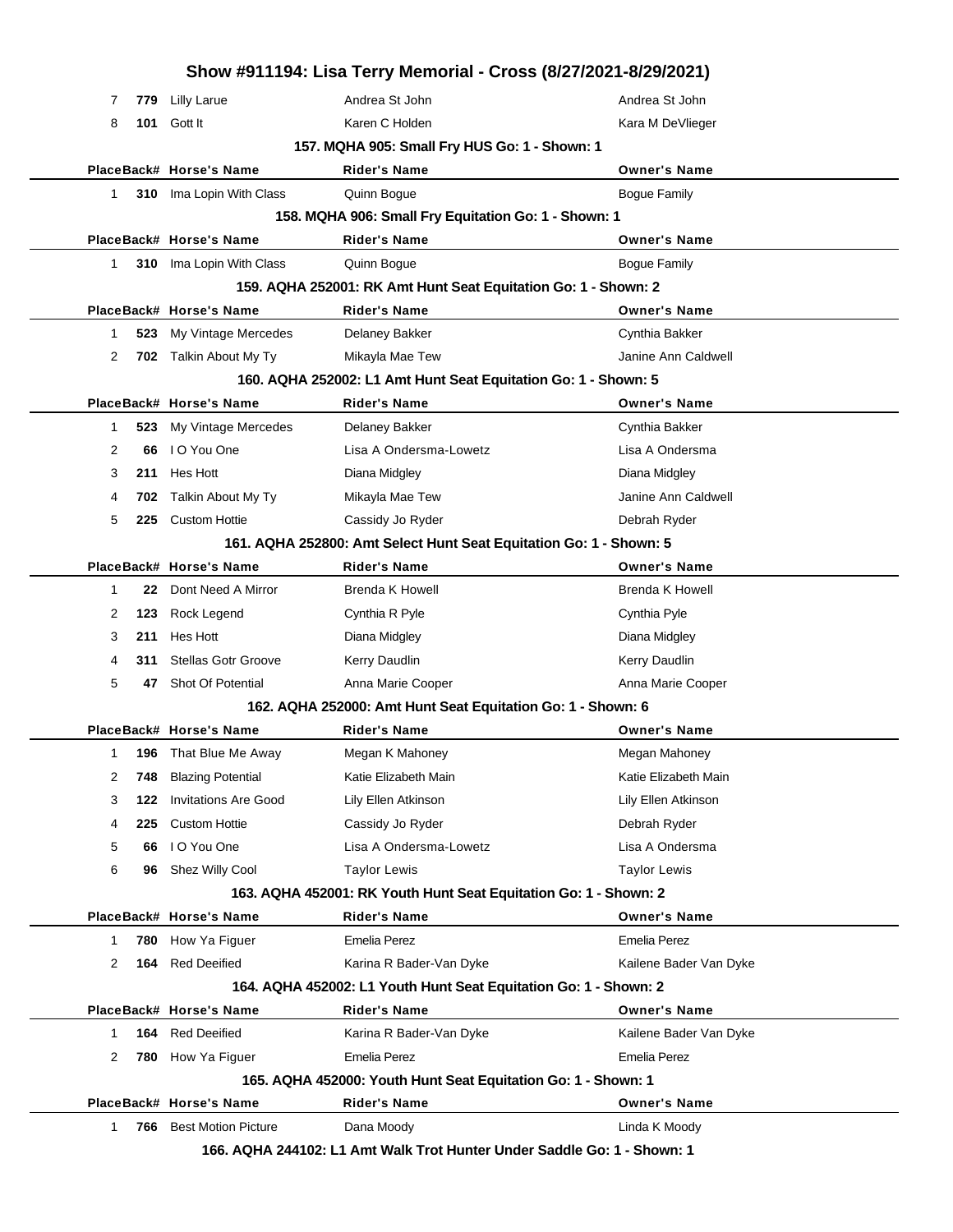|        |     |                                 | Show #911194: Lisa Terry Memorial - Cross (8/27/2021-8/29/2021)             |                                        |
|--------|-----|---------------------------------|-----------------------------------------------------------------------------|----------------------------------------|
|        |     | PlaceBack# Horse's Name         | <b>Rider's Name</b>                                                         | <b>Owner's Name</b>                    |
| 1      |     | 14 Soever Southern              | <b>Alexis Marie Coates</b>                                                  | Corlinda Huffman                       |
|        |     |                                 | 168. AQHA 136004: L1 Western Riding Go: 1 - Shown: 1                        |                                        |
|        |     | PlaceBack# Horse's Name         | Rider's Name                                                                | <b>Owner's Name</b>                    |
| 1      |     | 123 Rock Legend                 | Cynthia R Pyle                                                              | Cynthia Pyle                           |
|        |     |                                 | 169. AQHA 136000: Western Riding Go: 1 - Shown: 1                           |                                        |
|        |     | PlaceBack# Horse's Name         | <b>Rider's Name</b>                                                         | <b>Owner's Name</b>                    |
| 0      |     | <b>122</b> Invitations Are Good | Lily Ellen Atkinson                                                         | Lily Ellen Atkinson                    |
|        |     |                                 | 170. AQHA 236002: L1 Amt Western Riding Go: 1 - Shown: 2                    |                                        |
|        |     | PlaceBack# Horse's Name         | <b>Rider's Name</b>                                                         | <b>Owner's Name</b>                    |
| 1      | 523 | My Vintage Mercedes             | Delaney Bakker                                                              | Cynthia Bakker                         |
| 2      | 66  | I O You One                     | Lisa A Ondersma-Lowetz                                                      | Lisa A Ondersma                        |
|        |     |                                 | 171. AQHA 236000: Amt Western Riding Go: 1 - Shown: 3                       |                                        |
|        |     | PlaceBack# Horse's Name         | <b>Rider's Name</b>                                                         | <b>Owner's Name</b>                    |
| 1      | 123 | Rock Legend                     | Cynthia R Pyle                                                              | Cynthia Pyle                           |
| 2      | 523 | My Vintage Mercedes             | <b>Delaney Bakker</b>                                                       | Cynthia Bakker                         |
| 3      | 66  | I O You One                     | Lisa A Ondersma-Lowetz                                                      | Lisa A Ondersma                        |
|        |     |                                 | 174. AQHA 143000: Ranch Riding Go: 1 - Shown: 5                             |                                        |
|        |     | PlaceBack# Horse's Name         | <b>Rider's Name</b>                                                         | <b>Owner's Name</b>                    |
| 1      | 739 | Shine Like Jagger               | Holly A Esterling                                                           | Holly A Esterling                      |
| 2      | 191 | Ella Be Kruzin                  | Minae Kroeze                                                                | Merri VanDyke                          |
| 3      | 748 | <b>Blazing Potential</b>        | Katie Elizabeth Main                                                        | Katie Elizabeth Main                   |
| 4      | 45  | The Greatest Showman            | Raegan Schnell                                                              | <b>Crosswinds Farms</b>                |
| 5      | 66  | I O You One                     | Lisa A Ondersma-Lowetz                                                      | Lisa A Ondersma                        |
|        |     |                                 | 175. AQHA 243000: Amt Ranch Riding Go: 1 - Shown: 3                         |                                        |
|        |     | PlaceBack# Horse's Name         | Rider's Name                                                                | <b>Owner's Name</b>                    |
| 1      | 739 | Shine Like Jagger               | Holly A Esterling                                                           | Holly A Esterling                      |
| 2      |     | 748 Blazing Potential           | Katie Elizabeth Main                                                        | Katie Elizabeth Main                   |
| 3      |     | 66 IO You One                   | Lisa A Ondersma-Lowetz                                                      | Lisa A Ondersma                        |
|        |     |                                 | 5065, NSBA 230100: NSBA Level 1 Trail Go: 1 - Shown: 3                      |                                        |
| 1      |     | PlaceBack# Horse's Name         | <b>Rider's Name</b><br>Karen C Holden                                       | <b>Owner's Name</b><br>Nancy Fullerton |
|        |     | 12 Southern Eyes On Me          | <b>Christopher R Dalton</b>                                                 |                                        |
| 2<br>3 | 124 | Madd Money<br>252 Made Of Candy |                                                                             | Lauren Lauver                          |
|        |     |                                 | Christopher R Dalton<br>5066. NSBA 230300: NSBA Open Trail Go: 1 - Shown: 1 | Stephen Erdman                         |
|        |     | PlaceBack# Horse's Name         | <b>Rider's Name</b>                                                         | <b>Owner's Name</b>                    |
| 1.     |     | 123 Rock Legend                 | Cynthia R Pyle                                                              | Cynthia Pyle                           |
|        |     |                                 | 5067. NSBA 235400: NSBA Level 1 Amateur Trail Go: 1 - Shown: 2              |                                        |
|        |     | PlaceBack# Horse's Name         | <b>Rider's Name</b>                                                         | <b>Owner's Name</b>                    |
| 1      | 196 | That Blue Me Away               | Megan K Mahoney                                                             | Megan Mahoney                          |
| 2      |     | 252 Made Of Candy               | Stephen Erdman                                                              | Stephen Erdman                         |
|        |     |                                 | 5068. NSBA 236606: NSBA Select Amateur Trail Go: 1 - Shown: 1               |                                        |
|        |     | PlaceBack# Horse's Name         | <b>Rider's Name</b>                                                         | <b>Owner's Name</b>                    |
| 1.     |     | 123 Rock Legend                 | Cynthia R Pyle                                                              | Cynthia Pyle                           |
|        |     |                                 | 5069. NSBA 235600: NSBA Amateur Trail Go: 1 - Shown: 1                      |                                        |
|        |     | PlaceBack# Horse's Name         | Rider's Name                                                                | <b>Owner's Name</b>                    |
|        |     |                                 |                                                                             |                                        |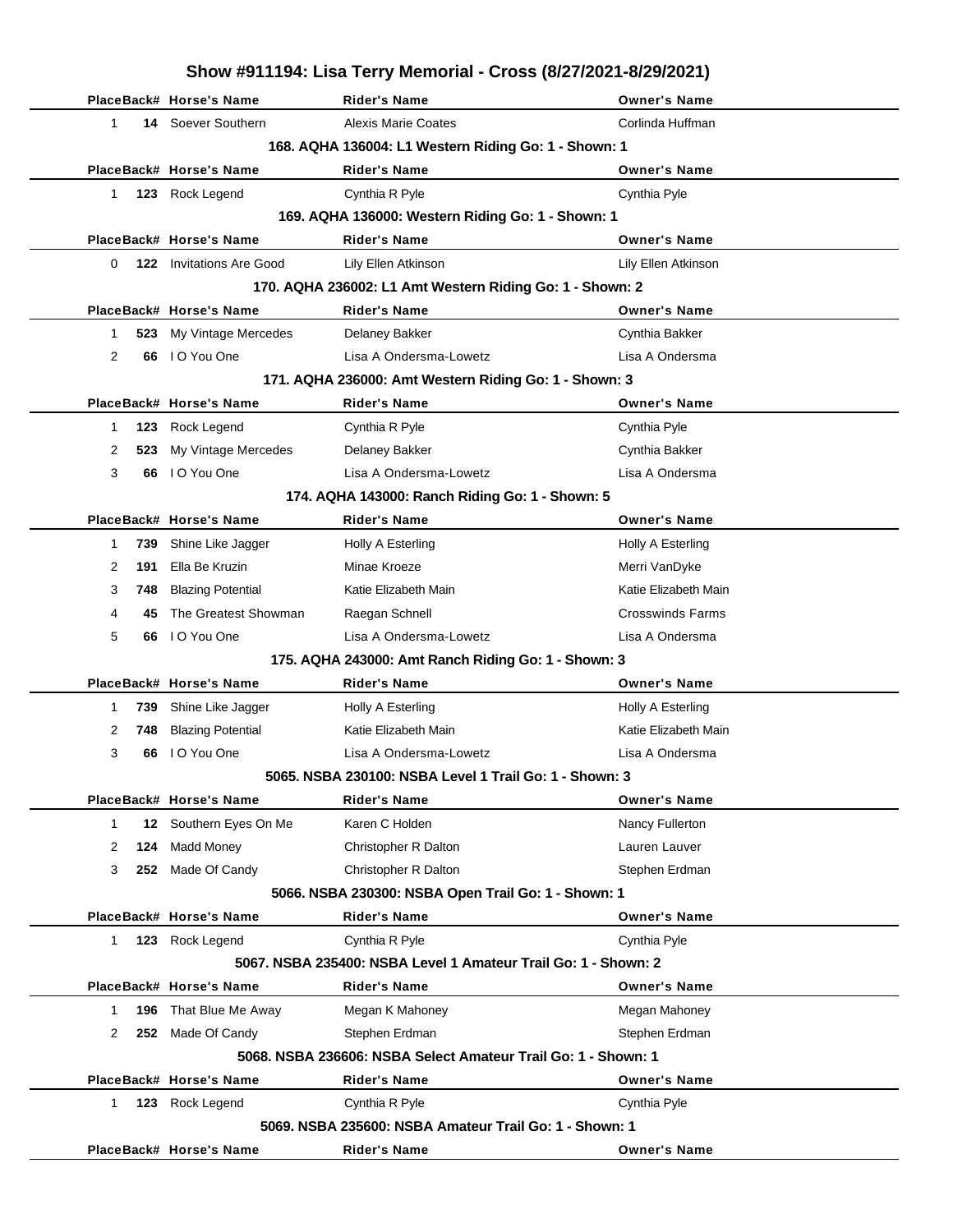| Show #911194: Lisa Terry Memorial - Cross (8/27/2021-8/29/2021) |                                |                                                                                |                     |  |  |  |
|-----------------------------------------------------------------|--------------------------------|--------------------------------------------------------------------------------|---------------------|--|--|--|
| 1                                                               | <b>196</b> That Blue Me Away   | Megan K Mahoney                                                                | Megan Mahoney       |  |  |  |
|                                                                 |                                | 5070, NSBA 237100: NSBA Level 1 Youth Trail Go: 1 - Shown: 2                   |                     |  |  |  |
|                                                                 | PlaceBack# Horse's Name        | Rider's Name                                                                   | <b>Owner's Name</b> |  |  |  |
| 1                                                               | <b>766</b> Best Motion Picture | Dana Moody                                                                     | Linda K Moody       |  |  |  |
| 2                                                               | 207 Kaptain Kaveman            | Elizabeth Smith                                                                | Elizabeth Smith     |  |  |  |
|                                                                 |                                | 5071. NSBA 237300: NSBA Youth Trail - All Age Go: 1 - Shown: 2                 |                     |  |  |  |
|                                                                 | PlaceBack# Horse's Name        | <b>Rider's Name</b>                                                            | <b>Owner's Name</b> |  |  |  |
| 1                                                               | <b>766</b> Best Motion Picture | Dana Moody                                                                     | Linda K Moody       |  |  |  |
| 2                                                               | 207 Kaptain Kaveman            | Elizabeth Smith                                                                | Elizabeth Smith     |  |  |  |
|                                                                 |                                | 5072. NSBA 237061: NSBA Youth Walk Trot Trail Small Fry Go: 1 - Shown: 1       |                     |  |  |  |
|                                                                 | PlaceBack# Horse's Name        | <b>Rider's Name</b>                                                            | <b>Owner's Name</b> |  |  |  |
| 1.                                                              | 310 Ima Lopin With Class       | Quinn Bogue                                                                    | <b>Bogue Family</b> |  |  |  |
|                                                                 |                                | 5087. NSBA 200684: NSBA Amateur Performance Halter Mares Go: 1 - Shown: 1      |                     |  |  |  |
|                                                                 | PlaceBack# Horse's Name        | <b>Rider's Name</b>                                                            | <b>Owner's Name</b> |  |  |  |
| 1                                                               | <b>196</b> That Blue Me Away   | Megan K Mahoney                                                                | Megan Mahoney       |  |  |  |
|                                                                 |                                | 5102. NSBA 200685: NSBA Amateur Performance Halter Geldings Go: 1 - Shown: 1   |                     |  |  |  |
|                                                                 | PlaceBack# Horse's Name        | <b>Rider's Name</b>                                                            | <b>Owner's Name</b> |  |  |  |
| 1                                                               | 383 The Red Foxx               | Adam Johnson                                                                   | Adam Johnson        |  |  |  |
|                                                                 |                                | 5107. NSBA 200385: NSBA Performance Halter Geldings Go: 1 - Shown: 1           |                     |  |  |  |
|                                                                 | PlaceBack# Horse's Name        | <b>Rider's Name</b>                                                            | <b>Owner's Name</b> |  |  |  |
| 1                                                               | 383 The Red Foxx               | Christopher R Dalton                                                           | Adam Johnson        |  |  |  |
|                                                                 |                                | 5112. NSBA 207385: NSBA Youth Performance Halter Geldings Go: 1 - Shown: 1     |                     |  |  |  |
|                                                                 | PlaceBack# Horse's Name        | Rider's Name                                                                   | <b>Owner's Name</b> |  |  |  |
| 1                                                               | <b>766</b> Best Motion Picture | Dana Moody                                                                     | Linda K Moody       |  |  |  |
|                                                                 |                                | 5114. NSBA 207061: NSBA Yth W/T SMS At Halter Small Fry Go: 1 - Shown: 1       |                     |  |  |  |
|                                                                 | PlaceBack# Horse's Name        | <b>Rider's Name</b>                                                            | <b>Owner's Name</b> |  |  |  |
| 1                                                               | 310 Ima Lopin With Class       | Quinn Boque                                                                    | Bogue Family        |  |  |  |
|                                                                 |                                | 5116. NSBA 205400: NSBA Level 1 Amateur Showmanship At Halter Go: 1 - Shown: 1 |                     |  |  |  |
|                                                                 | PlaceBack# Horse's Name        | <b>Rider's Name</b>                                                            | <b>Owner's Name</b> |  |  |  |
| 1                                                               | 211 Hes Hott                   | Diana Midgley                                                                  | Diana Midgley       |  |  |  |
|                                                                 |                                | 5117. NSBA 206606: NSBA Select Amateur Showmanship At Halter Go: 1 - Shown: 3  |                     |  |  |  |
|                                                                 | PlaceBack# Horse's Name        | <b>Rider's Name</b>                                                            | <b>Owner's Name</b> |  |  |  |
| 1<br>123                                                        | Rock Legend                    | Cynthia R Pyle                                                                 | Cynthia Pyle        |  |  |  |
| 2<br>211                                                        | Hes Hott                       | Diana Midgley                                                                  | Diana Midgley       |  |  |  |
| 3                                                               | 12 Southern Eyes On Me         | Nancy Kay Fullerton                                                            | Nancy Fullerton     |  |  |  |
|                                                                 |                                | 5118. NSBA 205600: NSBA Amateur Showmanship At Halter Go: 1 - Shown: 3         |                     |  |  |  |
|                                                                 | PlaceBack# Horse's Name        | <b>Rider's Name</b>                                                            | <b>Owner's Name</b> |  |  |  |
| 196<br>1                                                        | That Blue Me Away              | Megan K Mahoney                                                                | Megan Mahoney       |  |  |  |
| 2<br>383                                                        | The Red Foxx                   | Adam Johnson                                                                   | Adam Johnson        |  |  |  |
| 3<br>225                                                        | <b>Custom Hottie</b>           | Cassidy Jo Ryder                                                               | Debrah Ryder        |  |  |  |
|                                                                 |                                | 5119. NSBA 307710: NSBA Rookie Youth Showmanship At Halter Go: 1 - Shown: 1    |                     |  |  |  |
|                                                                 | PlaceBack# Horse's Name        | <b>Rider's Name</b>                                                            | <b>Owner's Name</b> |  |  |  |
| 1                                                               | 207 Kaptain Kaveman            | Elizabeth Smith                                                                | Elizabeth Smith     |  |  |  |
|                                                                 |                                | 5120. NSBA 207100: NSBA Level 1 Youth Showmanship At Halter Go: 1 - Shown: 1   |                     |  |  |  |
|                                                                 | PlaceBack# Horse's Name        | Rider's Name                                                                   | <b>Owner's Name</b> |  |  |  |
| 766<br>1                                                        | <b>Best Motion Picture</b>     | Dana Moody                                                                     | Linda K Moody       |  |  |  |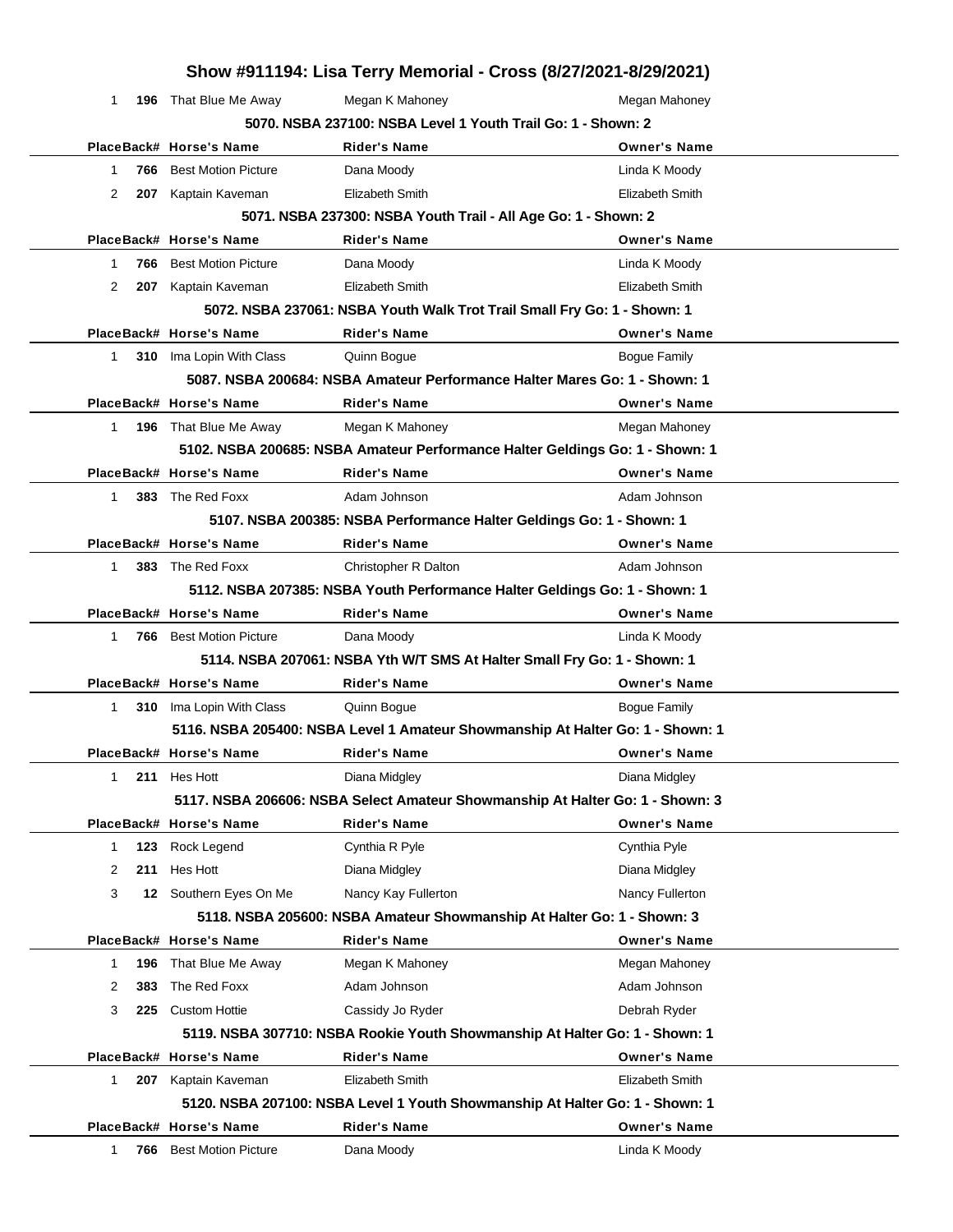**5121. NSBA 207300: NSBA Youth Showmanship At Halter - All Age Go: 1 - Shown: 2**

|                    | PlaceBack# Horse's Name    | <b>Rider's Name</b>                                                | <b>Owner's Name</b>      |
|--------------------|----------------------------|--------------------------------------------------------------------|--------------------------|
| 766<br>$\mathbf 1$ | <b>Best Motion Picture</b> | Dana Moody                                                         | Linda K Moody            |
| $\overline{2}$     | 124 Madd Money             | Lauren E Lauver                                                    | Lauren Lauver            |
|                    |                            | 9004. AQHA 101200: Grand Champion Mares Go: 1 - Shown: 6           |                          |
|                    | PlaceBack# Horse's Name    | <b>Rider's Name</b>                                                | <b>Owner's Name</b>      |
|                    | 1 771 Intrigueing          | Tom Robertson                                                      | Carli Kerns              |
|                    |                            | 9005. AQHA 101300: Reserve Champion Mare Go: 1 - Shown: 9          |                          |
|                    | PlaceBack# Horse's Name    | <b>Rider's Name</b>                                                | <b>Owner's Name</b>      |
| $1 \quad$          | 784 Exacool                | John Phillip VanDyke                                               | Judy VanDyke             |
|                    |                            | 9006. AQHA 201200: Amt Grand Champion Mares Go: 1 - Shown: 6       |                          |
|                    | PlaceBack# Horse's Name    | <b>Rider's Name</b>                                                | <b>Owner's Name</b>      |
|                    | 1 771 Intrigueing          | Jenni Kerns                                                        | Carli Kerns              |
|                    |                            | 9007. AQHA 201300: Amt Reserve Champion Mare Go: 1 - Shown: 10     |                          |
|                    | PlaceBack# Horse's Name    | <b>Rider's Name</b>                                                | <b>Owner's Name</b>      |
| $\mathbf{1}$       | 784 Exacool                | John Phillip VanDyke                                               | Judy VanDyke             |
|                    |                            | 9010. AQHA 101400: Grand Champion Geldings Go: 1 - Shown: 4        |                          |
|                    | PlaceBack# Horse's Name    | <b>Rider's Name</b>                                                | <b>Owner's Name</b>      |
| $\mathbf{1}$       | 7 He Is The Exception      | Tom Robertson                                                      | Christopher J Perniciaro |
|                    |                            | 9011. AQHA 101500: Reserve Champion Gelding Go: 1 - Shown: 7       |                          |
|                    | PlaceBack# Horse's Name    | <b>Rider's Name</b>                                                | <b>Owner's Name</b>      |
| $1 \quad$          | 738 Elusive Pick           | Tom Robertson                                                      | <b>Beverly Sue Koke</b>  |
|                    |                            | 9012. AQHA 201400: Amt Grand Champion Gelding Go: 1 - Shown: 4     |                          |
|                    | PlaceBack# Horse's Name    | <b>Rider's Name</b>                                                | <b>Owner's Name</b>      |
| $\mathbf{1}$       | 7 He Is The Exception      | Laura Renee Perniciaro                                             | Christopher J Perniciaro |
|                    |                            | 9013. AQHA 201500: Amt Reserve Champion Gelding Go: 1 - Shown: 8   |                          |
|                    | PlaceBack# Horse's Name    | <b>Rider's Name</b>                                                | <b>Owner's Name</b>      |
| $1 \quad$          | 738 Elusive Pick           | <b>Beverly Sue Koke</b>                                            | Beverly Sue Koke         |
|                    |                            | 9014. AQHA 401400: Youth Grand Champion Geldings Go: 1 - Shown: 3  |                          |
|                    | PlaceBack# Horse's Name    | <b>Rider's Name</b>                                                | <b>Owner's Name</b>      |
| $1 \quad$          | 743 Mahoganee              | Carli Kerns                                                        | Tom Robertson            |
|                    |                            | 9015. AQHA 401500: Youth Reserve Champion Gelding Go: 1 - Shown: 5 |                          |
|                    | PlaceBack# Horse's Name    | <b>Rider's Name</b>                                                | <b>Owner's Name</b>      |
| $\mathbf{1}$       | 124 Madd Money             | Lauren E Lauver                                                    | Lauren Lauver            |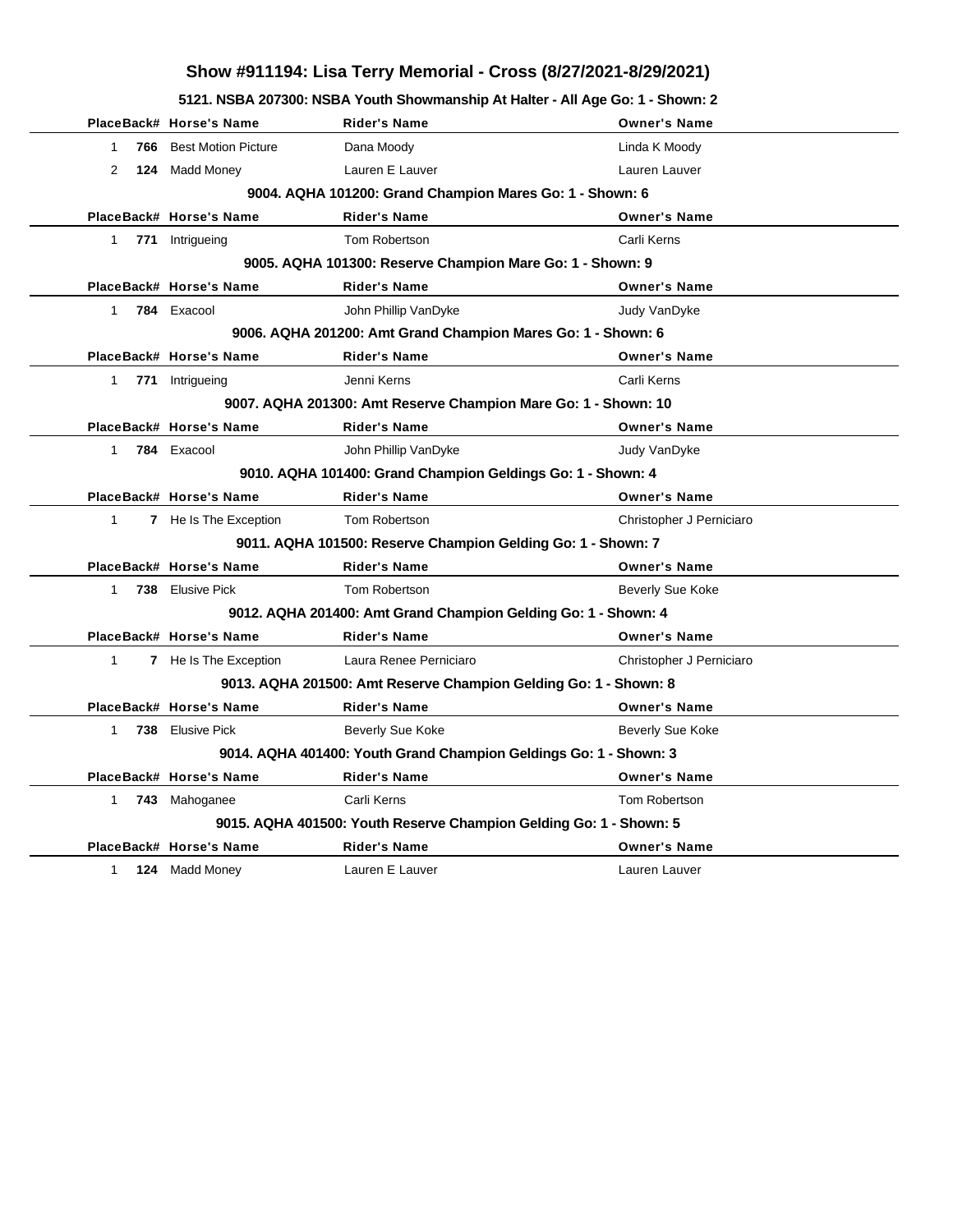#### **65. AQHA 138004: L1 Trail Go: 1 - Shown: 9**

|              |     | PlaceBack# Horse's Name     | <b>Rider's Name</b>                                | <b>Owner's Name</b>    |
|--------------|-----|-----------------------------|----------------------------------------------------|------------------------|
| 1            | 191 | Ella Be Kruzin              | Minae Kroeze                                       | Merri VanDyke          |
| 2            | 12  | Southern Eyes On Me         | Karen C Holden                                     | Nancy Fullerton        |
| 3            | 164 | <b>Red Deeified</b>         | Minae Kroeze                                       | Kailene Bader Van Dyke |
| 4            | 124 | Madd Money                  | Christopher R Dalton                               | Lauren Lauver          |
| 5            | 383 | The Red Foxx                | Christopher R Dalton                               | Adam Johnson           |
| 6            | 780 | How Ya Figuer               | Nicole Brown Veldhoff                              | <b>Emelia Perez</b>    |
| 7            | 252 | Made Of Candy               | Christopher R Dalton                               | Stephen Erdman         |
| 8            | 187 | Lazy Little Breeze          | Minae Kroeze                                       | Esqurido Braddy        |
| 9            | 789 | Kissin Uptown               | Heather Boggetta                                   | <b>Heather Gaines</b>  |
|              |     |                             | 66. AQHA 138000: Trail Go: 1 - Shown: 5            |                        |
|              |     | PlaceBack# Horse's Name     | <b>Rider's Name</b>                                | <b>Owner's Name</b>    |
| 1            | 122 | <b>Invitations Are Good</b> | Lily Ellen Atkinson                                | Lily Ellen Atkinson    |
| 2            | 986 | Born N Style                | Robert D Kirkpatrick                               | Maureen Kirkpatrick    |
| 3            | 123 | Rock Legend                 | Cynthia R Pyle                                     | Cynthia Pyle           |
| 4            | 191 | Ella Be Kruzin              | Minae Kroeze                                       | Merri VanDyke          |
| 5            |     | 12 Southern Eyes On Me      | Karen C Holden                                     | Nancy Fullerton        |
|              |     |                             | 67. AQHA 238002: L1 Amt Trail Go: 1 - Shown: 8     |                        |
|              |     | PlaceBack# Horse's Name     | <b>Rider's Name</b>                                | <b>Owner's Name</b>    |
| 1            | 196 | That Blue Me Away           | Megan K Mahoney                                    | Megan Mahoney          |
| 2            | 252 | Made Of Candy               | Stephen Erdman                                     | Stephen Erdman         |
| 3            | 748 | <b>Blazing Potential</b>    | Katie Elizabeth Main                               | Katie Elizabeth Main   |
| 4            | 96  | Shez Willy Cool             | <b>Taylor Lewis</b>                                | <b>Taylor Lewis</b>    |
| 5            | 191 | Ella Be Kruzin              | Kailene Bader-Van Dyke                             | Merri VanDyke          |
| 6            | 66  | I O You One                 | Lisa A Ondersma-Lowetz                             | Lisa A Ondersma        |
| 7            | 369 | Sleepin In The Snow         | Rebecca Eno                                        | Rebecca Eno            |
| 8            | 523 | My Vintage Mercedes         | Delaney Bakker                                     | Cynthia Bakker         |
|              |     |                             | 68. AQHA 238800: Amt Select Trail Go: 1 - Shown: 3 |                        |
|              |     | PlaceBack# Horse's Name     | Rider's Name                                       | <b>Owner's Name</b>    |
| 1            |     | 123 Rock Legend             | Cynthia R Pyle                                     | Cynthia Pyle           |
| 2            | 22  | Dont Need A Mirror          | <b>Brenda K Howell</b>                             | <b>Brenda K Howell</b> |
| 3            | 369 | Sleepin In The Snow         | Rebecca Eno                                        | Rebecca Eno            |
|              |     |                             | 69. AQHA 238000: Amt Trail Go: 1 - Shown: 7        |                        |
|              |     | PlaceBack# Horse's Name     | <b>Rider's Name</b>                                | <b>Owner's Name</b>    |
| $\mathbf 1$  | 122 | <b>Invitations Are Good</b> | Lily Ellen Atkinson                                | Lily Ellen Atkinson    |
| 2            | 96  | Shez Willy Cool             | <b>Taylor Lewis</b>                                | <b>Taylor Lewis</b>    |
| 3            | 196 | That Blue Me Away           | Megan K Mahoney                                    | Megan Mahoney          |
| 4            | 252 | Made Of Candy               | Stephen Erdman                                     | Stephen Erdman         |
| 5            | 748 | <b>Blazing Potential</b>    | Katie Elizabeth Main                               | Katie Elizabeth Main   |
| 6            | 986 | Born N Style                | Robert D Kirkpatrick                               | Maureen Kirkpatrick    |
| 7            | 66  | I O You One                 | Lisa A Ondersma-Lowetz                             | Lisa A Ondersma        |
|              |     |                             | 70. AQHA 438002: L1 Youth Trail Go: 1 - Shown: 4   |                        |
|              |     | PlaceBack# Horse's Name     | <b>Rider's Name</b>                                | <b>Owner's Name</b>    |
| $\mathbf{1}$ | 766 | <b>Best Motion Picture</b>  | Dana Moody                                         | Linda K Moody          |
| 2            | 207 | Kaptain Kaveman             | Elizabeth Smith                                    | Elizabeth Smith        |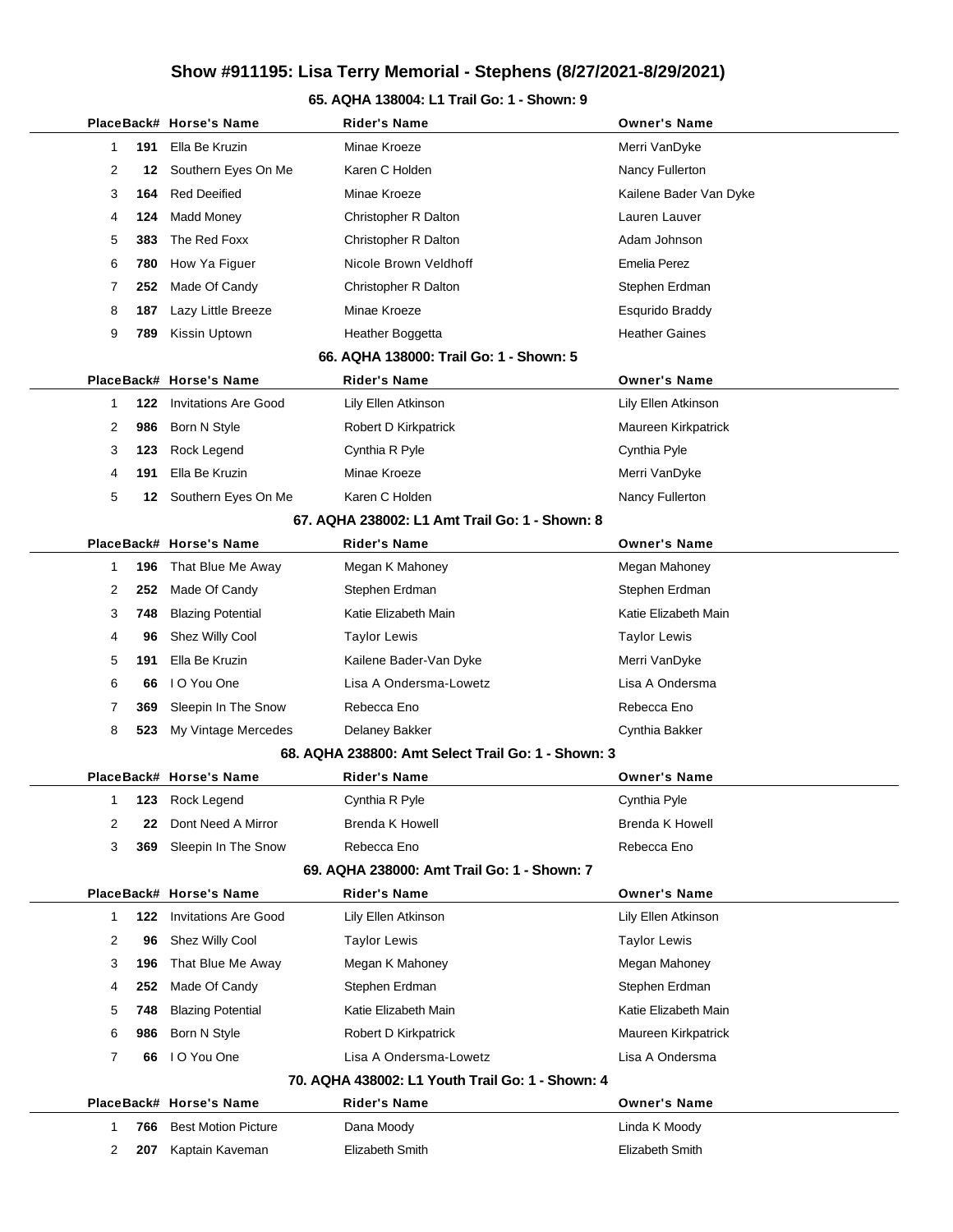|                    |                                 | Show #911195: Lisa Terry Memorial - Stephens (8/27/2021-8/29/2021) |                         |
|--------------------|---------------------------------|--------------------------------------------------------------------|-------------------------|
| 3<br>736           | Zig Me A Kiss                   | Madelyne Meacham                                                   | Madelyne Meacham        |
| 4<br>780           | How Ya Figuer                   | <b>Emelia Perez</b>                                                | <b>Emelia Perez</b>     |
|                    |                                 | 71. AQHA 438000: Youth Trail Go: 1 - Shown: 4                      |                         |
|                    | PlaceBack# Horse's Name         | Rider's Name                                                       | <b>Owner's Name</b>     |
| 766<br>1           | <b>Best Motion Picture</b>      | Dana Moody                                                         | Linda K Moody           |
| 2<br>780           | How Ya Figuer                   | <b>Emelia Perez</b>                                                | <b>Emelia Perez</b>     |
| 3<br>736           | Zig Me A Kiss                   | Madelyne Meacham                                                   | Madelyne Meacham        |
| 4<br>207           | Kaptain Kaveman                 | Elizabeth Smith                                                    | Elizabeth Smith         |
|                    |                                 | 72. MQHA 904: Small Fry Trail Go: 1 - Shown: 1                     |                         |
|                    | PlaceBack# Horse's Name         | <b>Rider's Name</b>                                                | <b>Owner's Name</b>     |
| 1                  | <b>310</b> Ima Lopin With Class | Quinn Bogue                                                        | Bogue Family            |
|                    |                                 | 76. AQHA 203400: Amt Aged Stallions Go: 1 - Shown: 1               |                         |
|                    | PlaceBack# Horse's Name         | Rider's Name                                                       | <b>Owner's Name</b>     |
| $\mathbf{1}$       | 45 The Greatest Showman         | Heather M Dunigan Coe                                              | <b>Crosswinds Farms</b> |
|                    |                                 | 81. AQHA 103400: Aged Stallions Go: 1 - Shown: 1                   |                         |
|                    | PlaceBack# Horse's Name         | <b>Rider's Name</b>                                                | <b>Owner's Name</b>     |
| 1<br>45            | The Greatest Showman            | Raegan Schnell                                                     | <b>Crosswinds Farms</b> |
|                    |                                 | 83. AQHA 205400: Amt Yearling Mares Go: 1 - Shown: 2               |                         |
|                    | PlaceBack# Horse's Name         | Rider's Name                                                       | <b>Owner's Name</b>     |
| 1                  | 784 Exacool                     | John Phillip VanDyke                                               | Judy VanDyke            |
| 2<br>787           | <b>Willy Essential</b>          | Heather Boggetta                                                   | Kathryn M Boggetta      |
|                    |                                 | 85. AQHA 205600: Amt Three Yr Old Mares Go: 1 - Shown: 4           |                         |
|                    | PlaceBack# Horse's Name         | Rider's Name                                                       | <b>Owner's Name</b>     |
| 771<br>1           | Intrigueing                     | Jenni Kerns                                                        | Carli Kerns             |
| 2<br>789           | Kissin Uptown                   | Heather Boggetta                                                   | <b>Heather Gaines</b>   |
| 3<br>741           | Just Cheeky                     | Michael Sinko                                                      | Michael Sinko           |
| 4<br>56            | Shady Lil Cowgirl               | Heather M Dunigan Coe                                              | <b>Crosswinds Farms</b> |
|                    |                                 | 86. AQHA 205700: Amt Aged Mares Go: 1 - Shown: 1                   |                         |
|                    | PlaceBack# Horse's Name         | Rider's Name                                                       | <b>Owner's Name</b>     |
| 1<br>225           | <b>Custom Hottie</b>            | Cassidy Jo Ryder                                                   | Debrah Ryder            |
|                    |                                 | 87. AQHA 275000: Amt Performance Halter Mares Go: 1 - Shown: 4     |                         |
|                    | PlaceBack# Horse's Name         | <b>Rider's Name</b>                                                | <b>Owner's Name</b>     |
| $\mathbf{1}$<br>96 | Shez Willy Cool                 | <b>Taylor Lewis</b>                                                | <b>Taylor Lewis</b>     |
| 2<br>196           | That Blue Me Away               | Megan K Mahoney                                                    | Megan Mahoney           |
| 3<br>311           | <b>Stellas Gotr Groove</b>      | Kerry Daudlin                                                      | Kerry Daudlin           |
| 4<br>22            | Dont Need A Mirror              | <b>Brenda K Howell</b>                                             | <b>Brenda K Howell</b>  |
|                    |                                 | 88. AQHA 105400: Yearling Mares Go: 1 - Shown: 2                   |                         |
|                    | PlaceBack# Horse's Name         | <b>Rider's Name</b>                                                | <b>Owner's Name</b>     |
| 1<br>784           | Exacool                         | John Phillip VanDyke                                               | Judy VanDyke            |
| 2<br>787           | <b>Willy Essential</b>          | Heather Boggetta                                                   | Kathryn M Boggetta      |
|                    |                                 | 90. AQHA 105600: Three Yr Old Mares Go: 1 - Shown: 4               |                         |
|                    | PlaceBack# Horse's Name         | <b>Rider's Name</b>                                                | <b>Owner's Name</b>     |
| 771<br>1           | Intrigueing                     | Tom Robertson                                                      | Carli Kerns             |
| 2<br>741           | Just Cheeky                     | Michael Sinko                                                      | Michael Sinko           |
| 3<br>789           | Kissin Uptown                   | Heather Boggetta                                                   | <b>Heather Gaines</b>   |
| 4<br>56            | Shady Lil Cowgirl               | Raegan Schnell                                                     | <b>Crosswinds Farms</b> |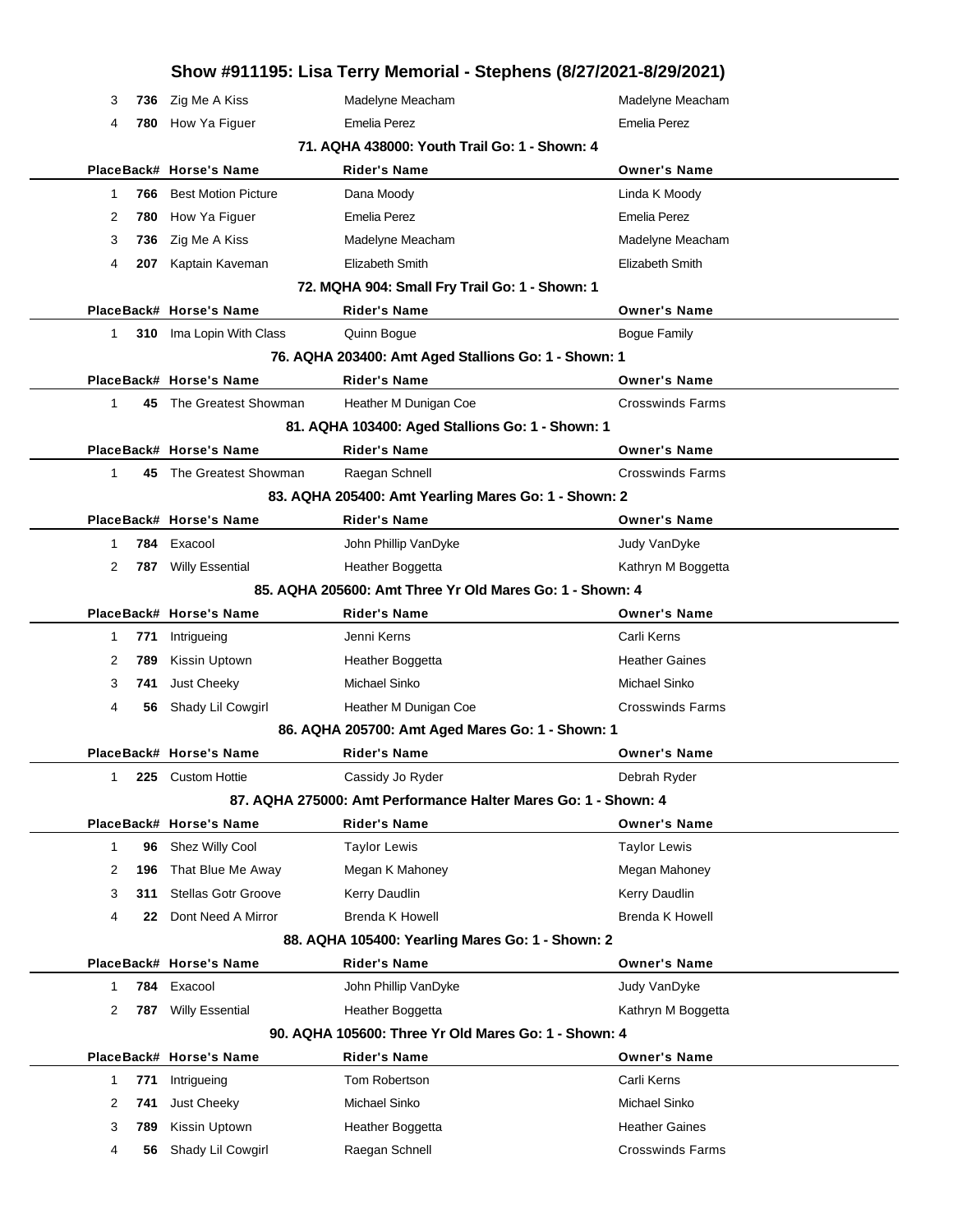#### **91. AQHA 105700: Aged Mares Go: 1 - Shown: 2**

|              |                                                            | PlaceBack# Horse's Name      | Rider's Name                                                       | <b>Owner's Name</b>      |  |  |  |  |
|--------------|------------------------------------------------------------|------------------------------|--------------------------------------------------------------------|--------------------------|--|--|--|--|
| 1            | 225                                                        | <b>Custom Hottie</b>         | Cassidy Jo Ryder                                                   | Debrah Ryder             |  |  |  |  |
| 2            | 191                                                        | Ella Be Kruzin               | Minae Kroeze                                                       | Merri VanDyke            |  |  |  |  |
|              | 92. AQHA 175000: Performance Halter Mares Go: 1 - Shown: 3 |                              |                                                                    |                          |  |  |  |  |
|              |                                                            | PlaceBack# Horse's Name      | <b>Rider's Name</b>                                                | <b>Owner's Name</b>      |  |  |  |  |
| 1            | 96                                                         | Shez Willy Cool              | <b>Taylor Lewis</b>                                                | <b>Taylor Lewis</b>      |  |  |  |  |
| 2            | 196                                                        | That Blue Me Away            | Megan K Mahoney                                                    | Megan Mahoney            |  |  |  |  |
| 3            | 22                                                         | Dont Need A Mirror           | <b>Brenda K Howell</b>                                             | <b>Brenda K Howell</b>   |  |  |  |  |
|              |                                                            |                              | 95. AQHA 405600: Youth Three Yr Old Mares Go: 1 - Shown: 1         |                          |  |  |  |  |
|              |                                                            | PlaceBack# Horse's Name      | Rider's Name                                                       | <b>Owner's Name</b>      |  |  |  |  |
| 1            | 771                                                        | Intrigueing                  | Carli Kerns                                                        | Carli Kerns              |  |  |  |  |
|              |                                                            |                              | 100. AQHA 207600: Amt Three Yr Old Geldings Go: 1 - Shown: 3       |                          |  |  |  |  |
|              |                                                            | PlaceBack# Horse's Name      | <b>Rider's Name</b>                                                | <b>Owner's Name</b>      |  |  |  |  |
| $\mathbf{1}$ |                                                            | <b>7</b> He Is The Exception | Laura Renee Perniciaro                                             | Christopher J Perniciaro |  |  |  |  |
| 2            | 244                                                        | <b>Twisted Batt</b>          | Michelle Dawn Eno                                                  | Michelle Dawn Eno        |  |  |  |  |
| DQ           |                                                            | 252 Made Of Candy            | Stephen Erdman                                                     | Stephen Erdman           |  |  |  |  |
|              |                                                            |                              | 101. AQHA 207700: Amt Aged Geldings Go: 1 - Shown: 5               |                          |  |  |  |  |
|              |                                                            | PlaceBack# Horse's Name      | <b>Rider's Name</b>                                                | <b>Owner's Name</b>      |  |  |  |  |
| $\mathbf{1}$ | 738                                                        | <b>Elusive Pick</b>          | Beverly Sue Koke                                                   | <b>Beverly Sue Koke</b>  |  |  |  |  |
| 2            | 12                                                         | Southern Eyes On Me          | Nancy Kay Fullerton                                                | Nancy Fullerton          |  |  |  |  |
| 3            | 230                                                        | Only Jack Left               | Diana Midgley                                                      | Diana Midgley            |  |  |  |  |
| 4            | 748                                                        | <b>Blazing Potential</b>     | Katie Elizabeth Main                                               | Katie Elizabeth Main     |  |  |  |  |
| 5            | 369                                                        | Sleepin In The Snow          | Rebecca Eno                                                        | Rebecca Eno              |  |  |  |  |
|              |                                                            |                              | 102. AQHA 277000: Amt Performance Halter Geldings Go: 1 - Shown: 5 |                          |  |  |  |  |
|              |                                                            | PlaceBack# Horse's Name      | <b>Rider's Name</b>                                                | <b>Owner's Name</b>      |  |  |  |  |
| 1            | 790                                                        | To Good To Be Red            | Stephanie Mae Cesarz                                               | Stephanie Cesarz         |  |  |  |  |
| 2            | 122                                                        | <b>Invitations Are Good</b>  | Lily Ellen Atkinson                                                | Lily Ellen Atkinson      |  |  |  |  |
| 3            | 383                                                        | The Red Foxx                 | Adam Johnson                                                       | Adam Johnson             |  |  |  |  |
| 4            | 66                                                         | I O You One                  | Lisa A Ondersma-Lowetz                                             | Lisa A Ondersma          |  |  |  |  |
| 5            | 123                                                        | Rock Legend                  | Cynthia R Pyle                                                     | Cynthia Pyle             |  |  |  |  |
|              |                                                            |                              | 103. AQHA 107400: Yearling Geldings Go: 1 - Shown: 1               |                          |  |  |  |  |
|              |                                                            | PlaceBack# Horse's Name      | <b>Rider's Name</b>                                                | <b>Owner's Name</b>      |  |  |  |  |
| $\mathbf{1}$ |                                                            | 747 No Doubt Im Gucci        | Raegan Schnell                                                     | <b>Crosswinds Farms</b>  |  |  |  |  |
|              |                                                            |                              | 105. AQHA 107600: Three Yr Old Geldings Go: 1 - Shown: 2           |                          |  |  |  |  |
|              |                                                            | PlaceBack# Horse's Name      | <b>Rider's Name</b>                                                | <b>Owner's Name</b>      |  |  |  |  |
| 1            |                                                            | 7 He Is The Exception        | Tom Robertson                                                      | Christopher J Perniciaro |  |  |  |  |
| 2            | 244                                                        | <b>Twisted Batt</b>          | Michelle Dawn Eno                                                  | Michelle Dawn Eno        |  |  |  |  |
|              |                                                            |                              | 106. AQHA 107700: Aged Geldings Go: 1 - Shown: 2                   |                          |  |  |  |  |
|              |                                                            | PlaceBack# Horse's Name      | <b>Rider's Name</b>                                                | <b>Owner's Name</b>      |  |  |  |  |
| $\mathbf{1}$ | 738                                                        | <b>Elusive Pick</b>          | Tom Robertson                                                      | <b>Beverly Sue Koke</b>  |  |  |  |  |
| 2            | 12                                                         | Southern Eyes On Me          | Karen C Holden                                                     | Nancy Fullerton          |  |  |  |  |
|              |                                                            |                              | 107. AQHA 177000: Performance Halter Geldings Go: 1 - Shown: 3     |                          |  |  |  |  |
|              |                                                            | PlaceBack# Horse's Name      | <b>Rider's Name</b>                                                | <b>Owner's Name</b>      |  |  |  |  |
| 1            | 383                                                        | The Red Foxx                 | Christopher R Dalton                                               | Adam Johnson             |  |  |  |  |
| 2            | 122                                                        | <b>Invitations Are Good</b>  | Lily Ellen Atkinson                                                | Lily Ellen Atkinson      |  |  |  |  |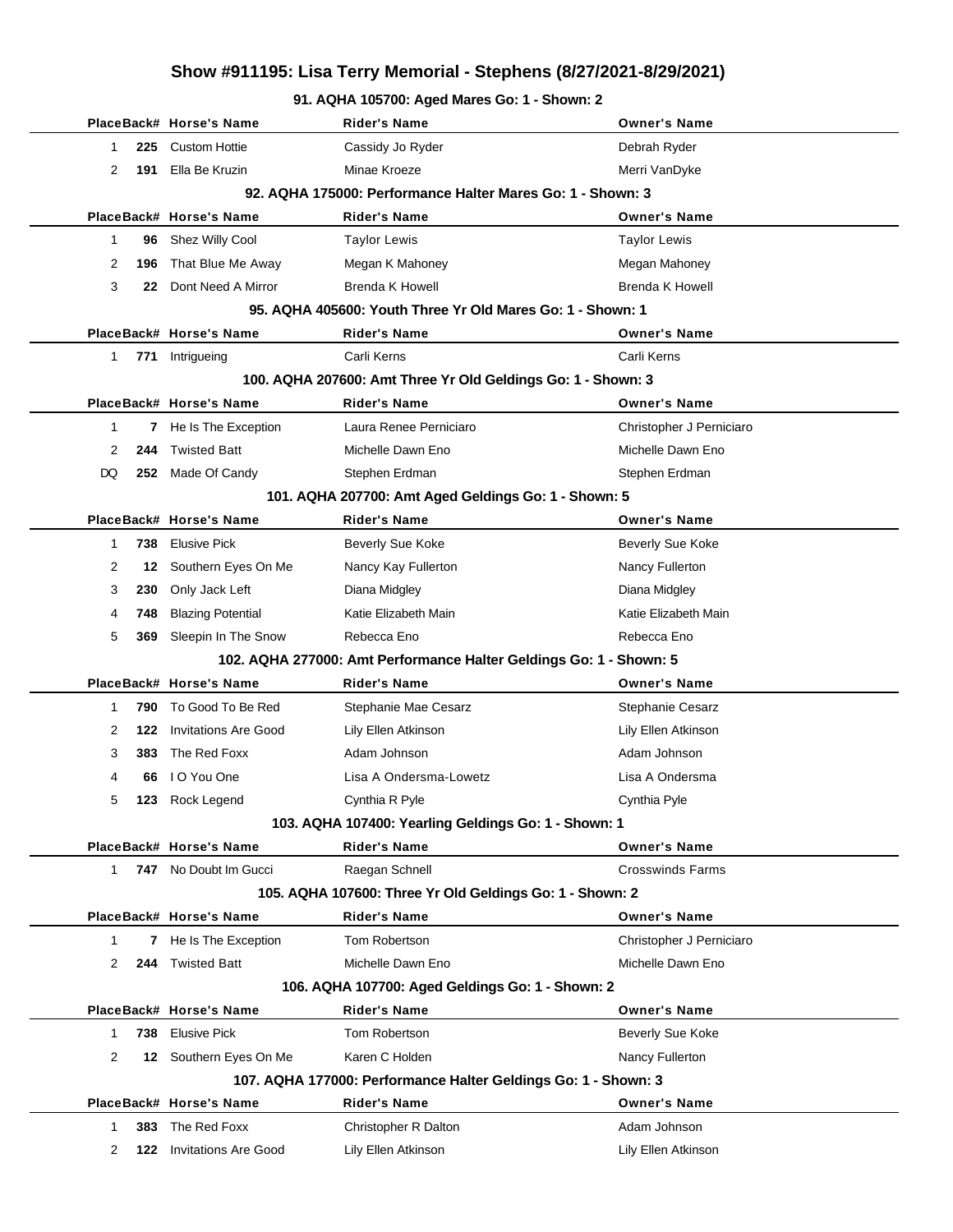| Show #911195: Lisa Terry Memorial - Stephens (8/27/2021-8/29/2021) |           |                                           |                                                                      |                                      |  |  |
|--------------------------------------------------------------------|-----------|-------------------------------------------|----------------------------------------------------------------------|--------------------------------------|--|--|
| 3                                                                  |           | 66 IO You One                             | Lisa A Ondersma-Lowetz                                               | Lisa A Ondersma                      |  |  |
| 110. AQHA 407600: Youth Three Yr Old Geldings Go: 1 - Shown: 1     |           |                                           |                                                                      |                                      |  |  |
|                                                                    |           | PlaceBack# Horse's Name                   | <b>Rider's Name</b>                                                  | <b>Owner's Name</b>                  |  |  |
| $\mathbf{1}$                                                       |           | 743 Mahoganee                             | Carli Kerns                                                          | Tom Robertson                        |  |  |
|                                                                    |           |                                           | 111. AQHA 407700: Youth Aged Geldings Go: 1 - Shown: 3               |                                      |  |  |
|                                                                    |           | PlaceBack# Horse's Name                   | <b>Rider's Name</b>                                                  | <b>Owner's Name</b>                  |  |  |
| $\mathbf{1}$                                                       | 124       | <b>Madd Money</b>                         | Lauren E Lauver                                                      | Lauren Lauver                        |  |  |
| 2                                                                  | 207       | Kaptain Kaveman                           | <b>Elizabeth Smith</b>                                               | Elizabeth Smith                      |  |  |
| 3                                                                  | 798       | <b>Batmans Got Da Goods</b>               | Maya Edwards                                                         | Maya Edwards                         |  |  |
|                                                                    |           |                                           | 112. AQHA 477000: Youth Performance Halter Geldings Go: 1 - Shown: 1 |                                      |  |  |
|                                                                    |           | PlaceBack# Horse's Name                   | <b>Rider's Name</b>                                                  | <b>Owner's Name</b>                  |  |  |
| 1                                                                  |           | <b>766</b> Best Motion Picture            | Dana Moody                                                           | Linda K Moody                        |  |  |
|                                                                    |           |                                           | 113. MQHA 900: Small Fry Halter Go: 1 - Shown: 2                     |                                      |  |  |
|                                                                    |           | PlaceBack# Horse's Name                   | <b>Rider's Name</b>                                                  | <b>Owner's Name</b>                  |  |  |
| 1                                                                  | 310       | Ima Lopin With Class                      | Quinn Boque                                                          | <b>Bogue Family</b>                  |  |  |
| 2                                                                  |           | 770 Your So Hot                           | Laurel Huffman                                                       | Corlinda Huffman                     |  |  |
|                                                                    |           |                                           | 114. MQHA 901: Small Fry Showmanship Go: 1 - Shown: 2                |                                      |  |  |
|                                                                    |           | PlaceBack# Horse's Name                   | <b>Rider's Name</b>                                                  | <b>Owner's Name</b>                  |  |  |
| 1                                                                  | 310       | Ima Lopin With Class                      | Quinn Bogue                                                          | Bogue Family                         |  |  |
| 2                                                                  |           | 770 Your So Hot                           | Laurel Huffman                                                       | Corlinda Huffman                     |  |  |
| 115. AQHA 212001: RK Amt Showmanship at Halter Go: 1 - Shown: 5    |           |                                           |                                                                      |                                      |  |  |
|                                                                    |           | PlaceBack# Horse's Name                   | <b>Rider's Name</b>                                                  | <b>Owner's Name</b>                  |  |  |
| $\mathbf{1}$                                                       | 523       | My Vintage Mercedes                       | Delaney Bakker                                                       | Cynthia Bakker                       |  |  |
| 2                                                                  | 369       | Sleepin In The Snow                       | Rebecca Eno                                                          | Rebecca Eno                          |  |  |
| 3                                                                  | 14        | Soever Southern                           | <b>Alexis Marie Coates</b>                                           | Corlinda Huffman                     |  |  |
| 4                                                                  | 702       | Talkin About My Ty                        | Mikayla Mae Tew                                                      | Janine Ann Caldwell                  |  |  |
| 5                                                                  | 753       | Dont Stop Kissin Me                       | Tamara Vogel                                                         | Tamara Vogel                         |  |  |
|                                                                    |           |                                           | 116. AQHA 212002: L1 Amt Showmanship at Halter Go: 1 - Shown: 9      |                                      |  |  |
|                                                                    |           | PlaceBack# Horse's Name                   | <b>Rider's Name</b>                                                  | <b>Owner's Name</b>                  |  |  |
| 1                                                                  | 523       | My Vintage Mercedes                       | Delaney Bakker                                                       | Cynthia Bakker                       |  |  |
| 2                                                                  | 748       | <b>Blazing Potential</b>                  | Katie Elizabeth Main                                                 | Katie Elizabeth Main                 |  |  |
| 3                                                                  | 211       | Hes Hott                                  | Diana Midgley                                                        | Diana Midgley                        |  |  |
| 4<br>5                                                             | 66<br>311 | I O You One<br><b>Stellas Gotr Groove</b> | Lisa A Ondersma-Lowetz                                               | Lisa A Ondersma                      |  |  |
| 6                                                                  | 790       | To Good To Be Red                         | Kerry Daudlin<br>Stephanie Mae Cesarz                                | Kerry Daudlin                        |  |  |
| 7                                                                  | 14        | Soever Southern                           | <b>Alexis Marie Coates</b>                                           | Stephanie Cesarz<br>Corlinda Huffman |  |  |
| 8                                                                  | 369       | Sleepin In The Snow                       | Rebecca Eno                                                          | Rebecca Eno                          |  |  |
| 9                                                                  | 702       | Talkin About My Ty                        | Mikayla Mae Tew                                                      | Janine Ann Caldwell                  |  |  |
|                                                                    |           |                                           | 117. AQHA 212800: Amt Select Showmanship at Halter Go: 1 - Shown: 7  |                                      |  |  |
|                                                                    |           | PlaceBack# Horse's Name                   | <b>Rider's Name</b>                                                  | <b>Owner's Name</b>                  |  |  |
| $\mathbf{1}$                                                       | 22        | Dont Need A Mirror                        | <b>Brenda K Howell</b>                                               | <b>Brenda K Howell</b>               |  |  |
| 2                                                                  | 123       | Rock Legend                               | Cynthia R Pyle                                                       | Cynthia Pyle                         |  |  |
| 3                                                                  | 211       | Hes Hott                                  | Diana Midgley                                                        | Diana Midgley                        |  |  |
| 4                                                                  | 12        | Southern Eyes On Me                       | Nancy Kay Fullerton                                                  | Nancy Fullerton                      |  |  |
| 5                                                                  | 369       | Sleepin In The Snow                       | Rebecca Eno                                                          | Rebecca Eno                          |  |  |
| DQ                                                                 | 311       | Stellas Gotr Groove                       | Kerry Daudlin                                                        | Kerry Daudlin                        |  |  |
|                                                                    |           |                                           |                                                                      |                                      |  |  |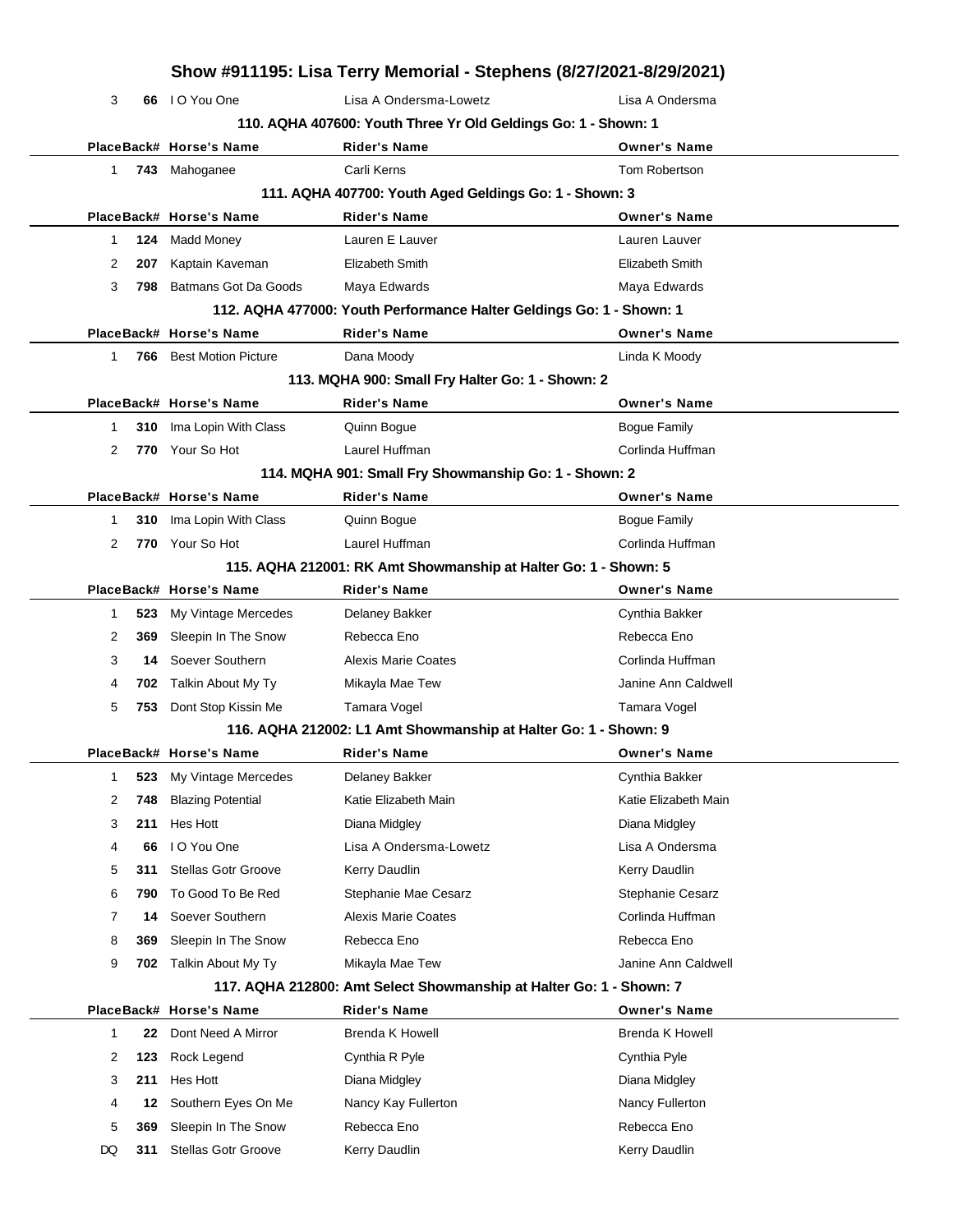DQ 753 Dont Stop Kissin Me Tamara Vogel Tamara Vogel

|              |     |                             | 118. AQHA 212000: Amt Showmanship at Halter Go: 1 - Shown: 10     |                         |
|--------------|-----|-----------------------------|-------------------------------------------------------------------|-------------------------|
|              |     | PlaceBack# Horse's Name     | <b>Rider's Name</b>                                               | <b>Owner's Name</b>     |
| 1            | 748 | <b>Blazing Potential</b>    | Katie Elizabeth Main                                              | Katie Elizabeth Main    |
| 2            | 66  | I O You One                 | Lisa A Ondersma-Lowetz                                            | Lisa A Ondersma         |
| 3            | 986 | Born N Style                | Robert D Kirkpatrick                                              | Maureen Kirkpatrick     |
| 4            | 122 | <b>Invitations Are Good</b> | Lily Ellen Atkinson                                               | Lily Ellen Atkinson     |
| 5            | 742 | Shes My Sudden Pie          | Jarrod Bush                                                       | Jarrod Bush             |
| 6            | 196 | That Blue Me Away           | Megan K Mahoney                                                   | Megan Mahoney           |
| 7            | 225 | <b>Custom Hottie</b>        | Cassidy Jo Ryder                                                  | Debrah Ryder            |
| 8            | 383 | The Red Foxx                | Adam Johnson                                                      | Adam Johnson            |
| 9            | 789 | Kissin Uptown               | Heather Boggetta                                                  | <b>Heather Gaines</b>   |
|              |     |                             | 119. AQHA 412001: RK Youth Showmanship at Halter Go: 1 - Shown: 3 |                         |
|              |     | PlaceBack# Horse's Name     | <b>Rider's Name</b>                                               | <b>Owner's Name</b>     |
| 1            | 164 | <b>Red Deeified</b>         | Karina R Bader-Van Dyke                                           | Kailene Bader Van Dyke  |
| 2            | 780 | How Ya Figuer               | Emelia Perez                                                      | Emelia Perez            |
| 3            | 207 | Kaptain Kaveman             | Elizabeth Smith                                                   | Elizabeth Smith         |
|              |     |                             | 120. AQHA 412002: L1 Youth Showmanship at Halter Go: 1 - Shown: 5 |                         |
|              |     | PlaceBack# Horse's Name     | <b>Rider's Name</b>                                               | <b>Owner's Name</b>     |
| -1           | 766 | <b>Best Motion Picture</b>  | Dana Moody                                                        | Linda K Moody           |
| 2            | 750 | Fancy Enough To Win         | Maya Edwards                                                      | <b>Madison Mulder</b>   |
| 3            | 164 | <b>Red Deeified</b>         | Karina R Bader-Van Dyke                                           | Kailene Bader Van Dyke  |
| 4            | 780 | How Ya Figuer               | Emelia Perez                                                      | <b>Emelia Perez</b>     |
| 5            | 736 | Zig Me A Kiss               | Madelyne Meacham                                                  | Madelyne Meacham        |
|              |     |                             | 121. AQHA 412000: Youth Showmanship at Halter Go: 1 - Shown: 6    |                         |
|              |     | PlaceBack# Horse's Name     | <b>Rider's Name</b>                                               | <b>Owner's Name</b>     |
| -1           | 766 | <b>Best Motion Picture</b>  | Dana Moody                                                        | Linda K Moody           |
| 2            | 798 | Batmans Got Da Goods        | Maya Edwards                                                      | Maya Edwards            |
| 3            | 124 | <b>Madd Money</b>           | Lauren E Lauver                                                   | Lauren Lauver           |
| 4            | 780 | How Ya Figuer               | Emelia Perez                                                      | <b>Emelia Perez</b>     |
| 5            | 164 | <b>Red Deeified</b>         | Karina R Bader-Van Dyke                                           | Kailene Bader Van Dyke  |
| 6            |     | 736 Zig Me A Kiss           | Madelyne Meacham                                                  | Madelyne Meacham        |
|              |     |                             | 122. AQHA 142100: Junior Western Pleasure Go: 1 - Shown: 8        |                         |
|              |     | PlaceBack# Horse's Name     | <b>Rider's Name</b>                                               | <b>Owner's Name</b>     |
| $\mathbf{1}$ | 767 | Lope With The Motion        | Brian E Cox                                                       | Tammy M Conroy          |
| 2            | 764 | Made Mighty Cool            | <b>Jared Stack</b>                                                | Patricia Zinkhann       |
| 3            | 12  | Southern Eyes On Me         | Karen C Holden                                                    | Nancy Fullerton         |
| 4            | 124 | <b>Madd Money</b>           | Christopher R Dalton                                              | Lauren Lauver           |
| 5            | 765 | Lopen Lucifer               | Pamela K Davis                                                    | Pamela K Davis          |
| 6            | 789 | Kissin Uptown               | Heather Boggetta                                                  | <b>Heather Gaines</b>   |
| 7            | 244 | <b>Twisted Batt</b>         | Michelle Dawn Eno                                                 | Michelle Dawn Eno       |
| DQ           | 56  | Shady Lil Cowgirl           | Raegan Schnell                                                    | <b>Crosswinds Farms</b> |
|              |     |                             | 123. AQHA 242001: RK Amt Western Pleasure Go: 1 - Shown: 3        |                         |
|              |     | PlaceBack# Horse's Name     | <b>Rider's Name</b>                                               | <b>Owner's Name</b>     |
| 1            | 369 | Sleepin In The Snow         | Rebecca Eno                                                       | Rebecca Eno             |
| 2            | 244 | <b>Twisted Batt</b>         | Michelle Dawn Eno                                                 | Michelle Dawn Eno       |
|              |     |                             |                                                                   |                         |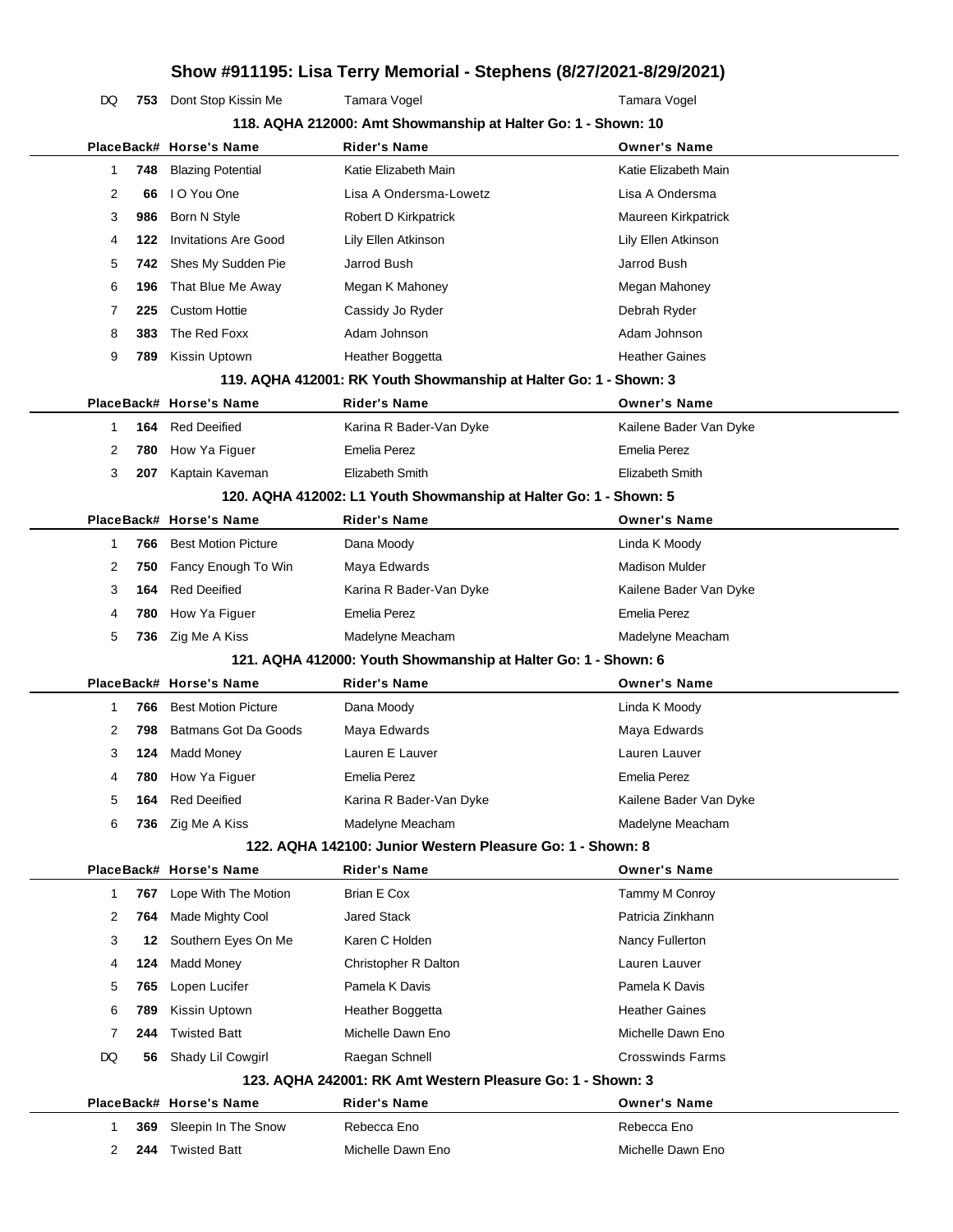|             |     |                             |                                                                | Show #911195: Lisa Terry Memorial - Stephens (8/27/2021-8/29/2021) |  |  |
|-------------|-----|-----------------------------|----------------------------------------------------------------|--------------------------------------------------------------------|--|--|
| 3           | 523 | My Vintage Mercedes         | Delaney Bakker                                                 | Cynthia Bakker                                                     |  |  |
|             |     |                             | 124. AQHA 242002: L1 Amt Western Pleasure Go: 1 - Shown: 3     |                                                                    |  |  |
|             |     | PlaceBack# Horse's Name     | <b>Rider's Name</b>                                            | <b>Owner's Name</b>                                                |  |  |
| 1           | 369 | Sleepin In The Snow         | Rebecca Eno                                                    | Rebecca Eno                                                        |  |  |
| 2           | 96  | Shez Willy Cool             | <b>Taylor Lewis</b>                                            | <b>Taylor Lewis</b>                                                |  |  |
| 3           | 244 | <b>Twisted Batt</b>         | Michelle Dawn Eno                                              | Michelle Dawn Eno                                                  |  |  |
|             |     |                             | 125. AQHA 242800: Amt Select Western Pleasure Go: 1 - Shown: 5 |                                                                    |  |  |
|             |     | PlaceBack# Horse's Name     | <b>Rider's Name</b>                                            | <b>Owner's Name</b>                                                |  |  |
| 1           | 12  | Southern Eyes On Me         | Nancy Kay Fullerton                                            | Nancy Fullerton                                                    |  |  |
| 2           | 22  | Dont Need A Mirror          | <b>Brenda K Howell</b>                                         | <b>Brenda K Howell</b>                                             |  |  |
| 3           | 369 | Sleepin In The Snow         | Rebecca Eno                                                    | Rebecca Eno                                                        |  |  |
| 4           | 70  | True Blue I Will Be         | Kay Stanek                                                     | Kay Stanek                                                         |  |  |
| 5           | 123 | Rock Legend                 | Cynthia R Pyle                                                 | Cynthia Pyle                                                       |  |  |
|             |     |                             | 126, AQHA 242000: Amt Western Pleasure Go: 1 - Shown: 5        |                                                                    |  |  |
|             |     | PlaceBack# Horse's Name     | <b>Rider's Name</b>                                            | <b>Owner's Name</b>                                                |  |  |
| 1           | 767 | Lope With The Motion        | Tammy M Conroy                                                 | Tammy M Conroy                                                     |  |  |
| 2           | 383 | The Red Foxx                | Adam Johnson                                                   | Adam Johnson                                                       |  |  |
| 3           | 122 | <b>Invitations Are Good</b> | Lily Ellen Atkinson                                            | Lily Ellen Atkinson                                                |  |  |
| 4           | 96  | Shez Willy Cool             | <b>Taylor Lewis</b>                                            | <b>Taylor Lewis</b>                                                |  |  |
| 5           | 789 | Kissin Uptown               | Heather Boggetta                                               | <b>Heather Gaines</b>                                              |  |  |
|             |     |                             | 127. AQHA 142004: L1 Western Pleasure Go: 1 - Shown: 7         |                                                                    |  |  |
|             |     | PlaceBack# Horse's Name     | <b>Rider's Name</b>                                            | <b>Owner's Name</b>                                                |  |  |
| 1           | 785 | Its Code Outside            | Brian E Cox                                                    | Bryan Reger                                                        |  |  |
| 2           | 798 | Batmans Got Da Goods        | Tessa M Dalton                                                 | Maya Edwards                                                       |  |  |
| 3           | 12  | Southern Eyes On Me         | Karen C Holden                                                 | Nancy Fullerton                                                    |  |  |
| 4           | 751 | <b>Truely The Best</b>      | Jennifer Lee Bluhm                                             | Gina Janke                                                         |  |  |
| 5           | 765 | Lopen Lucifer               | Pamela K Davis                                                 | Pamela K Davis                                                     |  |  |
| 6           | 383 | The Red Foxx                | Christopher R Dalton                                           | Adam Johnson                                                       |  |  |
| 7           | 56  | Shady Lil Cowgirl           | Raegan Schnell                                                 | <b>Crosswinds Farms</b>                                            |  |  |
|             |     |                             | 128. AQHA 442001: RK Youth Western Pleasure Go: 1 - Shown: 4   |                                                                    |  |  |
|             |     | PlaceBack# Horse's Name     | <b>Rider's Name</b>                                            | <b>Owner's Name</b>                                                |  |  |
| $\mathbf 1$ | 124 | <b>Madd Money</b>           | Lauren E Lauver                                                | Lauren Lauver                                                      |  |  |
| 2           | 207 | Kaptain Kaveman             | Elizabeth Smith                                                | Elizabeth Smith                                                    |  |  |
| 3           | 736 | Zig Me A Kiss               | Madelyne Meacham                                               | Madelyne Meacham                                                   |  |  |
| 4           | 164 | <b>Red Deeified</b>         | Karina R Bader-Van Dyke                                        | Kailene Bader Van Dyke                                             |  |  |
|             |     |                             | 129. AQHA 442002: L1 Youth Western Pleasure Go: 1 - Shown: 4   |                                                                    |  |  |
|             |     | PlaceBack# Horse's Name     | <b>Rider's Name</b>                                            | <b>Owner's Name</b>                                                |  |  |
| 1           | 750 | Fancy Enough To Win         | Maya Edwards                                                   | <b>Madison Mulder</b>                                              |  |  |
| 2           | 207 | Kaptain Kaveman             | Elizabeth Smith                                                | Elizabeth Smith                                                    |  |  |
| 3           | 736 | Zig Me A Kiss               | Madelyne Meacham                                               | Madelyne Meacham                                                   |  |  |
| 4           | 780 | How Ya Figuer               | <b>Emelia Perez</b>                                            | Emelia Perez                                                       |  |  |
|             |     |                             | 130. AQHA 442000: Youth Western Pleasure Go: 1 - Shown: 4      |                                                                    |  |  |
|             |     | PlaceBack# Horse's Name     | <b>Rider's Name</b>                                            | <b>Owner's Name</b>                                                |  |  |
| 1           | 798 | Batmans Got Da Goods        | Maya Edwards                                                   | Maya Edwards                                                       |  |  |
| 2           | 766 | <b>Best Motion Picture</b>  | Dana Moody                                                     | Linda K Moody                                                      |  |  |
| 3           | 124 | <b>Madd Money</b>           | Lauren E Lauver                                                | Lauren Lauver                                                      |  |  |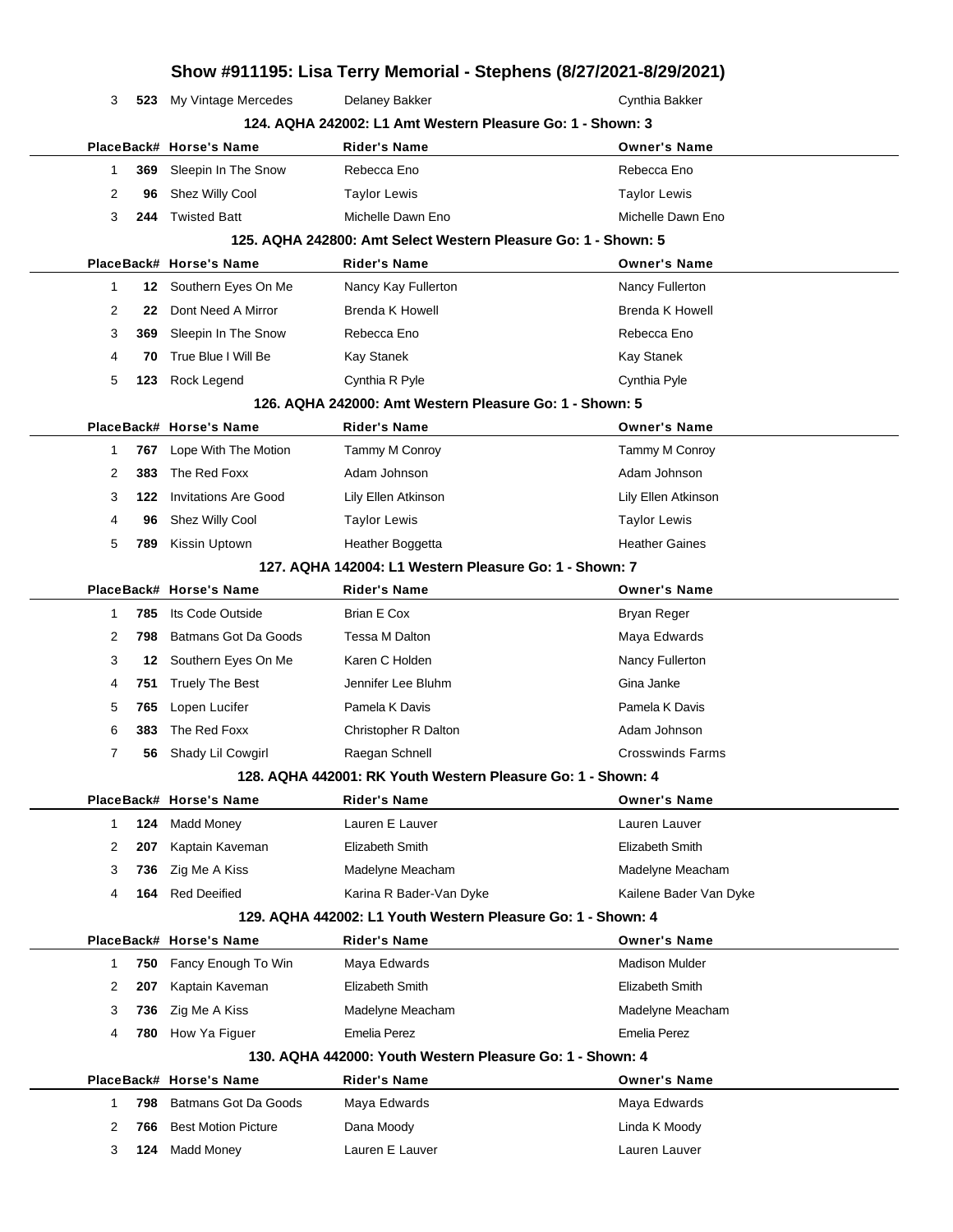|              | Show #911195: Lisa Terry Memorial - Stephens (8/27/2021-8/29/2021) |                                 |                                                                    |                        |  |
|--------------|--------------------------------------------------------------------|---------------------------------|--------------------------------------------------------------------|------------------------|--|
| 4            |                                                                    | 736 Zig Me A Kiss               | Madelyne Meacham                                                   | Madelyne Meacham       |  |
|              |                                                                    |                                 | 131, AQHA 142200: Senior Western Pleasure Go: 1 - Shown: 2         |                        |  |
|              |                                                                    | PlaceBack# Horse's Name         | <b>Rider's Name</b>                                                | <b>Owner's Name</b>    |  |
| 1            | 10                                                                 | Too Cold To Sleep               | <b>Monty Montgomery</b>                                            | Corlinda Huffman       |  |
| 2            |                                                                    | 751 Truely The Best             | Jennifer Lee Bluhm                                                 | Gina Janke             |  |
|              |                                                                    |                                 | 132. MQHA 910: MQHA Lead Line Go: 1 - Shown: 2                     |                        |  |
|              |                                                                    | PlaceBack# Horse's Name         | <b>Rider's Name</b>                                                | <b>Owner's Name</b>    |  |
| 0            | 790                                                                | To Good To Be Red               | <b>Caroline Cesarz</b>                                             | Stephanie Cesarz       |  |
| 0            |                                                                    | 244 Twisted Batt                | Shelby Eno                                                         | Michelle Dawn Eno      |  |
|              |                                                                    |                                 | 133. MQHA 902: Small Fry Western Pleasure Go: 1 - Shown: 1         |                        |  |
|              |                                                                    | PlaceBack# Horse's Name         | <b>Rider's Name</b>                                                | <b>Owner's Name</b>    |  |
| $\mathbf{1}$ |                                                                    | 310 Ima Lopin With Class        | Quinn Bogue                                                        | <b>Bogue Family</b>    |  |
|              |                                                                    |                                 | 134. MQHA 903: Small Fry Horsemanship Go: 1 - Shown: 1             |                        |  |
|              |                                                                    | PlaceBack# Horse's Name         | <b>Rider's Name</b>                                                | <b>Owner's Name</b>    |  |
| 1            |                                                                    | <b>310</b> Ima Lopin With Class | Quinn Bogue                                                        | <b>Bogue Family</b>    |  |
|              |                                                                    |                                 | 135. AQHA 240001: RK Amt Western Horsemanship Go: 1 - Shown: 1     |                        |  |
|              |                                                                    | PlaceBack# Horse's Name         | <b>Rider's Name</b>                                                | <b>Owner's Name</b>    |  |
| $\mathbf{1}$ |                                                                    | 523 My Vintage Mercedes         | Delaney Bakker                                                     | Cynthia Bakker         |  |
|              |                                                                    |                                 | 136. AQHA 240002: L1 Amt Western Horsemanship Go: 1 - Shown: 4     |                        |  |
|              |                                                                    | PlaceBack# Horse's Name         | <b>Rider's Name</b>                                                | <b>Owner's Name</b>    |  |
| 1            |                                                                    | 66 IO You One                   | Lisa A Ondersma-Lowetz                                             | Lisa A Ondersma        |  |
| 2            | 369                                                                | Sleepin In The Snow             | Rebecca Eno                                                        | Rebecca Eno            |  |
| 3            | 523                                                                | My Vintage Mercedes             | Delaney Bakker                                                     | Cynthia Bakker         |  |
| 4            |                                                                    | 211 Hes Hott                    | Diana Midgley                                                      | Diana Midgley          |  |
|              |                                                                    |                                 | 137. AQHA 240800: Amt Select Western Horsemanship Go: 1 - Shown: 7 |                        |  |
|              |                                                                    | PlaceBack# Horse's Name         | <b>Rider's Name</b>                                                | <b>Owner's Name</b>    |  |
| 1            | 22                                                                 | Dont Need A Mirror              | Brenda K Howell                                                    | <b>Brenda K Howell</b> |  |
| 2            | 123                                                                | Rock Legend                     | Cynthia R Pyle                                                     | Cynthia Pyle           |  |
| 3            | 211                                                                | <b>Hes Hott</b>                 | Diana Midgley                                                      | Diana Midgley          |  |
| 4            | 12                                                                 | Southern Eyes On Me             | Nancy Kay Fullerton                                                | Nancy Fullerton        |  |
| 5            | 47                                                                 | Shot Of Potential               | Anna Marie Cooper                                                  | Anna Marie Cooper      |  |
| 6            | 70                                                                 | True Blue I Will Be             | Kay Stanek                                                         | Kay Stanek             |  |
| 7            | 369                                                                | Sleepin In The Snow             | Rebecca Eno                                                        | Rebecca Eno            |  |
|              |                                                                    |                                 | 138. AQHA 240000: Amt Western Horsemanship Go: 1 - Shown: 8        |                        |  |
|              |                                                                    | PlaceBack# Horse's Name         | <b>Rider's Name</b>                                                | <b>Owner's Name</b>    |  |
| $\mathbf{1}$ | 383                                                                | The Red Foxx                    | Adam Johnson                                                       | Adam Johnson           |  |
| 2            | 986                                                                | Born N Style                    | Robert D Kirkpatrick                                               | Maureen Kirkpatrick    |  |
| 3            | 122                                                                | <b>Invitations Are Good</b>     | Lily Ellen Atkinson                                                | Lily Ellen Atkinson    |  |
| 4            | 748                                                                | <b>Blazing Potential</b>        | Katie Elizabeth Main                                               | Katie Elizabeth Main   |  |
| 5            | 96                                                                 | Shez Willy Cool                 | <b>Taylor Lewis</b>                                                | <b>Taylor Lewis</b>    |  |
| 6            | 196                                                                | That Blue Me Away               | Megan K Mahoney                                                    | Megan Mahoney          |  |
| 7            | 66                                                                 | I O You One                     | Lisa A Ondersma-Lowetz                                             | Lisa A Ondersma        |  |
| DQ           | 789                                                                | Kissin Uptown                   | Heather Boggetta                                                   | <b>Heather Gaines</b>  |  |
|              |                                                                    |                                 | 139. AQHA 440001: RK Youth Western Horsemanship Go: 1 - Shown: 3   |                        |  |
|              |                                                                    | PlaceBack# Horse's Name         | <b>Rider's Name</b>                                                | <b>Owner's Name</b>    |  |
| 1            | 207                                                                | Kaptain Kaveman                 | Elizabeth Smith                                                    | Elizabeth Smith        |  |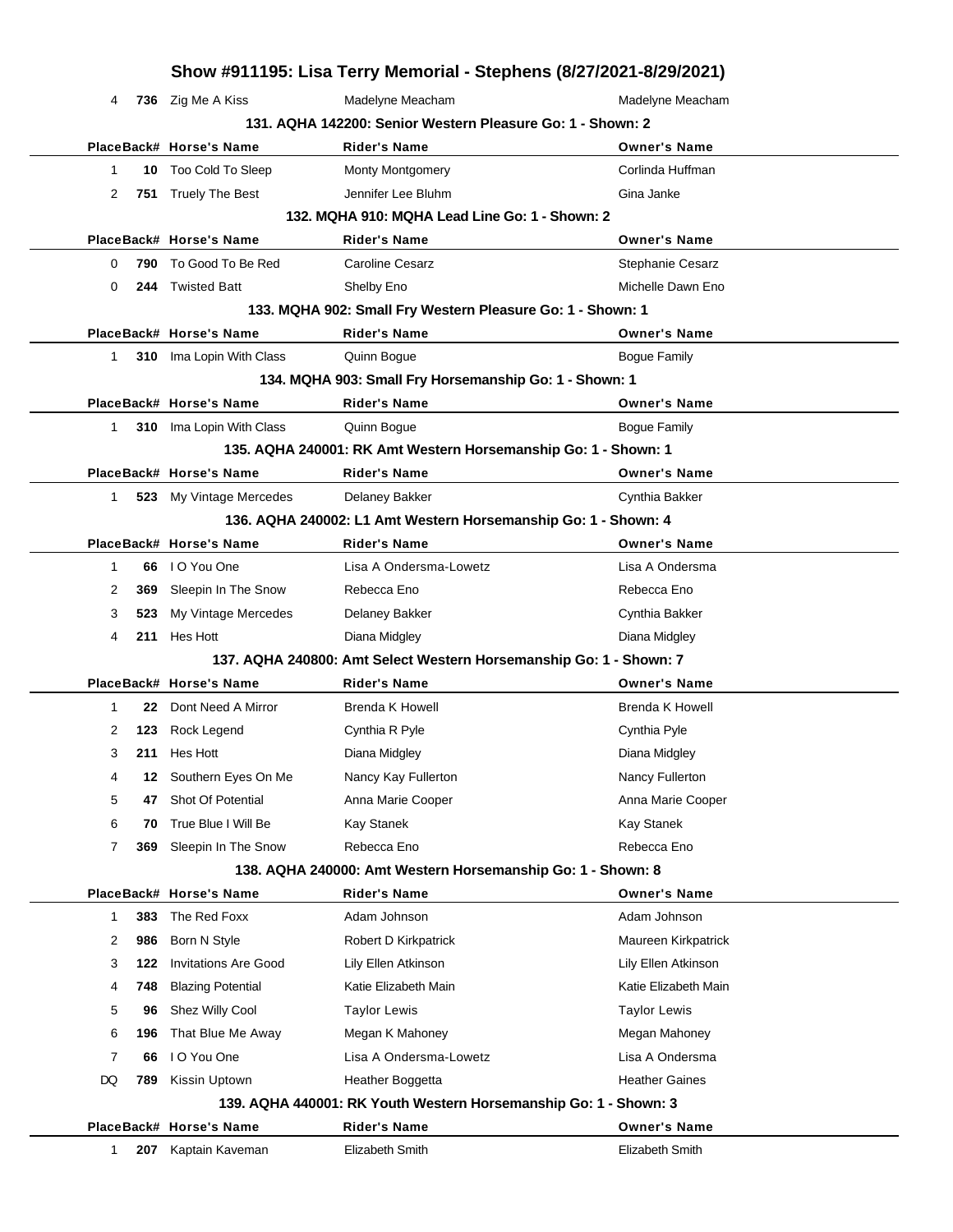|              |            |                                           | Show #911195: Lisa Terry Memorial - Stephens (8/27/2021-8/29/2021)   |                                       |
|--------------|------------|-------------------------------------------|----------------------------------------------------------------------|---------------------------------------|
| 2            | 164        | <b>Red Deeified</b>                       | Karina R Bader-Van Dyke                                              | Kailene Bader Van Dyke                |
| 3            |            | 736 Zig Me A Kiss                         | Madelyne Meacham                                                     | Madelyne Meacham                      |
|              |            |                                           | 140. AQHA 440002: L1 Youth Western Horsemanship Go: 1 - Shown: 5     |                                       |
|              |            | PlaceBack# Horse's Name                   | <b>Rider's Name</b>                                                  | <b>Owner's Name</b>                   |
| 1            | 750        | Fancy Enough To Win                       | Maya Edwards                                                         | <b>Madison Mulder</b>                 |
| 2            | 207        | Kaptain Kaveman                           | Elizabeth Smith                                                      | Elizabeth Smith                       |
| 3            | 164        | <b>Red Deeified</b>                       | Karina R Bader-Van Dyke                                              | Kailene Bader Van Dyke                |
| 4            | 780        | How Ya Figuer                             | <b>Emelia Perez</b>                                                  | <b>Emelia Perez</b>                   |
| 5            | 736        | Zig Me A Kiss                             | Madelyne Meacham                                                     | Madelyne Meacham                      |
|              |            |                                           | 141. AQHA 440000: Youth Western Horsemanship Go: 1 - Shown: 5        |                                       |
|              |            | PlaceBack# Horse's Name                   | <b>Rider's Name</b>                                                  | <b>Owner's Name</b>                   |
| 1            | 766        | <b>Best Motion Picture</b>                | Dana Moody                                                           | Linda K Moody                         |
| 2            | 124        | <b>Madd Money</b>                         | Lauren E Lauver                                                      | Lauren Lauver                         |
| 3            | 798        | Batmans Got Da Goods                      | Maya Edwards                                                         | Maya Edwards                          |
| 4            | 736        | Zig Me A Kiss                             | Madelyne Meacham                                                     | Madelyne Meacham                      |
| 5            |            | 780 How Ya Figuer                         | <b>Emelia Perez</b>                                                  | <b>Emelia Perez</b>                   |
|              |            |                                           | 142. AQHA 242102: L1 Amt Walk Trot Western Pleasure Go: 1 - Shown: 2 |                                       |
|              |            | PlaceBack# Horse's Name                   | Rider's Name                                                         | <b>Owner's Name</b>                   |
| 1            | 252        | Made Of Candy                             | Eduardo Barajas                                                      | Stephen Erdman                        |
| 2            |            | 14 Soever Southern                        | Alexis Marie Coates                                                  | Corlinda Huffman                      |
|              |            |                                           | 143. AQHA 240102: L1 Amt Walk Trot Horsemanship Go: 1 - Shown: 2     |                                       |
|              |            | PlaceBack# Horse's Name                   | <b>Rider's Name</b>                                                  | <b>Owner's Name</b>                   |
| $\mathbf{1}$ | 14         | Soever Southern                           | Alexis Marie Coates                                                  | Corlinda Huffman                      |
| 2            |            | 252 Made Of Candy                         | Eduardo Barajas                                                      | Stephen Erdman                        |
|              |            |                                           | 147. AQHA 144100: Junior Hunter Under Saddle Go: 1 - Shown: 4        |                                       |
|              |            | PlaceBack# Horse's Name                   | Rider's Name                                                         | <b>Owner's Name</b>                   |
| $\mathbf{1}$ | 12         | Southern Eyes On Me                       | Karen C Holden                                                       | Nancy Fullerton                       |
| 2            | 43         | <b>When Fortune Smiles</b>                | Nicole Brown Veldhoff                                                | Marla Foerster                        |
| 3            | 789        | Kissin Uptown                             | Heather Boggetta                                                     | <b>Heather Gaines</b>                 |
| 4            | 364        | Shes A Southern Bell                      | Minae Kroeze                                                         | Karina R Bader-VanDyke                |
|              |            |                                           | 148. AQHA 244001: RK Amt Hunter Under Saddle Go: 1 - Shown: 5        |                                       |
|              |            | PlaceBack# Horse's Name                   | Rider's Name                                                         | <b>Owner's Name</b>                   |
| $\mathbf{1}$ | 523<br>702 | My Vintage Mercedes                       | Delaney Bakker<br>Mikayla Mae Tew                                    | Cynthia Bakker<br>Janine Ann Caldwell |
| 2<br>3       | 244        | Talkin About My Ty<br><b>Twisted Batt</b> | Michelle Dawn Eno                                                    | Michelle Dawn Eno                     |
| 4            | 757        | I Party Two                               | Melissa S German                                                     | Marilynn Snippe                       |
| 5            | 779        | <b>Lilly Larue</b>                        | Andrea St John                                                       | Andrea St John                        |
|              |            |                                           | 149. AQHA 244002: L1 Amt Hunter Under Saddle Go: 1 - Shown: 12       |                                       |
|              |            | PlaceBack# Horse's Name                   | <b>Rider's Name</b>                                                  | <b>Owner's Name</b>                   |
| $\mathbf{1}$ | 66         | I O You One                               | Lisa A Ondersma-Lowetz                                               | Lisa A Ondersma                       |
| 2            | 790        | To Good To Be Red                         | Stephanie Mae Cesarz                                                 | Stephanie Cesarz                      |
| 3            | 523        | My Vintage Mercedes                       | Delaney Bakker                                                       | Cynthia Bakker                        |
| 4            | 745        | Forget Theinvitation                      | Rebecca Dingus                                                       | Rebecca Dingus                        |
| 5            | 311        | <b>Stellas Gotr Groove</b>                | Kerry Daudlin                                                        | Kerry Daudlin                         |
| 6            | 211        | Hes Hott                                  | Diana Midgley                                                        | Diana Midgley                         |
| 7            | 748        | <b>Blazing Potential</b>                  | Katie Elizabeth Main                                                 | Katie Elizabeth Main                  |
|              |            |                                           |                                                                      |                                       |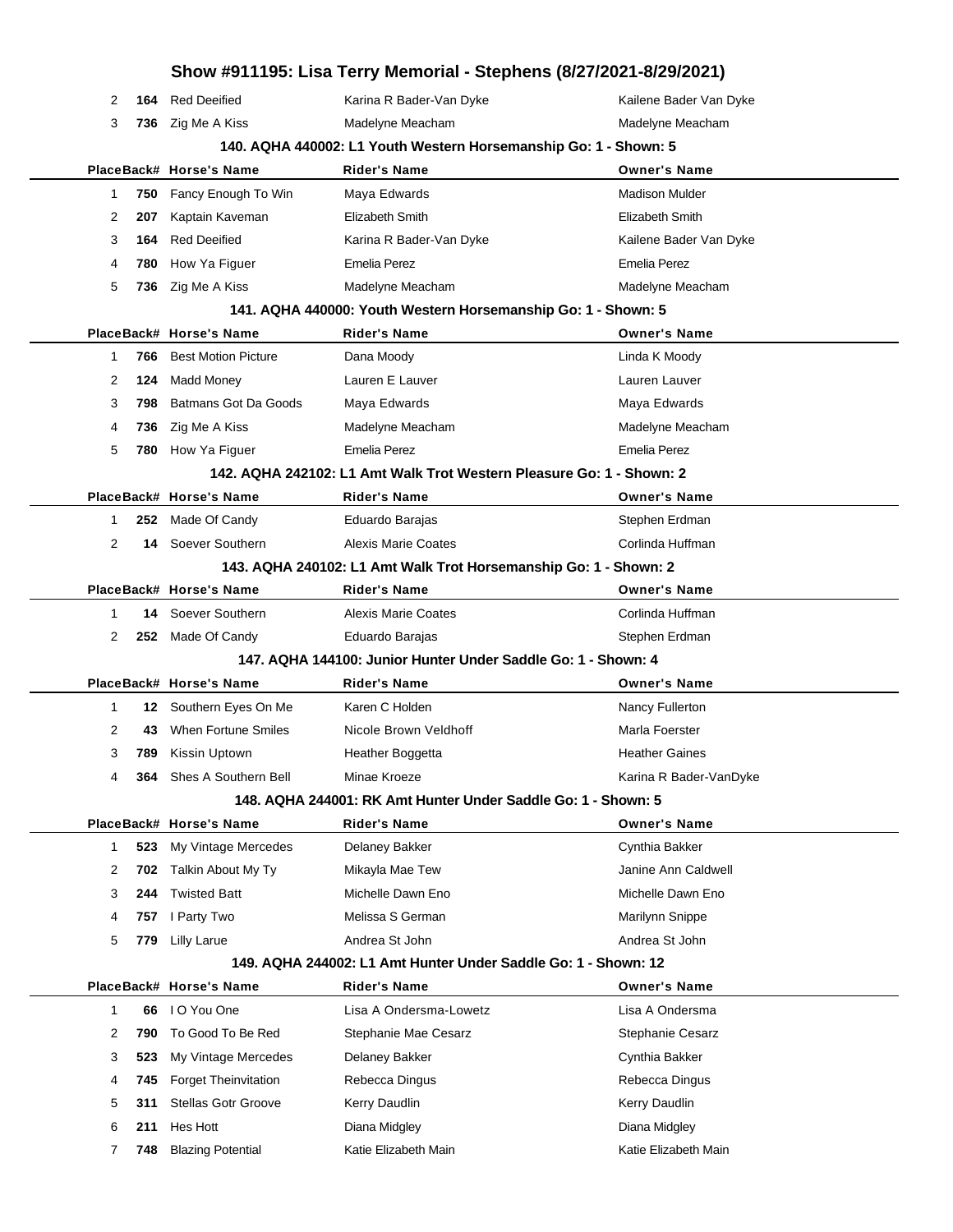| 8                                                                 |     | 757 I Party Two             | Melissa S German                                                | Marilynn Snippe        |  |
|-------------------------------------------------------------------|-----|-----------------------------|-----------------------------------------------------------------|------------------------|--|
| 9                                                                 |     | 702 Talkin About My Ty      | Mikayla Mae Tew                                                 | Janine Ann Caldwell    |  |
| 150. AQHA 244800: Amt Select Hunter Under Saddle Go: 1 - Shown: 8 |     |                             |                                                                 |                        |  |
|                                                                   |     | PlaceBack# Horse's Name     | <b>Rider's Name</b>                                             | <b>Owner's Name</b>    |  |
| 1                                                                 | 12  | Southern Eyes On Me         | Nancy Kay Fullerton                                             | Nancy Fullerton        |  |
| 2                                                                 | 47  | Shot Of Potential           | Anna Marie Cooper                                               | Anna Marie Cooper      |  |
| 3                                                                 | 22  | Dont Need A Mirror          | <b>Brenda K Howell</b>                                          | <b>Brenda K Howell</b> |  |
| 4                                                                 | 211 | Hes Hott                    | Diana Midgley                                                   | Diana Midgley          |  |
| 5                                                                 | 123 | Rock Legend                 | Cynthia R Pyle                                                  | Cynthia Pyle           |  |
| 6                                                                 | 311 | <b>Stellas Gotr Groove</b>  | Kerry Daudlin                                                   | Kerry Daudlin          |  |
| 7                                                                 | 70  | True Blue I Will Be         | Kay Stanek                                                      | <b>Kay Stanek</b>      |  |
| 8                                                                 | 779 | <b>Lilly Larue</b>          | Andrea St John                                                  | Andrea St John         |  |
|                                                                   |     |                             | 151, AQHA 244000: Amt Hunter Under Saddle Go: 1 - Shown: 9      |                        |  |
|                                                                   |     | PlaceBack# Horse's Name     | <b>Rider's Name</b>                                             | <b>Owner's Name</b>    |  |
| 1                                                                 | 66  | I O You One                 | Lisa A Ondersma-Lowetz                                          | Lisa A Ondersma        |  |
| 2                                                                 | 196 | That Blue Me Away           | Megan K Mahoney                                                 | Megan Mahoney          |  |
| 3                                                                 | 790 | To Good To Be Red           | Stephanie Mae Cesarz                                            | Stephanie Cesarz       |  |
| 4                                                                 | 122 | <b>Invitations Are Good</b> | Lily Ellen Atkinson                                             | Lily Ellen Atkinson    |  |
| 5                                                                 | 101 | Gott It                     | Kara M DeVlieger                                                | Kara M DeVlieger       |  |
| 6                                                                 | 789 | Kissin Uptown               | Heather Boggetta                                                | <b>Heather Gaines</b>  |  |
| 7                                                                 | 748 | <b>Blazing Potential</b>    | Katie Elizabeth Main                                            | Katie Elizabeth Main   |  |
| 8                                                                 | 96  | Shez Willy Cool             | <b>Taylor Lewis</b>                                             | <b>Taylor Lewis</b>    |  |
| 9                                                                 | 43  | When Fortune Smiles         | Marla Lynn Foerster                                             | Marla Foerster         |  |
|                                                                   |     |                             | 152. AQHA 144004: L1 Hunter Under Saddle Go: 1 - Shown: 3       |                        |  |
|                                                                   |     | PlaceBack# Horse's Name     | Rider's Name                                                    | <b>Owner's Name</b>    |  |
| 1                                                                 | 101 | Gott It                     | Karen C Holden                                                  | Kara M DeVlieger       |  |
| 2                                                                 | 309 | U Can Call Me Al            | Minae Kroeze                                                    | Kailene Bader-VanDyke  |  |
| 3                                                                 | 745 | <b>Forget Theinvitation</b> | Nicole Brown Veldhoff                                           | Rebecca Dingus         |  |
|                                                                   |     |                             | 153. AQHA 444001: RK Youth Hunter Under Saddle Go: 1 - Shown: 1 |                        |  |
|                                                                   |     | PlaceBack# Horse's Name     | Rider's Name                                                    | <b>Owner's Name</b>    |  |
| 1                                                                 |     | 780 How Ya Figuer           | <b>Emelia Perez</b>                                             | <b>Emelia Perez</b>    |  |
|                                                                   |     |                             | 154, AQHA 444002: L1 Youth Hunter Under Saddle Go: 1 - Shown: 1 |                        |  |
|                                                                   |     | PlaceBack# Horse's Name     | <b>Rider's Name</b>                                             | <b>Owner's Name</b>    |  |
| $\mathbf{1}$                                                      |     | 780 How Ya Figuer           | <b>Emelia Perez</b>                                             | <b>Emelia Perez</b>    |  |
|                                                                   |     |                             | 155. AQHA 444000: Youth Hunter Under Saddle Go: 1 - Shown: 2    |                        |  |
|                                                                   |     | PlaceBack# Horse's Name     | <b>Rider's Name</b>                                             | <b>Owner's Name</b>    |  |
| 1                                                                 | 766 | <b>Best Motion Picture</b>  | Dana Moody                                                      | Linda K Moody          |  |
| 2                                                                 | 164 | <b>Red Deeified</b>         | Karina R Bader-Van Dyke                                         | Kailene Bader Van Dyke |  |
|                                                                   |     |                             | 156, AQHA 144200: Senior Hunter Under Saddle Go: 1 - Shown: 8   |                        |  |
|                                                                   |     | PlaceBack# Horse's Name     | <b>Rider's Name</b>                                             | <b>Owner's Name</b>    |  |
| 1                                                                 | 47  | Shot Of Potential           | Anna Marie Cooper                                               | Anna Marie Cooper      |  |
| 2                                                                 | 101 | Gott It                     | Karen C Holden                                                  | Kara M DeVlieger       |  |
| 3                                                                 | 122 | <b>Invitations Are Good</b> | Lily Ellen Atkinson                                             | Lily Ellen Atkinson    |  |
| 4                                                                 | 123 | Rock Legend                 | Cynthia R Pyle                                                  | Cynthia Pyle           |  |
| 5                                                                 | 164 | <b>Red Deeified</b>         | Karina R Bader-Van Dyke                                         | Kailene Bader Van Dyke |  |
| 6                                                                 | 191 | Ella Be Kruzin              | Minae Kroeze                                                    | Merri VanDyke          |  |
|                                                                   |     |                             |                                                                 |                        |  |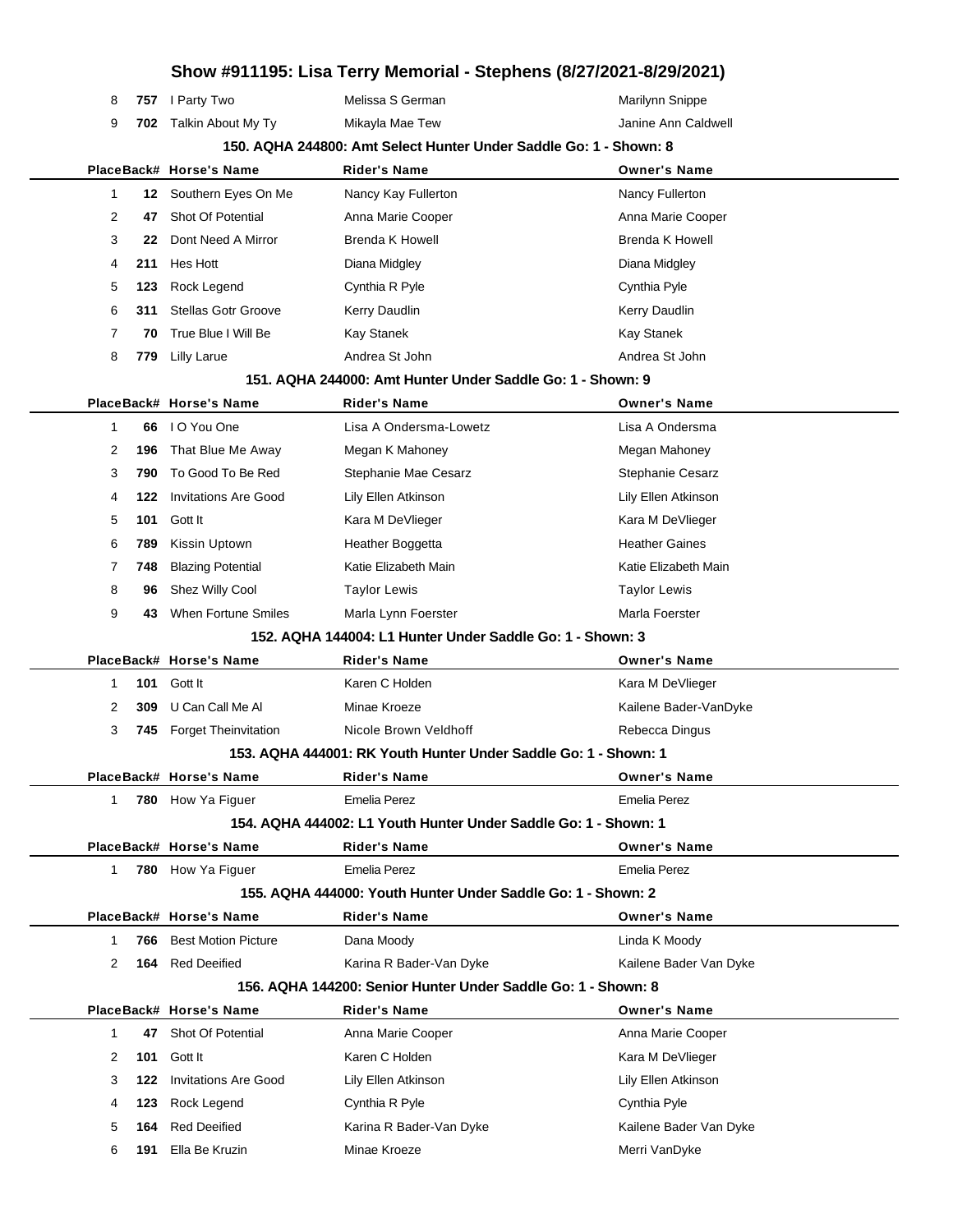|              |     |                            | Show #911195: Lisa Terry Memorial - Stephens (8/27/2021-8/29/2021) |                        |
|--------------|-----|----------------------------|--------------------------------------------------------------------|------------------------|
| 7            | 70  | True Blue I Will Be        | Kay Stanek                                                         | Kay Stanek             |
| 8            | 779 | <b>Lilly Larue</b>         | Andrea St John                                                     | Andrea St John         |
|              |     |                            | 157. MQHA 905: Small Fry HUS Go: 1 - Shown: 1                      |                        |
|              |     | PlaceBack# Horse's Name    | <b>Rider's Name</b>                                                | <b>Owner's Name</b>    |
| $\mathbf 1$  |     | 310 Ima Lopin With Class   | Quinn Bogue                                                        | <b>Bogue Family</b>    |
|              |     |                            | 158. MQHA 906: Small Fry Equitation Go: 1 - Shown: 1               |                        |
|              |     | PlaceBack# Horse's Name    | <b>Rider's Name</b>                                                | <b>Owner's Name</b>    |
| $\mathbf{1}$ |     | 310 Ima Lopin With Class   | Quinn Bogue                                                        | <b>Bogue Family</b>    |
|              |     |                            | 159. AQHA 252001: RK Amt Hunt Seat Equitation Go: 1 - Shown: 2     |                        |
|              |     | PlaceBack# Horse's Name    | <b>Rider's Name</b>                                                | <b>Owner's Name</b>    |
| 1            | 523 | My Vintage Mercedes        | Delaney Bakker                                                     | Cynthia Bakker         |
| 2            |     | 702 Talkin About My Ty     | Mikayla Mae Tew                                                    | Janine Ann Caldwell    |
|              |     |                            | 160. AQHA 252002: L1 Amt Hunt Seat Equitation Go: 1 - Shown: 5     |                        |
|              |     | PlaceBack# Horse's Name    | <b>Rider's Name</b>                                                | <b>Owner's Name</b>    |
| 1            | 523 | My Vintage Mercedes        | Delaney Bakker                                                     | Cynthia Bakker         |
| 2            | 66  | I O You One                | Lisa A Ondersma-Lowetz                                             | Lisa A Ondersma        |
| 3            | 211 | Hes Hott                   | Diana Midgley                                                      | Diana Midgley          |
| 4            | 702 | Talkin About My Ty         | Mikayla Mae Tew                                                    | Janine Ann Caldwell    |
| 5            | 225 | <b>Custom Hottie</b>       | Cassidy Jo Ryder                                                   | Debrah Ryder           |
|              |     |                            | 161. AQHA 252800: Amt Select Hunt Seat Equitation Go: 1 - Shown: 5 |                        |
|              |     | PlaceBack# Horse's Name    | <b>Rider's Name</b>                                                | <b>Owner's Name</b>    |
| 1            | 22  | Dont Need A Mirror         | Brenda K Howell                                                    | <b>Brenda K Howell</b> |
| 2            | 123 | Rock Legend                | Cynthia R Pyle                                                     | Cynthia Pyle           |
| 3            | 311 | <b>Stellas Gotr Groove</b> | Kerry Daudlin                                                      | Kerry Daudlin          |
| 4            | 211 | Hes Hott                   | Diana Midgley                                                      | Diana Midgley          |
| 5            | 47  | <b>Shot Of Potential</b>   | Anna Marie Cooper                                                  | Anna Marie Cooper      |
|              |     |                            | 162. AQHA 252000: Amt Hunt Seat Equitation Go: 1 - Shown: 6        |                        |
|              |     | PlaceBack# Horse's Name    | <b>Rider's Name</b>                                                | <b>Owner's Name</b>    |
| 1            |     | 196 That Blue Me Away      | Megan K Mahoney                                                    | Megan Mahoney          |
| 2            | 122 | Invitations Are Good       | Lily Ellen Atkinson                                                | Lily Ellen Atkinson    |
| 3            | 66  | I O You One                | Lisa A Ondersma-Lowetz                                             | Lisa A Ondersma        |
|              | 748 | <b>Blazing Potential</b>   | Katie Elizabeth Main                                               | Katie Elizabeth Main   |
| 4            |     |                            | Cassidy Jo Ryder                                                   | Debrah Ryder           |
| 5            | 225 | <b>Custom Hottie</b>       |                                                                    |                        |
| 6            | 96  | Shez Willy Cool            | <b>Taylor Lewis</b>                                                | <b>Taylor Lewis</b>    |
|              |     |                            | 163. AQHA 452001: RK Youth Hunt Seat Equitation Go: 1 - Shown: 2   |                        |
|              |     | PlaceBack# Horse's Name    | <b>Rider's Name</b>                                                | <b>Owner's Name</b>    |
| 1            |     | 780 How Ya Figuer          | <b>Emelia Perez</b>                                                | Emelia Perez           |
| 2            | 164 | <b>Red Deeified</b>        | Karina R Bader-Van Dyke                                            | Kailene Bader Van Dyke |
|              |     |                            | 164. AQHA 452002: L1 Youth Hunt Seat Equitation Go: 1 - Shown: 2   |                        |
|              |     | PlaceBack# Horse's Name    | <b>Rider's Name</b>                                                | <b>Owner's Name</b>    |
| 1            |     | 164 Red Deeified           | Karina R Bader-Van Dyke                                            | Kailene Bader Van Dyke |
| 2            |     | 780 How Ya Figuer          | <b>Emelia Perez</b>                                                | Emelia Perez           |
|              |     |                            | 165. AQHA 452000: Youth Hunt Seat Equitation Go: 1 - Shown: 1      |                        |
|              |     | PlaceBack# Horse's Name    | <b>Rider's Name</b>                                                | <b>Owner's Name</b>    |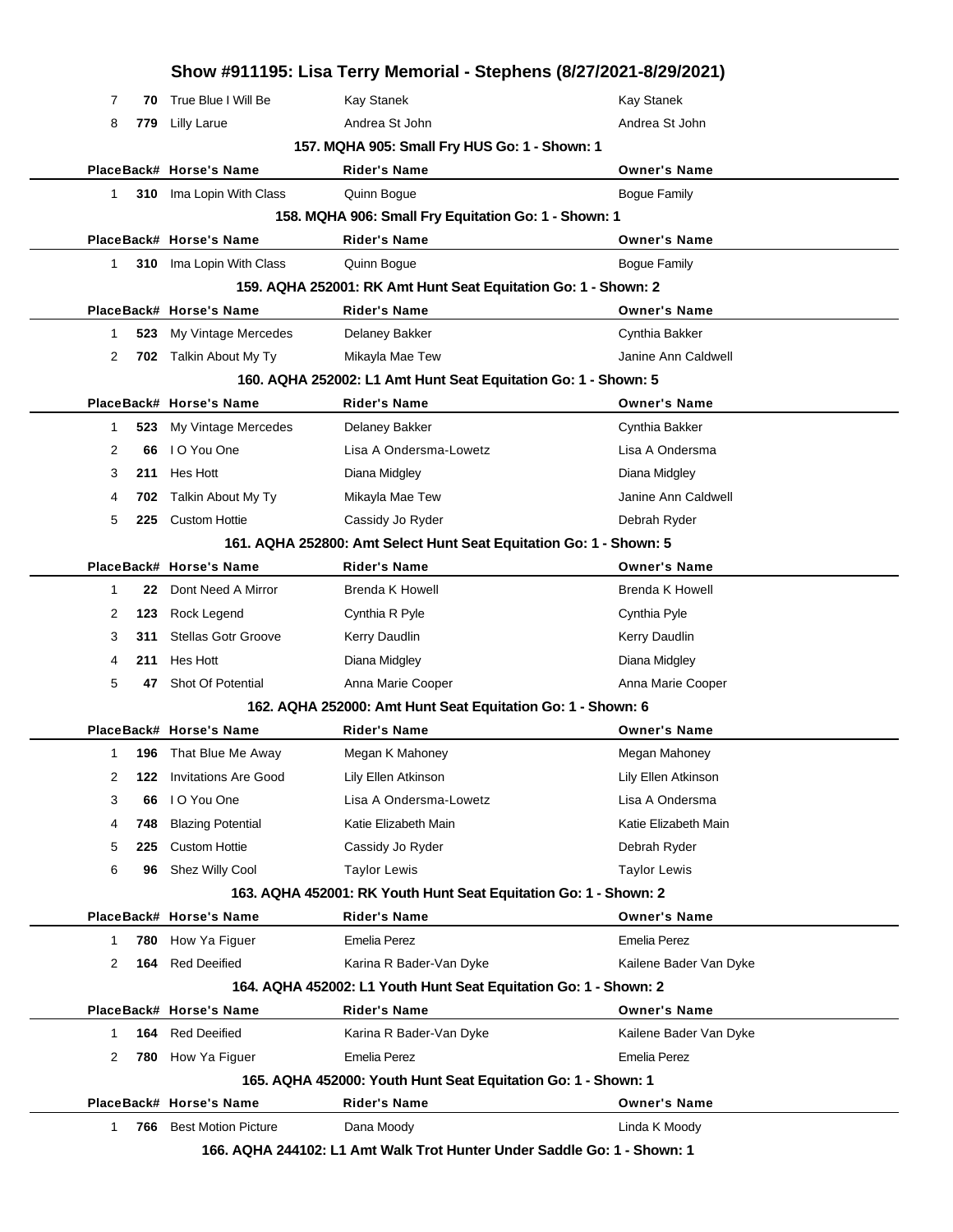|             |                                 | Show #911195: Lisa Terry Memorial - Stephens (8/27/2021-8/29/2021)       |                         |
|-------------|---------------------------------|--------------------------------------------------------------------------|-------------------------|
|             | PlaceBack# Horse's Name         | <b>Rider's Name</b>                                                      | <b>Owner's Name</b>     |
| 1           | 14 Soever Southern              | Alexis Marie Coates                                                      | Corlinda Huffman        |
|             |                                 | 168. AQHA 136004: L1 Western Riding Go: 1 - Shown: 1                     |                         |
|             | PlaceBack# Horse's Name         | <b>Rider's Name</b>                                                      | <b>Owner's Name</b>     |
| $\mathbf 1$ | 123 Rock Legend                 | Cynthia R Pyle                                                           | Cynthia Pyle            |
|             |                                 | 169. AQHA 136000: Western Riding Go: 1 - Shown: 1                        |                         |
|             | PlaceBack# Horse's Name         | <b>Rider's Name</b>                                                      | <b>Owner's Name</b>     |
| 0           | <b>122</b> Invitations Are Good | Lily Ellen Atkinson                                                      | Lily Ellen Atkinson     |
|             |                                 | 170. AQHA 236002: L1 Amt Western Riding Go: 1 - Shown: 2                 |                         |
|             | PlaceBack# Horse's Name         | <b>Rider's Name</b>                                                      | <b>Owner's Name</b>     |
| 523<br>1    | My Vintage Mercedes             | Delaney Bakker                                                           | Cynthia Bakker          |
| 2           | 66 IO You One                   | Lisa A Ondersma-Lowetz                                                   | Lisa A Ondersma         |
|             |                                 | 171. AQHA 236000: Amt Western Riding Go: 1 - Shown: 3                    |                         |
|             | PlaceBack# Horse's Name         | <b>Rider's Name</b>                                                      | <b>Owner's Name</b>     |
| 123<br>1    | Rock Legend                     | Cynthia R Pyle                                                           | Cynthia Pyle            |
| 2<br>523    | My Vintage Mercedes             | Delaney Bakker                                                           | Cynthia Bakker          |
| 3<br>66     | I O You One                     | Lisa A Ondersma-Lowetz                                                   | Lisa A Ondersma         |
|             |                                 | 174. AQHA 143000: Ranch Riding Go: 1 - Shown: 5                          |                         |
|             | PlaceBack# Horse's Name         | <b>Rider's Name</b>                                                      | <b>Owner's Name</b>     |
| 739<br>1    | Shine Like Jagger               | Holly A Esterling                                                        | Holly A Esterling       |
| 2<br>191    | Ella Be Kruzin                  | Minae Kroeze                                                             | Merri VanDyke           |
| 3<br>66     | I O You One                     | Lisa A Ondersma-Lowetz                                                   | Lisa A Ondersma         |
| 4<br>45     | The Greatest Showman            | Raegan Schnell                                                           | <b>Crosswinds Farms</b> |
| 5<br>748    | <b>Blazing Potential</b>        | Katie Elizabeth Main                                                     | Katie Elizabeth Main    |
|             |                                 | 175. AQHA 243000: Amt Ranch Riding Go: 1 - Shown: 3                      |                         |
|             | PlaceBack# Horse's Name         | <b>Rider's Name</b>                                                      | <b>Owner's Name</b>     |
| 1<br>739    | Shine Like Jagger               | Holly A Esterling                                                        | Holly A Esterling       |
| 2<br>66     | I O You One                     | Lisa A Ondersma-Lowetz                                                   | Lisa A Ondersma         |
| 3<br>748    | <b>Blazing Potential</b>        | Katie Elizabeth Main                                                     | Katie Elizabeth Main    |
|             |                                 | 5122. NSBA 210301: NSBA Junior Western Pleasure Go: 1 - Shown: 5         |                         |
|             | PlaceBack# Horse's Name         | <b>Rider's Name</b>                                                      | <b>Owner's Name</b>     |
| 1<br>767    | Lope With The Motion            | Brian E Cox                                                              | Tammy M Conroy          |
| 2<br>764    | Made Mighty Cool                | <b>Jared Stack</b>                                                       | Patricia Zinkhann       |
| 3<br>124    | Madd Money                      | Christopher R Dalton                                                     | Lauren Lauver           |
| 4<br>765    | Lopen Lucifer                   | Pamela K Davis                                                           | Pamela K Davis          |
| DQ<br>56    | Shady Lil Cowgirl               | Raegan Schnell                                                           | <b>Crosswinds Farms</b> |
|             |                                 | 5125. NSBA 216606: NSBA Select Amateur Western Pleasure Go: 1 - Shown: 2 |                         |
|             | PlaceBack# Horse's Name         | <b>Rider's Name</b>                                                      | <b>Owner's Name</b>     |
| 1<br>12     | Southern Eyes On Me             | Nancy Kay Fullerton                                                      | Nancy Fullerton         |
| 2<br>123    | Rock Legend                     | Cynthia R Pyle                                                           | Cynthia Pyle            |
|             |                                 | 5126. NSBA 215600: NSBA Amateur Western Pleasure Go: 1 - Shown: 2        |                         |
|             | PlaceBack# Horse's Name         | <b>Rider's Name</b>                                                      | <b>Owner's Name</b>     |
| 767<br>1    | Lope With The Motion            | Tammy M Conroy                                                           | Tammy M Conroy          |
| 2<br>383    | The Red Foxx                    | Adam Johnson                                                             | Adam Johnson            |
|             |                                 | 5127, NSBA 210100: NSBA Level 1 Western Pleasure Go: 1 - Shown: 6        |                         |
|             | PlaceBack# Horse's Name         | Rider's Name                                                             | <b>Owner's Name</b>     |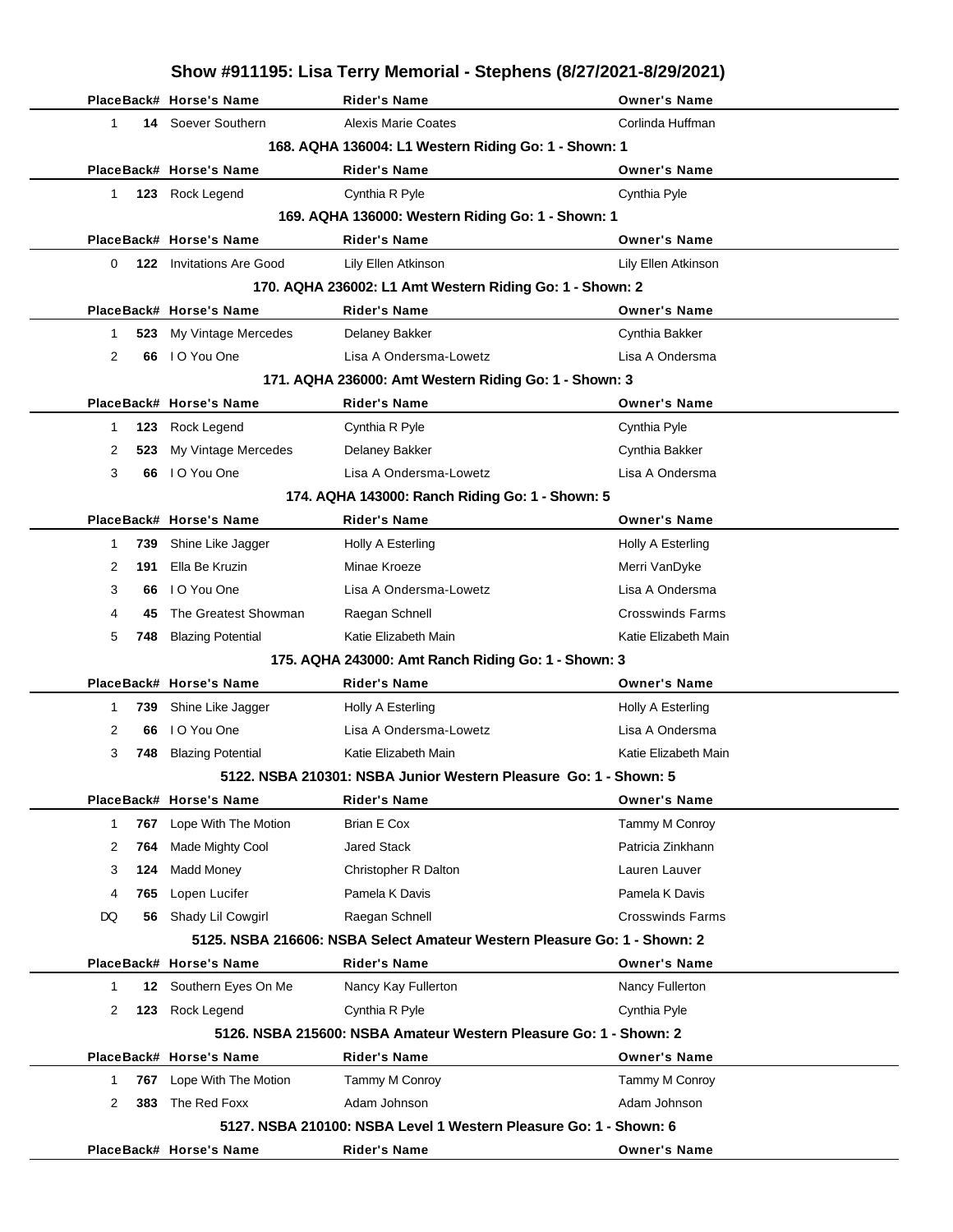|              |     |                            | Show #911195: Lisa Terry Memorial - Stephens (8/27/2021-8/29/2021)                  |                         |
|--------------|-----|----------------------------|-------------------------------------------------------------------------------------|-------------------------|
| -1           | 785 | Its Code Outside           | <b>Brian E Cox</b>                                                                  | <b>Bryan Reger</b>      |
| 2            | 12  | Southern Eyes On Me        | Karen C Holden                                                                      | Nancy Fullerton         |
| 3            | 751 | <b>Truely The Best</b>     | Jennifer Lee Bluhm                                                                  | Gina Janke              |
| 4            | 765 | Lopen Lucifer              | Pamela K Davis                                                                      | Pamela K Davis          |
| 5            | 383 | The Red Foxx               | Christopher R Dalton                                                                | Adam Johnson            |
| 6            | 56  | Shady Lil Cowgirl          | Raegan Schnell                                                                      | <b>Crosswinds Farms</b> |
|              |     |                            | 5128. NSBA 317710: NSBA Rookie Youth Western Pleasure Go: 1 - Shown: 2              |                         |
|              |     | PlaceBack# Horse's Name    | <b>Rider's Name</b>                                                                 | <b>Owner's Name</b>     |
| 1            | 124 | <b>Madd Money</b>          | Lauren E Lauver                                                                     | Lauren Lauver           |
| 2            | 207 | Kaptain Kaveman            | Elizabeth Smith                                                                     | <b>Elizabeth Smith</b>  |
|              |     |                            | 5129. NSBA 217100: NSBA Level 1 Youth Western Pleasure Go: 1 - Shown: 1             |                         |
|              |     | PlaceBack# Horse's Name    | <b>Rider's Name</b>                                                                 | <b>Owner's Name</b>     |
| $\mathbf{1}$ | 207 | Kaptain Kaveman            | Elizabeth Smith                                                                     | Elizabeth Smith         |
|              |     |                            | 5130. NSBA 217300: NSBA Youth Western Pleasure - All Age Go: 1 - Shown: 2           |                         |
|              |     | PlaceBack# Horse's Name    | <b>Rider's Name</b>                                                                 | <b>Owner's Name</b>     |
| 1            | 766 | <b>Best Motion Picture</b> | Dana Moody                                                                          | Linda K Moody           |
| 2            | 124 | <b>Madd Money</b>          | Lauren E Lauver                                                                     | Lauren Lauver           |
|              |     |                            | 5131. NSBA 210302: NSBA Senior Western Pleasure Go: 1 - Shown: 1                    |                         |
|              |     | PlaceBack# Horse's Name    | <b>Rider's Name</b>                                                                 | <b>Owner's Name</b>     |
| 1            |     | 751 Truely The Best        | Jennifer Lee Bluhm                                                                  | Gina Janke              |
|              |     |                            | 5133. NSBA 217061: NSBA Youth Walk Trot Western Pleasure Small Fry Go: 1 - Shown: 1 |                         |
|              |     | PlaceBack# Horse's Name    | <b>Rider's Name</b>                                                                 | <b>Owner's Name</b>     |
| $\mathbf{1}$ |     | 310 Ima Lopin With Class   | Quinn Bogue                                                                         | <b>Bogue Family</b>     |
|              |     |                            | 5134. NSBA 257061: NSBA Yth W/T Western Horsemanship Small Fry Go: 1 - Shown: 1     |                         |
|              |     | PlaceBack# Horse's Name    | <b>Rider's Name</b>                                                                 | <b>Owner's Name</b>     |
| $\mathbf{1}$ |     | 310 Ima Lopin With Class   | Quinn Boque                                                                         | <b>Boque Family</b>     |
|              |     |                            | 5136. NSBA 255400: NSBA Level 1 Amateur Western Horsemanship Go: 1 - Shown: 1       |                         |
|              |     | PlaceBack# Horse's Name    | <b>Rider's Name</b>                                                                 | <b>Owner's Name</b>     |
|              |     | 211 Hes Hott               | Diana Midgley                                                                       | Diana Midgley           |
|              |     |                            | 5137. NSBA 256606: NSBA Select Amateur Western Horsemanship Go: 1 - Shown: 3        |                         |
|              |     | PlaceBack# Horse's Name    | <b>Rider's Name</b>                                                                 | <b>Owner's Name</b>     |
| 1            | 123 | Rock Legend                | Cynthia R Pyle                                                                      | Cynthia Pyle            |
| 2            | 211 | Hes Hott                   | Diana Midgley                                                                       | Diana Midgley           |
| 3            |     | 12 Southern Eyes On Me     | Nancy Kay Fullerton                                                                 | Nancy Fullerton         |
|              |     |                            | 5138. NSBA 255600: NSBA Amateur Western Horsemanship Go: 1 - Shown: 2               |                         |
|              |     | PlaceBack# Horse's Name    | <b>Rider's Name</b>                                                                 | <b>Owner's Name</b>     |
| $\mathbf{1}$ | 383 | The Red Foxx               | Adam Johnson                                                                        | Adam Johnson            |
| 2            | 196 | That Blue Me Away          | Megan K Mahoney                                                                     | Megan Mahoney           |
|              |     |                            | 5139. NSBA 357710: NSBA Rookie Youth Horsemanship Go: 1 - Shown: 1                  |                         |
|              |     | PlaceBack# Horse's Name    | <b>Rider's Name</b>                                                                 | <b>Owner's Name</b>     |
| $\mathbf{1}$ |     | 207 Kaptain Kaveman        | Elizabeth Smith                                                                     | Elizabeth Smith         |
|              |     |                            | 5140. NSBA 257100: NSBA Level 1 Youth Western Horsemanship Go: 1 - Shown: 1         |                         |
|              |     | PlaceBack# Horse's Name    | <b>Rider's Name</b>                                                                 | <b>Owner's Name</b>     |
| 1            |     | 207 Kaptain Kaveman        | Elizabeth Smith                                                                     | Elizabeth Smith         |
|              |     |                            | 5141. NSBA 257300: NSBA Youth Western Horsemanship - All Age Go: 1 - Shown: 2       |                         |
|              |     | PlaceBack# Horse's Name    | <b>Rider's Name</b>                                                                 | <b>Owner's Name</b>     |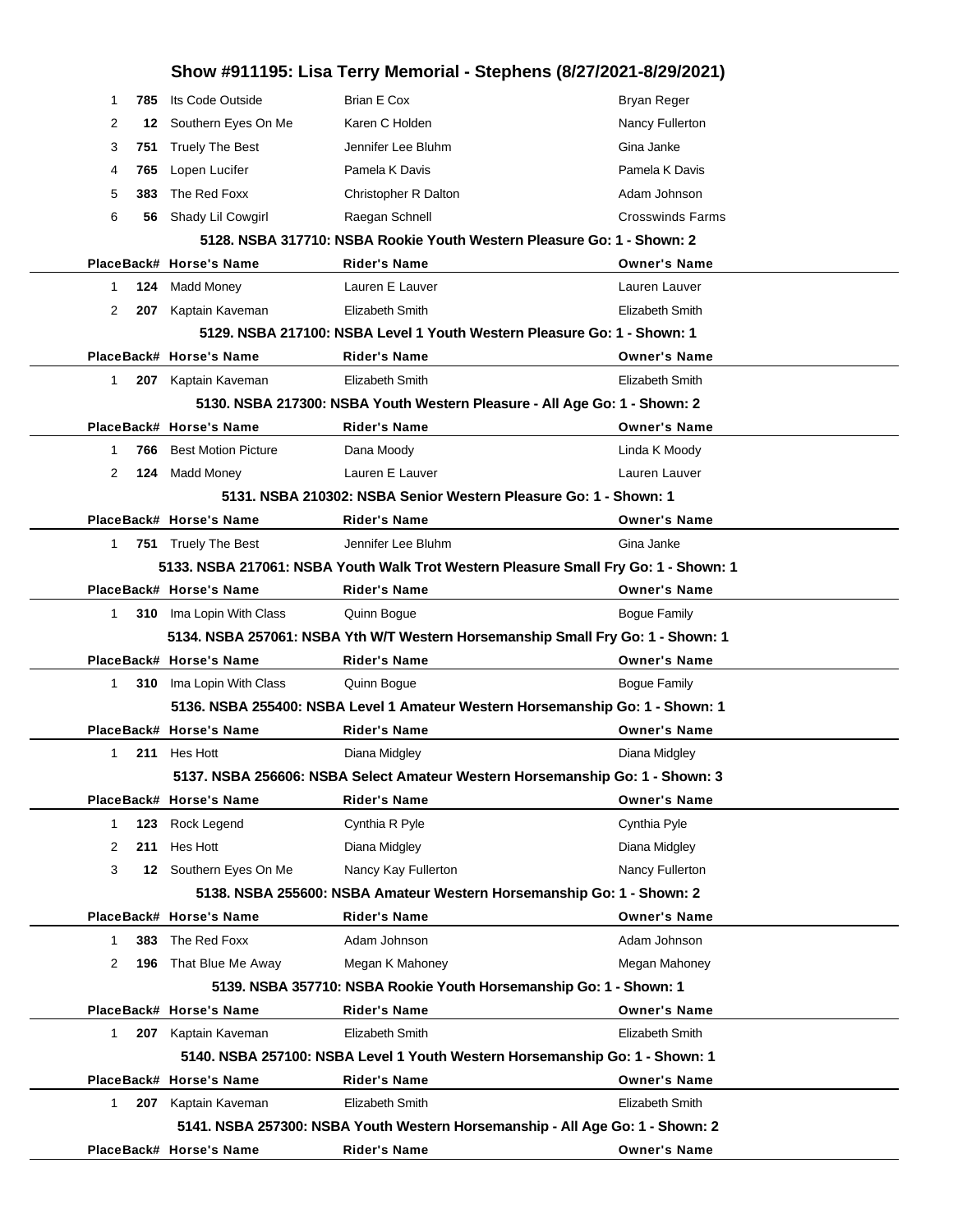|                     |                              | Show #911195: Lisa Terry Memorial - Stephens (8/27/2021-8/29/2021)           |                          |
|---------------------|------------------------------|------------------------------------------------------------------------------|--------------------------|
| 1<br>766            | <b>Best Motion Picture</b>   | Dana Moody                                                                   | Linda K Moody            |
| 2<br>124            | Madd Money                   | Lauren E Lauver                                                              | Lauren Lauver            |
|                     |                              | 5147. NSBA 220301: NSBA Junior Hunter Under Saddle Go: 1 - Shown: 1          |                          |
|                     | PlaceBack# Horse's Name      | Rider's Name                                                                 | <b>Owner's Name</b>      |
| 1                   | 12 Southern Eyes On Me       | Karen C Holden                                                               | Nancy Fullerton          |
|                     |                              | 5149. NSBA 225400: NSBA Level 1 Amateur Hunter Under Saddle Go: 1 - Shown: 2 |                          |
|                     | PlaceBack# Horse's Name      | Rider's Name                                                                 | <b>Owner's Name</b>      |
| $\mathbf 1$         | 211 Hes Hott                 | Diana Midgley                                                                | Diana Midgley            |
|                     |                              | 5150. NSBA 226600: NSBA Select Amateur Hunter Under Saddle Go: 1 - Shown: 4  |                          |
|                     | PlaceBack# Horse's Name      | <b>Rider's Name</b>                                                          | <b>Owner's Name</b>      |
| 1                   | 12 Southern Eyes On Me       | Nancy Kay Fullerton                                                          | Nancy Fullerton          |
| 2<br>47             | Shot Of Potential            | Anna Marie Cooper                                                            | Anna Marie Cooper        |
| 3<br>211            | Hes Hott                     | Diana Midgley                                                                | Diana Midgley            |
| 4<br>123            | Rock Legend                  | Cynthia R Pyle                                                               | Cynthia Pyle             |
|                     |                              | 5151. NSBA 225600: NSBA Amateur Hunter Under Saddle Go: 1 - Shown: 1         |                          |
|                     | PlaceBack# Horse's Name      | Rider's Name                                                                 | <b>Owner's Name</b>      |
| 1                   | 196 That Blue Me Away        | Megan K Mahoney                                                              | Megan Mahoney            |
|                     |                              | 5156. NSBA 220302: NSBA Senior Hunter Under Saddle Go: 1 - Shown: 2          |                          |
|                     | PlaceBack# Horse's Name      | Rider's Name                                                                 | <b>Owner's Name</b>      |
| 1<br>47             | Shot Of Potential            | Anna Marie Cooper                                                            | Anna Marie Cooper        |
| 2<br>123            | Rock Legend                  | Cynthia R Pyle                                                               | Cynthia Pyle             |
|                     |                              | 9004. AQHA 101200: Grand Champion Mares Go: 1 - Shown: 6                     |                          |
|                     | PlaceBack# Horse's Name      | Rider's Name                                                                 | <b>Owner's Name</b>      |
| $\mathbf{1}$<br>771 | Intrigueing                  | Tom Robertson                                                                | Carli Kerns              |
|                     |                              | 9005. AQHA 101300: Reserve Champion Mare Go: 1 - Shown: 9                    |                          |
|                     | PlaceBack# Horse's Name      | <b>Rider's Name</b>                                                          | <b>Owner's Name</b>      |
| 1                   | 784 Exacool                  | John Phillip VanDyke                                                         | Judy VanDyke             |
|                     |                              | 9006. AQHA 201200: Amt Grand Champion Mares Go: 1 - Shown: 6                 |                          |
|                     | PlaceBack# Horse's Name      | Rider's Name                                                                 | <b>Owner's Name</b>      |
| 1<br>771            | Intrigueing                  | Jenni Kerns                                                                  | Carli Kerns              |
|                     |                              | 9007. AQHA 201300: Amt Reserve Champion Mare Go: 1 - Shown: 10               |                          |
|                     | PlaceBack# Horse's Name      | <b>Rider's Name</b>                                                          | <b>Owner's Name</b>      |
| 1                   | 784 Exacool                  | John Phillip VanDyke                                                         | Judy VanDyke             |
|                     |                              | 9010. AQHA 101400: Grand Champion Geldings Go: 1 - Shown: 4                  |                          |
|                     | PlaceBack# Horse's Name      | <b>Rider's Name</b>                                                          | <b>Owner's Name</b>      |
| 1                   | 738 Elusive Pick             | Tom Robertson                                                                | Beverly Sue Koke         |
|                     |                              | 9011. AQHA 101500: Reserve Champion Gelding Go: 1 - Shown: 7                 |                          |
|                     | PlaceBack# Horse's Name      | <b>Rider's Name</b>                                                          | <b>Owner's Name</b>      |
| 1                   | 7 He Is The Exception        | Tom Robertson                                                                | Christopher J Perniciaro |
|                     |                              | 9012. AQHA 201400: Amt Grand Champion Gelding Go: 1 - Shown: 4               |                          |
|                     | PlaceBack# Horse's Name      | <b>Rider's Name</b>                                                          | <b>Owner's Name</b>      |
| 1                   | 738 Elusive Pick             | Beverly Sue Koke                                                             | Beverly Sue Koke         |
|                     |                              | 9013. AQHA 201500: Amt Reserve Champion Gelding Go: 1 - Shown: 8             |                          |
|                     | PlaceBack# Horse's Name      | <b>Rider's Name</b>                                                          | <b>Owner's Name</b>      |
| 1                   | <b>7</b> He Is The Exception | Laura Renee Perniciaro                                                       | Christopher J Perniciaro |
|                     |                              | 9014. AQHA 401400: Youth Grand Champion Geldings Go: 1 - Shown: 3            |                          |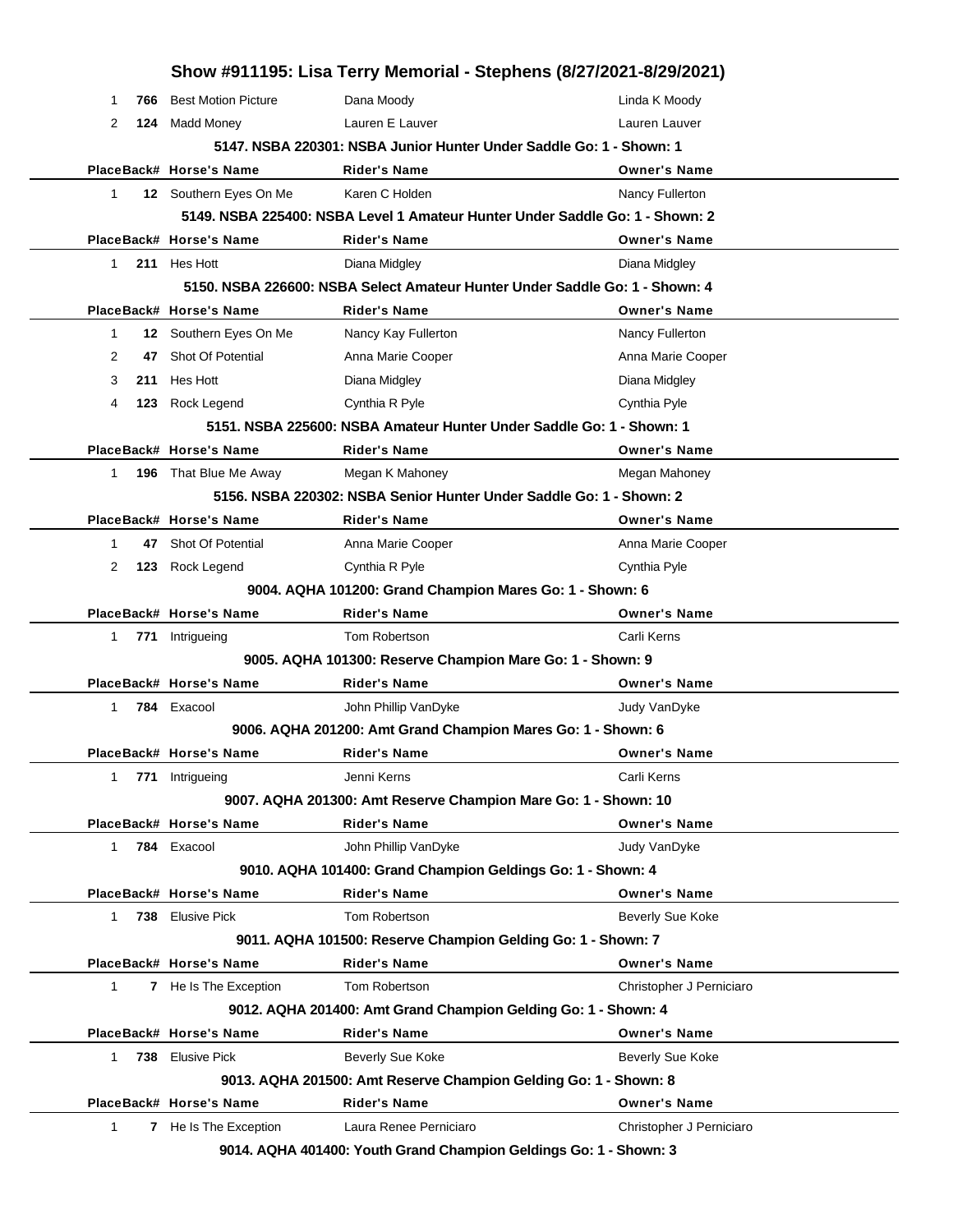|                                                                    |     | PlaceBack# Horse's Name | Rider's Name    | <b>Owner's Name</b> |  |  |  |
|--------------------------------------------------------------------|-----|-------------------------|-----------------|---------------------|--|--|--|
|                                                                    | 743 | Mahoganee               | Carli Kerns     | Tom Robertson       |  |  |  |
| 9015. AQHA 401500: Youth Reserve Champion Gelding Go: 1 - Shown: 5 |     |                         |                 |                     |  |  |  |
|                                                                    |     | PlaceBack# Horse's Name | Rider's Name    | <b>Owner's Name</b> |  |  |  |
|                                                                    | 124 | Madd Money              | Lauren E Lauver | Lauren Lauver       |  |  |  |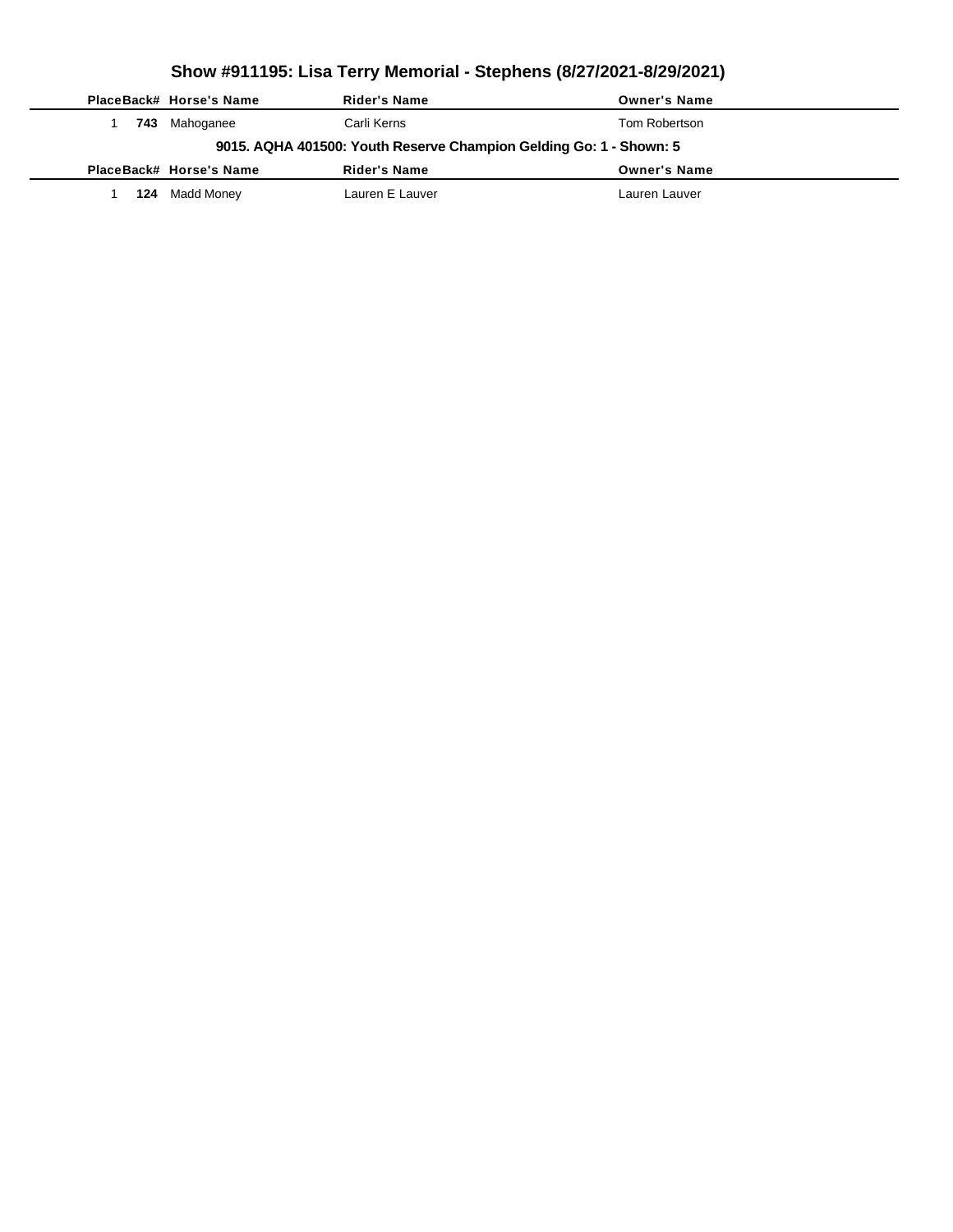#### **65. AQHA 138004: L1 Trail Go: 1 - Shown: 9**

|                                         |     | PlaceBack# Horse's Name     | Rider's Name                                       | <b>Owner's Name</b>    |  |  |  |  |
|-----------------------------------------|-----|-----------------------------|----------------------------------------------------|------------------------|--|--|--|--|
| 1                                       | 164 | <b>Red Deeified</b>         | Minae Kroeze                                       | Kailene Bader Van Dyke |  |  |  |  |
| 2                                       | 12  | Southern Eyes On Me         | Karen C Holden                                     | Nancy Fullerton        |  |  |  |  |
| 3                                       | 191 | Ella Be Kruzin              | Minae Kroeze                                       | Merri VanDyke          |  |  |  |  |
| 4                                       | 383 | The Red Foxx                | Christopher R Dalton                               | Adam Johnson           |  |  |  |  |
| 5                                       | 780 | How Ya Figuer               | Nicole Brown Veldhoff                              | <b>Emelia Perez</b>    |  |  |  |  |
| 6                                       | 124 | <b>Madd Money</b>           | Christopher R Dalton                               | Lauren Lauver          |  |  |  |  |
| 7                                       | 252 | Made Of Candy               | Christopher R Dalton                               | Stephen Erdman         |  |  |  |  |
| 8                                       | 187 | Lazy Little Breeze          | Minae Kroeze                                       | Esqurido Braddy        |  |  |  |  |
| 9                                       | 789 | Kissin Uptown               | Heather Boggetta                                   | <b>Heather Gaines</b>  |  |  |  |  |
| 66. AQHA 138000: Trail Go: 1 - Shown: 5 |     |                             |                                                    |                        |  |  |  |  |
|                                         |     | PlaceBack# Horse's Name     | <b>Rider's Name</b>                                | <b>Owner's Name</b>    |  |  |  |  |
| 1                                       | 122 | <b>Invitations Are Good</b> | Lily Ellen Atkinson                                | Lily Ellen Atkinson    |  |  |  |  |
| 2                                       | 986 | Born N Style                | Robert D Kirkpatrick                               | Maureen Kirkpatrick    |  |  |  |  |
| 3                                       | 123 | Rock Legend                 | Cynthia R Pyle                                     | Cynthia Pyle           |  |  |  |  |
| 4                                       | 191 | Ella Be Kruzin              | Minae Kroeze                                       | Merri VanDyke          |  |  |  |  |
| 5                                       |     | 12 Southern Eyes On Me      | Karen C Holden                                     | Nancy Fullerton        |  |  |  |  |
|                                         |     |                             | 67, AQHA 238002: L1 Amt Trail Go: 1 - Shown: 8     |                        |  |  |  |  |
|                                         |     | PlaceBack# Horse's Name     | Rider's Name                                       | <b>Owner's Name</b>    |  |  |  |  |
| 1                                       | 196 | That Blue Me Away           | Megan K Mahoney                                    | Megan Mahoney          |  |  |  |  |
| 2                                       | 252 | Made Of Candy               | Stephen Erdman                                     | Stephen Erdman         |  |  |  |  |
| 3                                       | 748 | <b>Blazing Potential</b>    | Katie Elizabeth Main                               | Katie Elizabeth Main   |  |  |  |  |
| 4                                       | 96  | Shez Willy Cool             | <b>Taylor Lewis</b>                                | <b>Taylor Lewis</b>    |  |  |  |  |
| 5                                       | 191 | Ella Be Kruzin              | Kailene Bader-Van Dyke                             | Merri VanDyke          |  |  |  |  |
| 6                                       | 66  | I O You One                 | Lisa A Ondersma-Lowetz                             | Lisa A Ondersma        |  |  |  |  |
| 7                                       | 523 | My Vintage Mercedes         | Delaney Bakker                                     | Cynthia Bakker         |  |  |  |  |
| 8                                       | 369 | Sleepin In The Snow         | Rebecca Eno                                        | Rebecca Eno            |  |  |  |  |
|                                         |     |                             | 68. AQHA 238800: Amt Select Trail Go: 1 - Shown: 3 |                        |  |  |  |  |
|                                         |     | PlaceBack# Horse's Name     | <b>Rider's Name</b>                                | <b>Owner's Name</b>    |  |  |  |  |
| 1                                       |     | 123 Rock Legend             | Cynthia R Pyle                                     | Cynthia Pyle           |  |  |  |  |
| 2                                       | 22  | Dont Need A Mirror          | <b>Brenda K Howell</b>                             | Brenda K Howell        |  |  |  |  |
| 3                                       | 369 | Sleepin In The Snow         | Rebecca Eno                                        | Rebecca Eno            |  |  |  |  |
|                                         |     |                             | 69. AQHA 238000: Amt Trail Go: 1 - Shown: 7        |                        |  |  |  |  |
|                                         |     | PlaceBack# Horse's Name     | <b>Rider's Name</b>                                | <b>Owner's Name</b>    |  |  |  |  |
| 1                                       | 122 | <b>Invitations Are Good</b> | Lily Ellen Atkinson                                | Lily Ellen Atkinson    |  |  |  |  |
| 2                                       | 196 | That Blue Me Away           | Megan K Mahoney                                    | Megan Mahoney          |  |  |  |  |
| 3                                       | 96  | Shez Willy Cool             | <b>Taylor Lewis</b>                                | <b>Taylor Lewis</b>    |  |  |  |  |
| 4                                       | 252 | Made Of Candy               | Stephen Erdman                                     | Stephen Erdman         |  |  |  |  |
| 5                                       | 748 | <b>Blazing Potential</b>    | Katie Elizabeth Main                               | Katie Elizabeth Main   |  |  |  |  |
| 6                                       | 986 | Born N Style                | Robert D Kirkpatrick                               | Maureen Kirkpatrick    |  |  |  |  |
| 7                                       | 66  | I O You One                 | Lisa A Ondersma-Lowetz                             | Lisa A Ondersma        |  |  |  |  |
|                                         |     |                             | 70. AQHA 438002: L1 Youth Trail Go: 1 - Shown: 4   |                        |  |  |  |  |
|                                         |     | PlaceBack# Horse's Name     | Rider's Name                                       | <b>Owner's Name</b>    |  |  |  |  |
| 1                                       | 766 | <b>Best Motion Picture</b>  | Dana Moody                                         | Linda K Moody          |  |  |  |  |
| 2                                       | 207 | Kaptain Kaveman             | Elizabeth Smith                                    | Elizabeth Smith        |  |  |  |  |
|                                         |     |                             |                                                    |                        |  |  |  |  |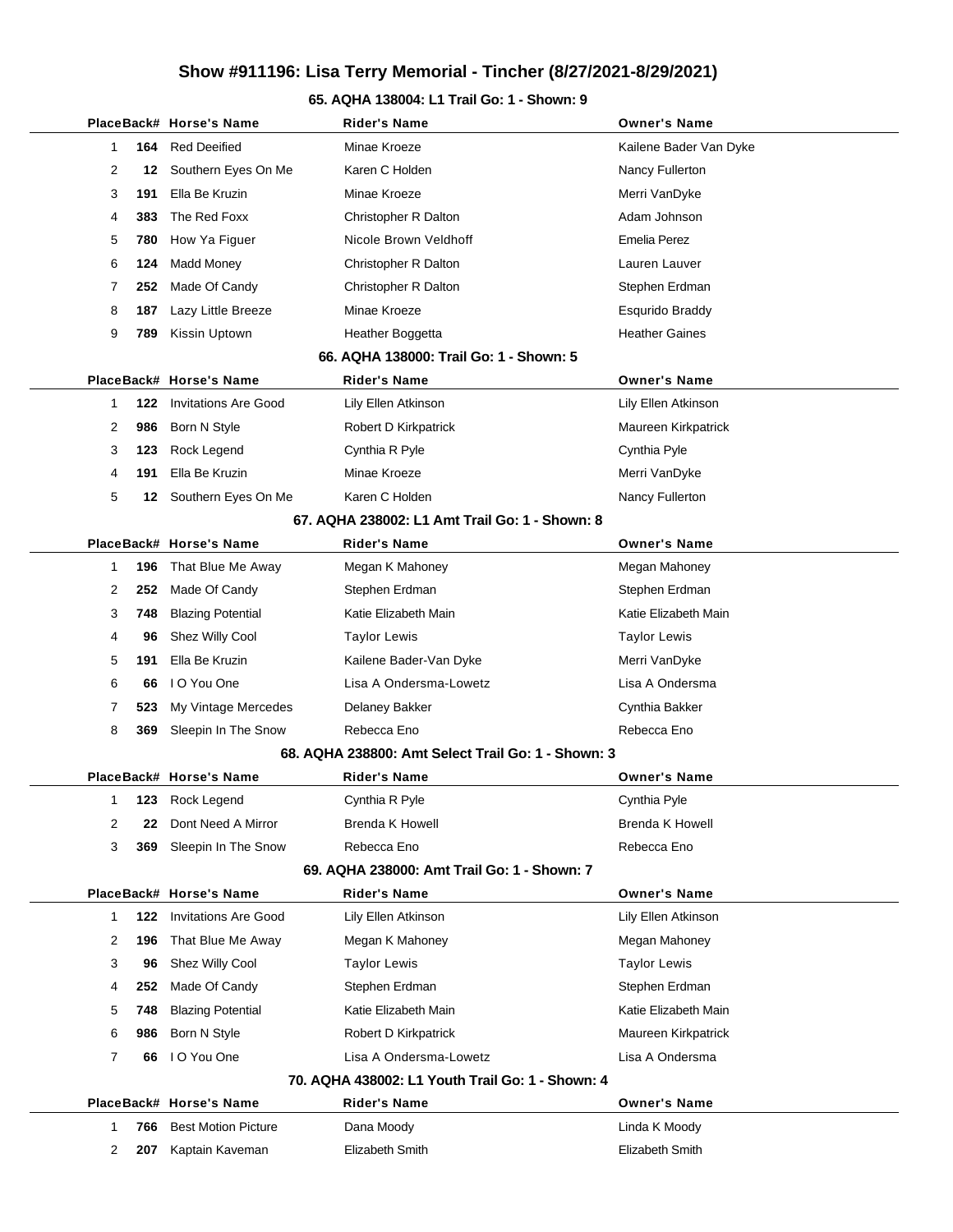|              |     |                            | Show #911196: Lisa Terry Memorial - Tincher (8/27/2021-8/29/2021) |                         |
|--------------|-----|----------------------------|-------------------------------------------------------------------|-------------------------|
| 3            | 736 | Zig Me A Kiss              | Madelyne Meacham                                                  | Madelyne Meacham        |
| 4            | 780 | How Ya Figuer              | Emelia Perez                                                      | Emelia Perez            |
|              |     |                            | 71. AQHA 438000: Youth Trail Go: 1 - Shown: 4                     |                         |
|              |     | PlaceBack# Horse's Name    | <b>Rider's Name</b>                                               | <b>Owner's Name</b>     |
| $\mathbf{1}$ | 766 | <b>Best Motion Picture</b> | Dana Moody                                                        | Linda K Moody           |
| 2            | 780 | How Ya Figuer              | Emelia Perez                                                      | Emelia Perez            |
| 3            | 207 | Kaptain Kaveman            | Elizabeth Smith                                                   | Elizabeth Smith         |
| 4            | 736 | Zig Me A Kiss              | Madelyne Meacham                                                  | Madelyne Meacham        |
|              |     |                            | 72. MQHA 904: Small Fry Trail Go: 1 - Shown: 1                    |                         |
|              |     | PlaceBack# Horse's Name    | <b>Rider's Name</b>                                               | <b>Owner's Name</b>     |
| $\mathbf{1}$ |     | 310 Ima Lopin With Class   | Quinn Bogue                                                       | <b>Bogue Family</b>     |
|              |     |                            | 76. AQHA 203400: Amt Aged Stallions Go: 1 - Shown: 1              |                         |
|              |     | PlaceBack# Horse's Name    | <b>Rider's Name</b>                                               | <b>Owner's Name</b>     |
| 1            |     | 45 The Greatest Showman    | Heather M Dunigan Coe                                             | <b>Crosswinds Farms</b> |
|              |     |                            | 81. AQHA 103400: Aged Stallions Go: 1 - Shown: 1                  |                         |
|              |     | PlaceBack# Horse's Name    | <b>Rider's Name</b>                                               | <b>Owner's Name</b>     |
| $\mathbf{1}$ |     | 45 The Greatest Showman    | Raegan Schnell                                                    | <b>Crosswinds Farms</b> |
|              |     |                            | 83. AQHA 205400: Amt Yearling Mares Go: 1 - Shown: 2              |                         |
|              |     | PlaceBack# Horse's Name    | <b>Rider's Name</b>                                               | <b>Owner's Name</b>     |
| 1            |     | 784 Exacool                | John Phillip VanDyke                                              | Judy VanDyke            |
| 2            |     | 787 Willy Essential        | Heather Boggetta                                                  | Kathryn M Boggetta      |
|              |     |                            | 85. AQHA 205600: Amt Three Yr Old Mares Go: 1 - Shown: 4          |                         |
|              |     | PlaceBack# Horse's Name    | <b>Rider's Name</b>                                               | <b>Owner's Name</b>     |
| 1            | 771 | Intrigueing                | Jenni Kerns                                                       | Carli Kerns             |
| 2            | 741 | Just Cheeky                | Michael Sinko                                                     | Michael Sinko           |
| 3            | 789 | Kissin Uptown              | Heather Boggetta                                                  | <b>Heather Gaines</b>   |
| 4            | 56  | Shady Lil Cowgirl          | Heather M Dunigan Coe                                             | <b>Crosswinds Farms</b> |
|              |     |                            | 86. AQHA 205700: Amt Aged Mares Go: 1 - Shown: 1                  |                         |
|              |     | PlaceBack# Horse's Name    | <b>Rider's Name</b>                                               | <b>Owner's Name</b>     |
| 1            | 225 | <b>Custom Hottie</b>       | Cassidy Jo Ryder                                                  | Debrah Ryder            |
|              |     |                            | 87. AQHA 275000: Amt Performance Halter Mares Go: 1 - Shown: 4    |                         |
|              |     | PlaceBack# Horse's Name    | <b>Rider's Name</b>                                               | <b>Owner's Name</b>     |
| $\mathbf{1}$ | 22  | Dont Need A Mirror         | <b>Brenda K Howell</b>                                            | <b>Brenda K Howell</b>  |
| 2            | 196 | That Blue Me Away          | Megan K Mahoney                                                   | Megan Mahoney           |
| 3            | 311 | <b>Stellas Gotr Groove</b> | Kerry Daudlin                                                     | Kerry Daudlin           |
| 4            | 96  | Shez Willy Cool            | <b>Taylor Lewis</b>                                               | <b>Taylor Lewis</b>     |
|              |     |                            | 88. AQHA 105400: Yearling Mares Go: 1 - Shown: 2                  |                         |
|              |     | PlaceBack# Horse's Name    | <b>Rider's Name</b>                                               | <b>Owner's Name</b>     |
| $\mathbf{1}$ | 784 | Exacool                    | John Phillip VanDyke                                              | Judy VanDyke            |
| 2            | 787 | <b>Willy Essential</b>     | Heather Boggetta                                                  | Kathryn M Boggetta      |
|              |     |                            | 90. AQHA 105600: Three Yr Old Mares Go: 1 - Shown: 4              |                         |
|              |     | PlaceBack# Horse's Name    | <b>Rider's Name</b>                                               | <b>Owner's Name</b>     |
| $\mathbf{1}$ | 771 | Intrigueing                | Tom Robertson                                                     | Carli Kerns             |
| 2            | 741 | Just Cheeky                | Michael Sinko                                                     | Michael Sinko           |
| 3            | 789 | Kissin Uptown              | Heather Boggetta                                                  | <b>Heather Gaines</b>   |
| 4            | 56  | Shady Lil Cowgirl          | Raegan Schnell                                                    | <b>Crosswinds Farms</b> |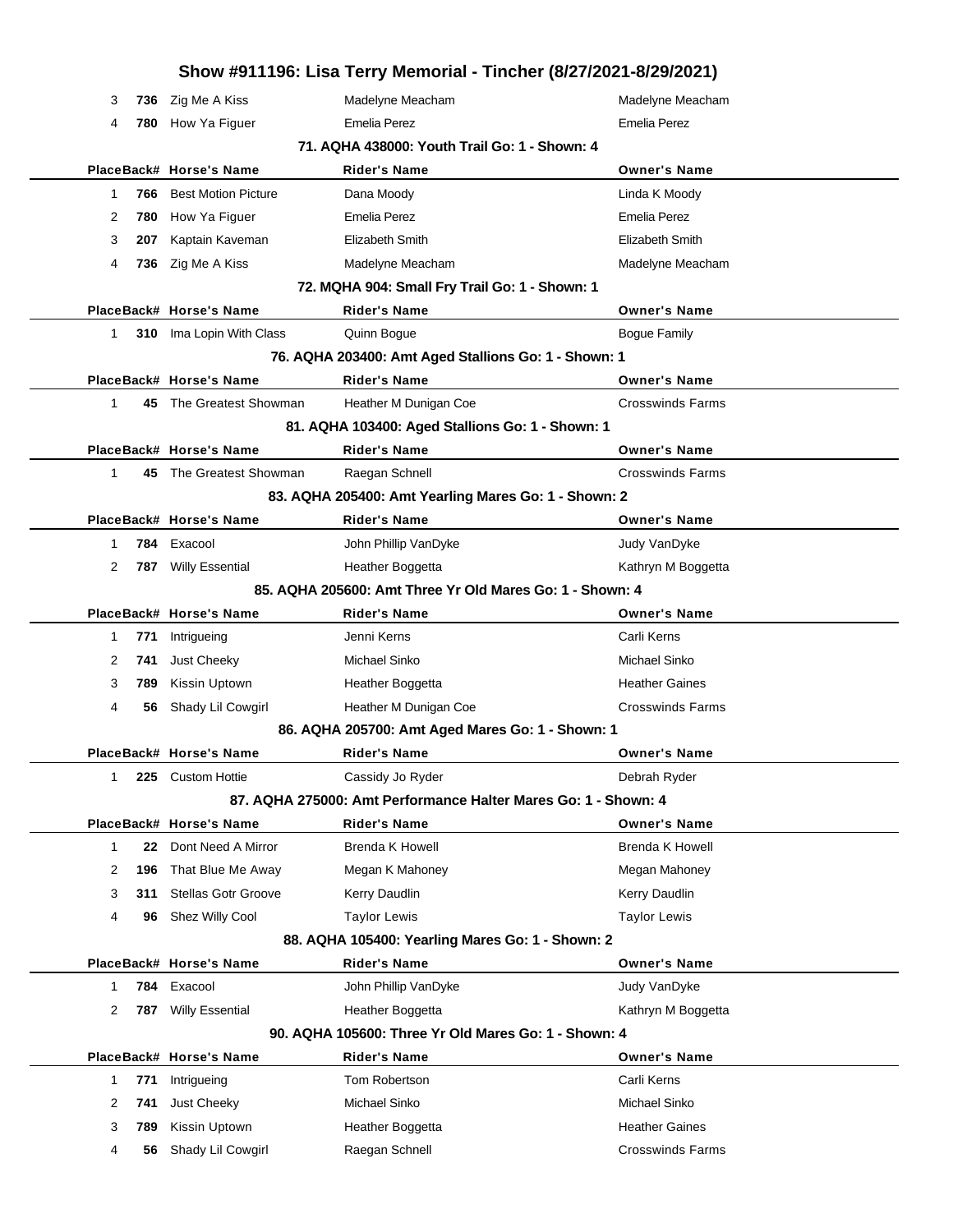#### **91. AQHA 105700: Aged Mares Go: 1 - Shown: 2**

|             |      | PlaceBack# Horse's Name     | Rider's Name                                                       | <b>Owner's Name</b>      |
|-------------|------|-----------------------------|--------------------------------------------------------------------|--------------------------|
| 1           | 225  | <b>Custom Hottie</b>        | Cassidy Jo Ryder                                                   | Debrah Ryder             |
| 2           | 191  | Ella Be Kruzin              | Minae Kroeze                                                       | Merri VanDyke            |
|             |      |                             | 92. AQHA 175000: Performance Halter Mares Go: 1 - Shown: 3         |                          |
|             |      | PlaceBack# Horse's Name     | <b>Rider's Name</b>                                                | <b>Owner's Name</b>      |
| 1           | 22   | Dont Need A Mirror          | <b>Brenda K Howell</b>                                             | <b>Brenda K Howell</b>   |
| 2           |      | 196 That Blue Me Away       | Megan K Mahoney                                                    | Megan Mahoney            |
| 3           |      | 96 Shez Willy Cool          | <b>Taylor Lewis</b>                                                | <b>Taylor Lewis</b>      |
|             |      |                             | 95. AQHA 405600: Youth Three Yr Old Mares Go: 1 - Shown: 1         |                          |
|             |      | PlaceBack# Horse's Name     | <b>Rider's Name</b>                                                | <b>Owner's Name</b>      |
| 1           |      | 771 Intrigueing             | Carli Kerns                                                        | Carli Kerns              |
|             |      |                             | 100. AQHA 207600: Amt Three Yr Old Geldings Go: 1 - Shown: 3       |                          |
|             |      | PlaceBack# Horse's Name     | <b>Rider's Name</b>                                                | <b>Owner's Name</b>      |
| 1           | 7    | He Is The Exception         | Laura Renee Perniciaro                                             | Christopher J Perniciaro |
| 2           | 244  | <b>Twisted Batt</b>         | Michelle Dawn Eno                                                  | Michelle Dawn Eno        |
| DQ          |      | 252 Made Of Candy           | Stephen Erdman                                                     | Stephen Erdman           |
|             |      |                             | 101. AQHA 207700: Amt Aged Geldings Go: 1 - Shown: 5               |                          |
|             |      | PlaceBack# Horse's Name     | <b>Rider's Name</b>                                                | <b>Owner's Name</b>      |
| 1           | 738  | <b>Elusive Pick</b>         | <b>Beverly Sue Koke</b>                                            | <b>Beverly Sue Koke</b>  |
| 2           | 230  | Only Jack Left              | Diana Midgley                                                      | Diana Midgley            |
| 3           | 12.  | Southern Eyes On Me         | Nancy Kay Fullerton                                                | Nancy Fullerton          |
| 4           | 369  | Sleepin In The Snow         | Rebecca Eno                                                        | Rebecca Eno              |
| 5           | 748  | <b>Blazing Potential</b>    | Katie Elizabeth Main                                               | Katie Elizabeth Main     |
|             |      |                             | 102. AQHA 277000: Amt Performance Halter Geldings Go: 1 - Shown: 5 |                          |
|             |      | PlaceBack# Horse's Name     | <b>Rider's Name</b>                                                | <b>Owner's Name</b>      |
| 1           | 383. | The Red Foxx                | Adam Johnson                                                       | Adam Johnson             |
| 2           | 122  | <b>Invitations Are Good</b> | Lily Ellen Atkinson                                                | Lily Ellen Atkinson      |
| 3           | 790  | To Good To Be Red           | Stephanie Mae Cesarz                                               | <b>Stephanie Cesarz</b>  |
| 4           |      | 123 Rock Legend             | Cynthia R Pyle                                                     | Cynthia Pyle             |
| 5           | 66   | I O You One                 | Lisa A Ondersma-Lowetz                                             | Lisa A Ondersma          |
|             |      |                             | 103. AQHA 107400: Yearling Geldings Go: 1 - Shown: 1               |                          |
|             |      | PlaceBack# Horse's Name     | <b>Rider's Name</b>                                                | <b>Owner's Name</b>      |
| $\mathbf 1$ |      | 747 No Doubt Im Gucci       | Raegan Schnell                                                     | <b>Crosswinds Farms</b>  |
|             |      |                             | 105. AQHA 107600: Three Yr Old Geldings Go: 1 - Shown: 2           |                          |
|             |      | PlaceBack# Horse's Name     | Rider's Name                                                       | <b>Owner's Name</b>      |
| 1           | 7    | He Is The Exception         | Tom Robertson                                                      | Christopher J Perniciaro |
| 2           | 244  | <b>Twisted Batt</b>         | Michelle Dawn Eno                                                  | Michelle Dawn Eno        |
|             |      |                             | 106. AQHA 107700: Aged Geldings Go: 1 - Shown: 2                   |                          |
|             |      | PlaceBack# Horse's Name     | Rider's Name                                                       | <b>Owner's Name</b>      |
| 1           | 738  | <b>Elusive Pick</b>         | Tom Robertson                                                      | <b>Beverly Sue Koke</b>  |
| 2           |      | 12 Southern Eyes On Me      | Karen C Holden                                                     | Nancy Fullerton          |
|             |      |                             | 107. AQHA 177000: Performance Halter Geldings Go: 1 - Shown: 3     |                          |
|             |      | PlaceBack# Horse's Name     | Rider's Name                                                       | <b>Owner's Name</b>      |
| 1           | 383  | The Red Foxx                | Christopher R Dalton                                               | Adam Johnson             |
| 2           |      | 122 Invitations Are Good    | Lily Ellen Atkinson                                                | Lily Ellen Atkinson      |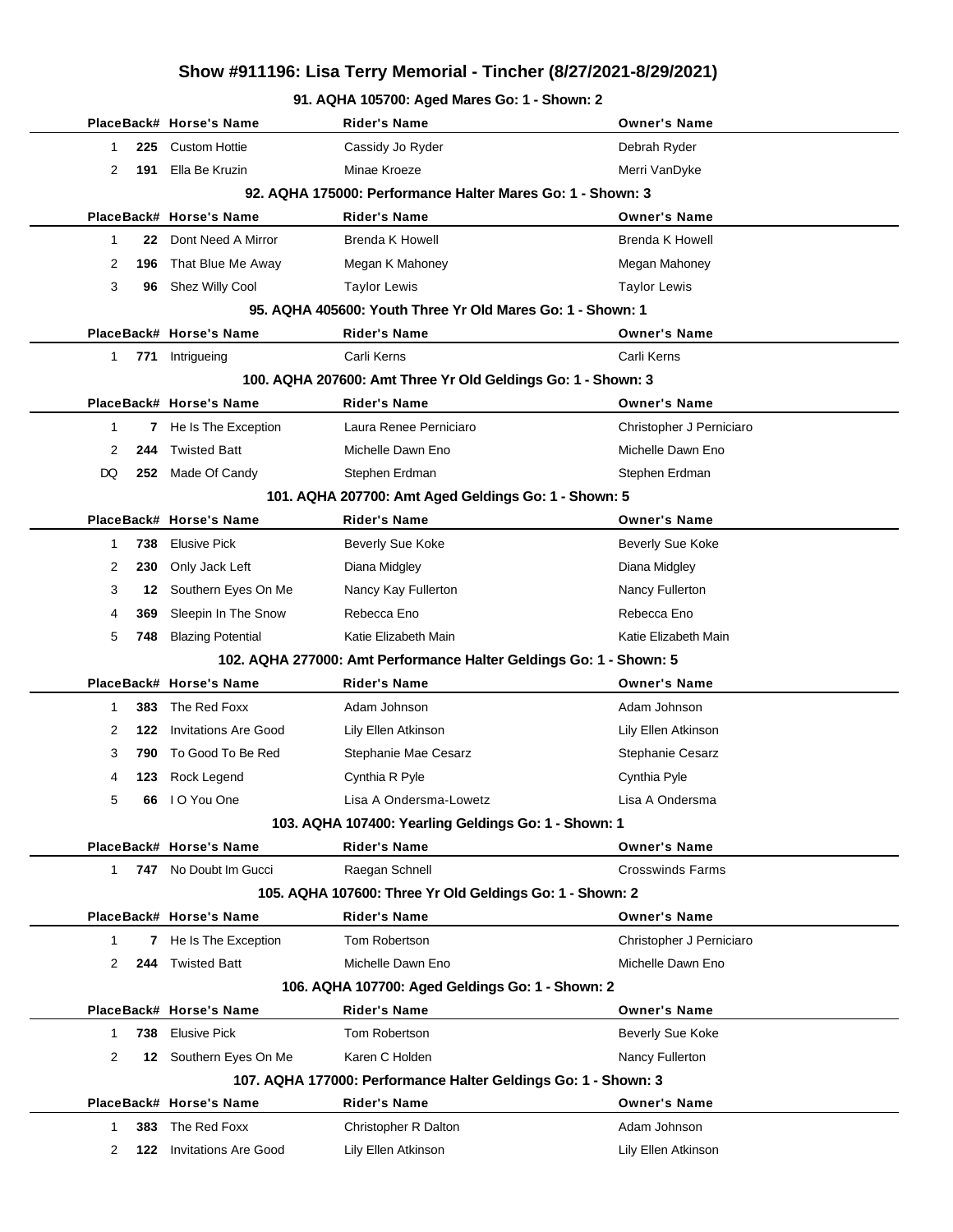|    |     |                                | Show #911196: Lisa Terry Memorial - Tincher (8/27/2021-8/29/2021)    |                        |
|----|-----|--------------------------------|----------------------------------------------------------------------|------------------------|
| 3  |     | 66 IO You One                  | Lisa A Ondersma-Lowetz                                               | Lisa A Ondersma        |
|    |     |                                | 110. AQHA 407600: Youth Three Yr Old Geldings Go: 1 - Shown: 1       |                        |
|    |     | PlaceBack# Horse's Name        | <b>Rider's Name</b>                                                  | <b>Owner's Name</b>    |
| 1  |     | 743 Mahoganee                  | Carli Kerns                                                          | Tom Robertson          |
|    |     |                                | 111. AQHA 407700: Youth Aged Geldings Go: 1 - Shown: 3               |                        |
|    |     | PlaceBack# Horse's Name        | <b>Rider's Name</b>                                                  | <b>Owner's Name</b>    |
| 1  | 124 | Madd Money                     | Lauren E Lauver                                                      | Lauren Lauver          |
| 2  | 798 | Batmans Got Da Goods           | Maya Edwards                                                         | Maya Edwards           |
| 3  |     | 207 Kaptain Kaveman            | Elizabeth Smith                                                      | Elizabeth Smith        |
|    |     |                                | 112. AQHA 477000: Youth Performance Halter Geldings Go: 1 - Shown: 1 |                        |
|    |     | PlaceBack# Horse's Name        | <b>Rider's Name</b>                                                  | <b>Owner's Name</b>    |
| 1  |     | <b>766</b> Best Motion Picture | Dana Moody                                                           | Linda K Moody          |
|    |     |                                | 113. MQHA 900: Small Fry Halter Go: 1 - Shown: 2                     |                        |
|    |     | PlaceBack# Horse's Name        | <b>Rider's Name</b>                                                  | <b>Owner's Name</b>    |
| 1  | 310 | Ima Lopin With Class           | Quinn Bogue                                                          | <b>Bogue Family</b>    |
| 2  |     | 770 Your So Hot                | Laurel Huffman                                                       | Corlinda Huffman       |
|    |     |                                | 114. MQHA 901: Small Fry Showmanship Go: 1 - Shown: 2                |                        |
|    |     | PlaceBack# Horse's Name        | <b>Rider's Name</b>                                                  | <b>Owner's Name</b>    |
| 1  | 310 | Ima Lopin With Class           | Quinn Bogue                                                          | <b>Bogue Family</b>    |
| 2  |     | 770 Your So Hot                | Laurel Huffman                                                       | Corlinda Huffman       |
|    |     |                                | 115. AQHA 212001: RK Amt Showmanship at Halter Go: 1 - Shown: 5      |                        |
|    |     | PlaceBack# Horse's Name        | <b>Rider's Name</b>                                                  | <b>Owner's Name</b>    |
| 1  | 523 | My Vintage Mercedes            | Delaney Bakker                                                       | Cynthia Bakker         |
| 2  | 369 | Sleepin In The Snow            | Rebecca Eno                                                          | Rebecca Eno            |
| 3  | 14  | Soever Southern                | Alexis Marie Coates                                                  | Corlinda Huffman       |
| 4  | 753 | Dont Stop Kissin Me            | Tamara Vogel                                                         | Tamara Vogel           |
| 5  |     | 702 Talkin About My Ty         | Mikayla Mae Tew                                                      | Janine Ann Caldwell    |
|    |     |                                | 116. AQHA 212002: L1 Amt Showmanship at Halter Go: 1 - Shown: 9      |                        |
|    |     | PlaceBack# Horse's Name        | <b>Rider's Name</b>                                                  | <b>Owner's Name</b>    |
| 1  | 748 | <b>Blazing Potential</b>       | Katie Elizabeth Main                                                 | Katie Elizabeth Main   |
| 2  | 66  | I O You One                    | Lisa A Ondersma-Lowetz                                               | Lisa A Ondersma        |
| 3  | 523 | My Vintage Mercedes            | Delaney Bakker                                                       | Cynthia Bakker         |
| 4  | 790 | To Good To Be Red              | Stephanie Mae Cesarz                                                 | Stephanie Cesarz       |
| 5  | 211 | Hes Hott                       | Diana Midgley                                                        | Diana Midgley          |
| 6  | 369 | Sleepin In The Snow            | Rebecca Eno                                                          | Rebecca Eno            |
| 7  | 311 | <b>Stellas Gotr Groove</b>     | Kerry Daudlin                                                        | Kerry Daudlin          |
| 8  | 14  | Soever Southern                | <b>Alexis Marie Coates</b>                                           | Corlinda Huffman       |
| 9  | 702 | Talkin About My Ty             | Mikayla Mae Tew                                                      | Janine Ann Caldwell    |
|    |     |                                | 117. AQHA 212800: Amt Select Showmanship at Halter Go: 1 - Shown: 7  |                        |
|    |     | PlaceBack# Horse's Name        | <b>Rider's Name</b>                                                  | <b>Owner's Name</b>    |
| 1  | 22  | Dont Need A Mirror             | <b>Brenda K Howell</b>                                               | <b>Brenda K Howell</b> |
| 2  | 123 | Rock Legend                    | Cynthia R Pyle                                                       | Cynthia Pyle           |
| 3  | 211 | Hes Hott                       | Diana Midgley                                                        | Diana Midgley          |
| 4  | 369 | Sleepin In The Snow            | Rebecca Eno                                                          | Rebecca Eno            |
| 5  | 12  | Southern Eyes On Me            | Nancy Kay Fullerton                                                  | Nancy Fullerton        |
| DQ | 311 | Stellas Gotr Groove            | Kerry Daudlin                                                        | Kerry Daudlin          |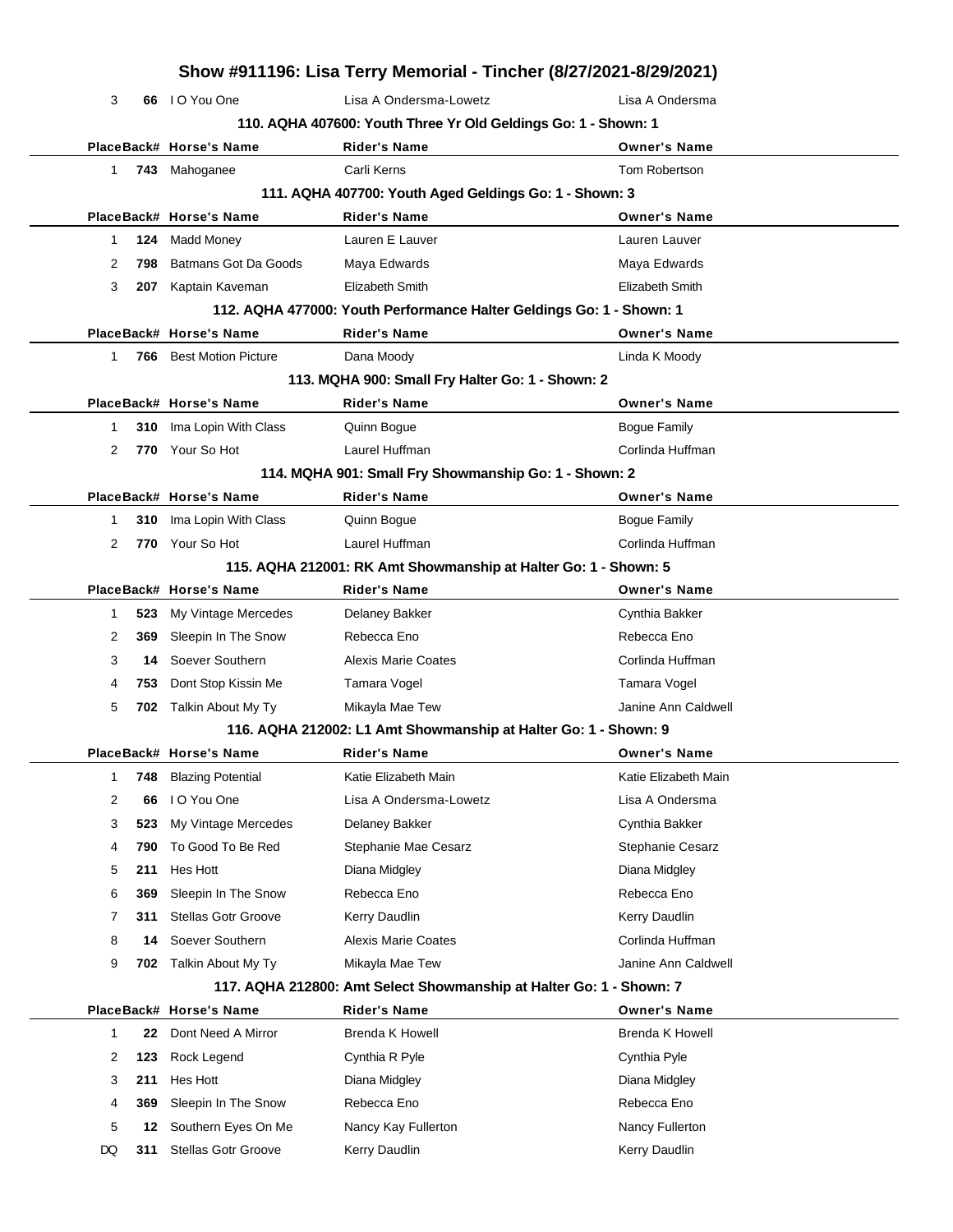**Show #911196: Lisa Terry Memorial - Tincher (8/27/2021-8/29/2021)** DQ 753 Dont Stop Kissin Me Tamara Vogel Tamara Vogel

|              |     |                                            | 118. AQHA 212000: Amt Showmanship at Halter Go: 1 - Shown: 10     |                                  |  |
|--------------|-----|--------------------------------------------|-------------------------------------------------------------------|----------------------------------|--|
|              |     | PlaceBack# Horse's Name                    | Rider's Name                                                      | <b>Owner's Name</b>              |  |
| 1            | 742 | Shes My Sudden Pie                         | Jarrod Bush                                                       | Jarrod Bush                      |  |
| 2            | 986 | Born N Style                               | Robert D Kirkpatrick                                              | Maureen Kirkpatrick              |  |
| 3            | 225 | <b>Custom Hottie</b>                       | Cassidy Jo Ryder                                                  | Debrah Ryder                     |  |
| 4            | 122 | <b>Invitations Are Good</b>                | Lily Ellen Atkinson                                               | Lily Ellen Atkinson              |  |
| 5            | 196 | That Blue Me Away                          | Megan K Mahoney                                                   | Megan Mahoney                    |  |
| 6            | 748 | <b>Blazing Potential</b>                   | Katie Elizabeth Main                                              | Katie Elizabeth Main             |  |
| 7            | 66  | I O You One                                | Lisa A Ondersma-Lowetz                                            | Lisa A Ondersma                  |  |
| 8            | 383 | The Red Foxx                               | Adam Johnson                                                      | Adam Johnson                     |  |
| 9            | 789 | Kissin Uptown                              | Heather Boggetta                                                  | <b>Heather Gaines</b>            |  |
|              |     |                                            | 119. AQHA 412001: RK Youth Showmanship at Halter Go: 1 - Shown: 3 |                                  |  |
|              |     | PlaceBack# Horse's Name                    | <b>Rider's Name</b>                                               | <b>Owner's Name</b>              |  |
| -1           | 780 | How Ya Figuer                              | <b>Emelia Perez</b>                                               | <b>Emelia Perez</b>              |  |
| 2            | 164 | <b>Red Deeified</b>                        | Karina R Bader-Van Dyke                                           | Kailene Bader Van Dyke           |  |
| 3            | 207 | Kaptain Kaveman                            | <b>Elizabeth Smith</b>                                            | Elizabeth Smith                  |  |
|              |     |                                            | 120. AQHA 412002: L1 Youth Showmanship at Halter Go: 1 - Shown: 5 |                                  |  |
|              |     | PlaceBack# Horse's Name                    | Rider's Name                                                      | <b>Owner's Name</b>              |  |
| -1           | 766 | <b>Best Motion Picture</b>                 | Dana Moody                                                        | Linda K Moody                    |  |
| 2            | 750 | Fancy Enough To Win                        | Maya Edwards                                                      | <b>Madison Mulder</b>            |  |
| 3            | 780 | How Ya Figuer                              | <b>Emelia Perez</b>                                               | <b>Emelia Perez</b>              |  |
| 4            | 164 | <b>Red Deeified</b>                        | Karina R Bader-Van Dyke                                           | Kailene Bader Van Dyke           |  |
| 5            | 736 | Zig Me A Kiss                              | Madelyne Meacham                                                  | Madelyne Meacham                 |  |
|              |     |                                            | 121. AQHA 412000: Youth Showmanship at Halter Go: 1 - Shown: 6    |                                  |  |
|              |     | PlaceBack# Horse's Name                    | Rider's Name                                                      | <b>Owner's Name</b>              |  |
| 1            | 766 | <b>Best Motion Picture</b>                 | Dana Moody                                                        | Linda K Moody                    |  |
| 2            | 798 | Batmans Got Da Goods                       | Maya Edwards                                                      | Maya Edwards                     |  |
|              |     |                                            |                                                                   |                                  |  |
| 3            | 164 | <b>Red Deeified</b>                        | Karina R Bader-Van Dyke                                           | Kailene Bader Van Dyke           |  |
| 4            | 780 | How Ya Figuer                              | <b>Emelia Perez</b>                                               | <b>Emelia Perez</b>              |  |
| 5            | 124 | <b>Madd Money</b>                          | Lauren E Lauver                                                   | Lauren Lauver                    |  |
| 6            |     | 736 Zig Me A Kiss                          | Madelyne Meacham                                                  | Madelyne Meacham                 |  |
|              |     |                                            | 122. AQHA 142100: Junior Western Pleasure Go: 1 - Shown: 8        |                                  |  |
|              |     | PlaceBack# Horse's Name                    | Rider's Name                                                      | <b>Owner's Name</b>              |  |
| $\mathbf{1}$ | 767 | Lope With The Motion                       | Brian E Cox                                                       | Tammy M Conroy                   |  |
| 2            | 764 | Made Mighty Cool                           | <b>Jared Stack</b>                                                | Patricia Zinkhann                |  |
| 3            | 12  | Southern Eyes On Me                        | Karen C Holden                                                    | Nancy Fullerton                  |  |
| 4            | 124 | Madd Money                                 | Christopher R Dalton                                              | Lauren Lauver                    |  |
| 5            | 765 | Lopen Lucifer                              | Pamela K Davis                                                    | Pamela K Davis                   |  |
| 6            | 244 | <b>Twisted Batt</b>                        | Michelle Dawn Eno                                                 | Michelle Dawn Eno                |  |
| 7            | 789 | Kissin Uptown                              | Heather Boggetta                                                  | <b>Heather Gaines</b>            |  |
| 8            | 56  | Shady Lil Cowgirl                          | Raegan Schnell                                                    | <b>Crosswinds Farms</b>          |  |
|              |     |                                            | 123. AQHA 242001: RK Amt Western Pleasure Go: 1 - Shown: 3        |                                  |  |
|              |     | PlaceBack# Horse's Name                    | Rider's Name                                                      | <b>Owner's Name</b>              |  |
| 1<br>2       | 244 | <b>Twisted Batt</b><br>Sleepin In The Snow | Michelle Dawn Eno<br>Rebecca Eno                                  | Michelle Dawn Eno<br>Rebecca Eno |  |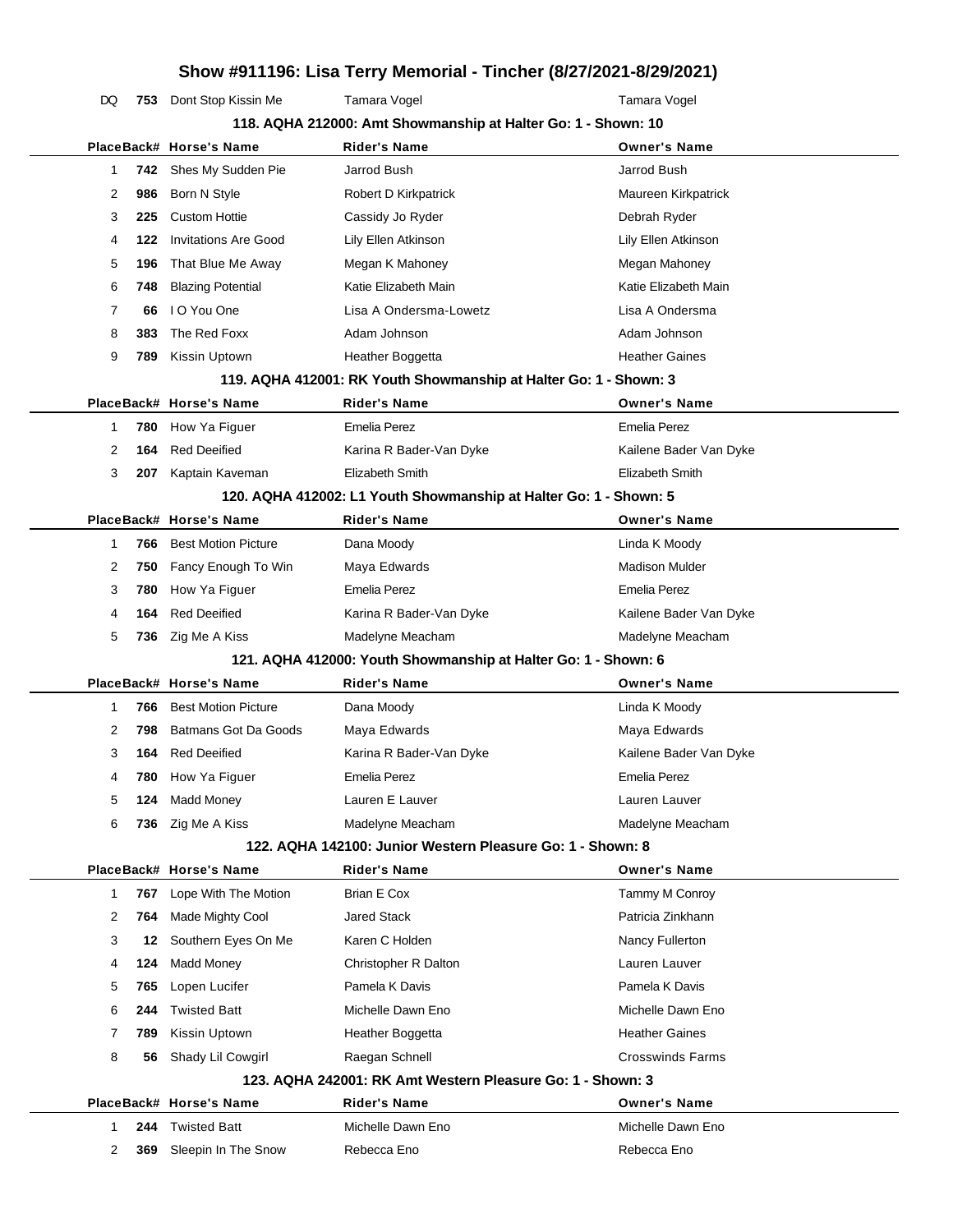|                     |                                                       |                                                                | Show #911196: Lisa Terry Memorial - Tincher (8/27/2021-8/29/2021) |
|---------------------|-------------------------------------------------------|----------------------------------------------------------------|-------------------------------------------------------------------|
| 3<br>523            | My Vintage Mercedes                                   | Delaney Bakker                                                 | Cynthia Bakker                                                    |
|                     |                                                       | 124. AQHA 242002: L1 Amt Western Pleasure Go: 1 - Shown: 3     |                                                                   |
|                     | PlaceBack# Horse's Name                               | <b>Rider's Name</b>                                            | <b>Owner's Name</b>                                               |
| 244<br>1            | <b>Twisted Batt</b>                                   | Michelle Dawn Eno                                              | Michelle Dawn Eno                                                 |
| 2<br>369            | Sleepin In The Snow                                   | Rebecca Eno                                                    | Rebecca Eno                                                       |
| 3<br>96             | Shez Willy Cool                                       | <b>Taylor Lewis</b>                                            | <b>Taylor Lewis</b>                                               |
|                     |                                                       | 125. AQHA 242800: Amt Select Western Pleasure Go: 1 - Shown: 5 |                                                                   |
|                     | PlaceBack# Horse's Name                               | <b>Rider's Name</b>                                            | <b>Owner's Name</b>                                               |
| $\mathbf{1}$<br>12  | Southern Eyes On Me                                   | Nancy Kay Fullerton                                            | Nancy Fullerton                                                   |
| 2<br>22             | Dont Need A Mirror                                    | <b>Brenda K Howell</b>                                         | <b>Brenda K Howell</b>                                            |
| 3<br>369            | Sleepin In The Snow                                   | Rebecca Eno                                                    | Rebecca Eno                                                       |
| 4<br>70             | True Blue I Will Be                                   | Kay Stanek                                                     | Kay Stanek                                                        |
| 5<br>123            | Rock Legend                                           | Cynthia R Pyle                                                 | Cynthia Pyle                                                      |
|                     |                                                       | 126. AQHA 242000: Amt Western Pleasure Go: 1 - Shown: 5        |                                                                   |
|                     | PlaceBack# Horse's Name                               | Rider's Name                                                   | <b>Owner's Name</b>                                               |
| 767<br>1            | Lope With The Motion                                  | Tammy M Conroy                                                 | Tammy M Conroy                                                    |
| 2<br>383            | The Red Foxx                                          | Adam Johnson                                                   | Adam Johnson                                                      |
| 3<br>122            | <b>Invitations Are Good</b>                           | Lily Ellen Atkinson                                            | Lily Ellen Atkinson                                               |
| 4<br>96             | Shez Willy Cool                                       | <b>Taylor Lewis</b>                                            | <b>Taylor Lewis</b>                                               |
| 5<br>789            | Kissin Uptown                                         | Heather Boggetta                                               | <b>Heather Gaines</b>                                             |
|                     |                                                       | 127. AQHA 142004: L1 Western Pleasure Go: 1 - Shown: 7         |                                                                   |
|                     | PlaceBack# Horse's Name                               | <b>Rider's Name</b>                                            | <b>Owner's Name</b>                                               |
| 785<br>1            | Its Code Outside                                      | Brian E Cox                                                    | Bryan Reger                                                       |
| 2<br>12             | Southern Eyes On Me                                   | Karen C Holden                                                 | Nancy Fullerton                                                   |
| 3<br>798            | Batmans Got Da Goods                                  | Tessa M Dalton                                                 | Maya Edwards                                                      |
| 383<br>4            | The Red Foxx                                          | Christopher R Dalton                                           | Adam Johnson                                                      |
| 5<br>751            | <b>Truely The Best</b>                                | Jennifer Lee Bluhm                                             | Gina Janke                                                        |
| 6<br>765            | Lopen Lucifer                                         | Pamela K Davis                                                 | Pamela K Davis                                                    |
| 7<br>56             | Shady Lil Cowgirl                                     | Raegan Schnell                                                 | <b>Crosswinds Farms</b>                                           |
|                     |                                                       | 128. AQHA 442001: RK Youth Western Pleasure Go: 1 - Shown: 4   |                                                                   |
|                     | PlaceBack# Horse's Name                               | Rider's Name                                                   | <b>Owner's Name</b>                                               |
| $\mathbf{1}$<br>207 | Kaptain Kaveman                                       | Elizabeth Smith                                                | Elizabeth Smith                                                   |
| 2<br>124            | <b>Madd Money</b>                                     | Lauren E Lauver                                                | Lauren Lauver                                                     |
| 3<br>736            | Zig Me A Kiss                                         | Madelyne Meacham                                               | Madelyne Meacham                                                  |
| 4<br>164            | <b>Red Deeified</b>                                   | Karina R Bader-Van Dyke                                        | Kailene Bader Van Dyke                                            |
|                     |                                                       | 129. AQHA 442002: L1 Youth Western Pleasure Go: 1 - Shown: 4   |                                                                   |
|                     | PlaceBack# Horse's Name                               | <b>Rider's Name</b>                                            | <b>Owner's Name</b>                                               |
| 750<br>1            | Fancy Enough To Win                                   | Maya Edwards                                                   | <b>Madison Mulder</b>                                             |
| 2<br>736            | Zig Me A Kiss                                         | Madelyne Meacham                                               | Madelyne Meacham                                                  |
| 3<br>207            | Kaptain Kaveman                                       | Elizabeth Smith                                                | Elizabeth Smith                                                   |
| 4<br>780            | How Ya Figuer                                         | <b>Emelia Perez</b>                                            | <b>Emelia Perez</b>                                               |
|                     |                                                       | 130. AQHA 442000: Youth Western Pleasure Go: 1 - Shown: 4      |                                                                   |
|                     | PlaceBack# Horse's Name<br><b>Best Motion Picture</b> | Rider's Name                                                   | <b>Owner's Name</b>                                               |
| 1<br>766            |                                                       | Dana Moody                                                     | Linda K Moody                                                     |
| 2<br>798            | Batmans Got Da Goods                                  | Maya Edwards<br>Lauren E Lauver                                | Maya Edwards                                                      |
| 3<br>124            | <b>Madd Money</b>                                     |                                                                | Lauren Lauver                                                     |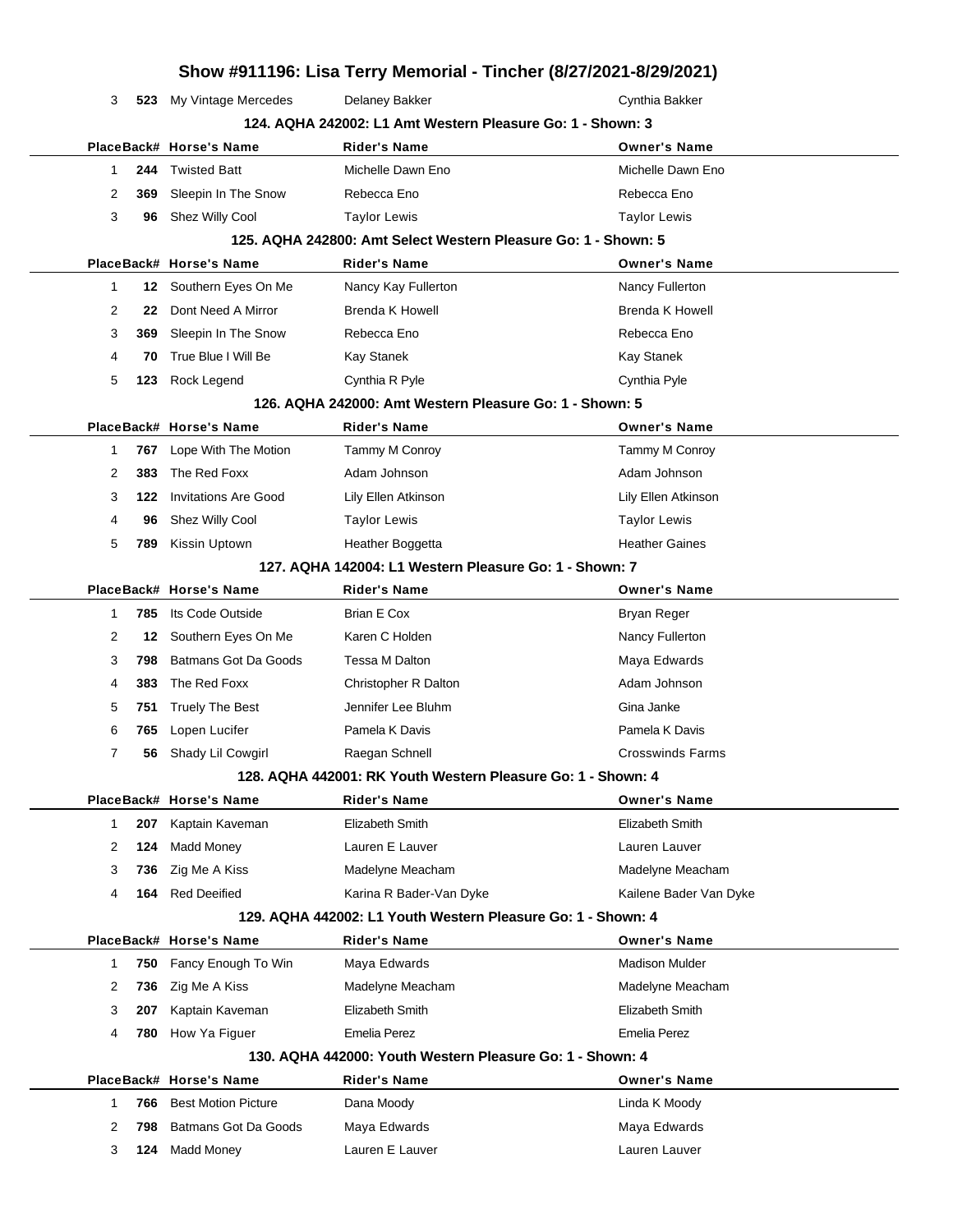|              |            |                                             |                                                                                    | Show #911196: Lisa Terry Memorial - Tincher (8/27/2021-8/29/2021) |
|--------------|------------|---------------------------------------------|------------------------------------------------------------------------------------|-------------------------------------------------------------------|
| 4            |            | 736 Zig Me A Kiss                           | Madelyne Meacham                                                                   | Madelyne Meacham                                                  |
|              |            |                                             | 131. AQHA 142200: Senior Western Pleasure Go: 1 - Shown: 2                         |                                                                   |
|              |            | PlaceBack# Horse's Name                     | <b>Rider's Name</b>                                                                | <b>Owner's Name</b>                                               |
| 1            |            | 10 Too Cold To Sleep                        | <b>Monty Montgomery</b>                                                            | Corlinda Huffman                                                  |
| 2            |            | 751 Truely The Best                         | Jennifer Lee Bluhm                                                                 | Gina Janke                                                        |
|              |            |                                             | 132. MQHA 910: MQHA Lead Line Go: 1 - Shown: 2                                     |                                                                   |
|              |            | PlaceBack# Horse's Name                     | <b>Rider's Name</b>                                                                | <b>Owner's Name</b>                                               |
| 0            | 790        | To Good To Be Red                           | <b>Caroline Cesarz</b>                                                             | Stephanie Cesarz                                                  |
| 0            | 244        | <b>Twisted Batt</b>                         | Shelby Eno                                                                         | Michelle Dawn Eno                                                 |
|              |            |                                             | 133. MQHA 902: Small Fry Western Pleasure Go: 1 - Shown: 1                         |                                                                   |
|              |            | PlaceBack# Horse's Name                     | <b>Rider's Name</b>                                                                | <b>Owner's Name</b>                                               |
| $\mathbf{1}$ |            | 310 Ima Lopin With Class                    | Quinn Bogue                                                                        | <b>Bogue Family</b>                                               |
|              |            |                                             | 134. MQHA 903: Small Fry Horsemanship Go: 1 - Shown: 1                             |                                                                   |
|              |            | PlaceBack# Horse's Name                     | <b>Rider's Name</b>                                                                | <b>Owner's Name</b>                                               |
| $\mathbf{1}$ |            | <b>310</b> Ima Lopin With Class             | Quinn Bogue                                                                        | <b>Bogue Family</b>                                               |
|              |            |                                             | 135. AQHA 240001: RK Amt Western Horsemanship Go: 1 - Shown: 1                     |                                                                   |
|              |            | PlaceBack# Horse's Name                     | <b>Rider's Name</b>                                                                | <b>Owner's Name</b>                                               |
| $\mathbf{1}$ |            | 523 My Vintage Mercedes                     | Delaney Bakker                                                                     | Cynthia Bakker                                                    |
|              |            |                                             | 136. AQHA 240002: L1 Amt Western Horsemanship Go: 1 - Shown: 4                     |                                                                   |
|              |            | PlaceBack# Horse's Name                     | <b>Rider's Name</b>                                                                | <b>Owner's Name</b>                                               |
| $\mathbf{1}$ |            | 66 IO You One                               | Lisa A Ondersma-Lowetz                                                             | Lisa A Ondersma                                                   |
| 2            | 369        | Sleepin In The Snow                         | Rebecca Eno                                                                        | Rebecca Eno                                                       |
| 3            | 523        | My Vintage Mercedes                         | Delaney Bakker                                                                     | Cynthia Bakker                                                    |
| 4            |            | 211 Hes Hott                                | Diana Midgley                                                                      | Diana Midgley                                                     |
|              |            |                                             | 137. AQHA 240800: Amt Select Western Horsemanship Go: 1 - Shown: 7                 |                                                                   |
|              |            | PlaceBack# Horse's Name                     | <b>Rider's Name</b>                                                                | <b>Owner's Name</b>                                               |
| 1            |            | 123 Rock Legend                             | Cynthia R Pyle                                                                     | Cynthia Pyle                                                      |
| 2            | 22         | Dont Need A Mirror                          | <b>Brenda K Howell</b>                                                             | <b>Brenda K Howell</b>                                            |
| 3            |            | 211 Hes Hott                                | Diana Midgley                                                                      | Diana Midgley                                                     |
| 4            | 47         | Shot Of Potential                           | Anna Marie Cooper                                                                  | Anna Marie Cooper                                                 |
| 5            | 369        | Sleepin In The Snow                         | Rebecca Eno                                                                        | Rebecca Eno                                                       |
| 6            | 12         | Southern Eyes On Me                         | Nancy Kay Fullerton                                                                | Nancy Fullerton                                                   |
| 7            | 70         | True Blue I Will Be                         | Kay Stanek                                                                         | <b>Kay Stanek</b>                                                 |
|              |            | PlaceBack# Horse's Name                     | 138. AQHA 240000: Amt Western Horsemanship Go: 1 - Shown: 8<br><b>Rider's Name</b> | <b>Owner's Name</b>                                               |
| 1            |            |                                             |                                                                                    | Maureen Kirkpatrick                                               |
| 2            | 986<br>122 | Born N Style<br><b>Invitations Are Good</b> | Robert D Kirkpatrick<br>Lily Ellen Atkinson                                        | Lily Ellen Atkinson                                               |
| 3            | 196        | That Blue Me Away                           | Megan K Mahoney                                                                    | Megan Mahoney                                                     |
| 4            | 96         |                                             |                                                                                    |                                                                   |
| 5            | 748        | Shez Willy Cool<br><b>Blazing Potential</b> | <b>Taylor Lewis</b><br>Katie Elizabeth Main                                        | <b>Taylor Lewis</b><br>Katie Elizabeth Main                       |
| 6            | 66         | I O You One                                 | Lisa A Ondersma-Lowetz                                                             | Lisa A Ondersma                                                   |
| 7            | 383        | The Red Foxx                                | Adam Johnson                                                                       | Adam Johnson                                                      |
|              |            |                                             |                                                                                    |                                                                   |
| 8            | 789        | Kissin Uptown                               | Heather Boggetta                                                                   | <b>Heather Gaines</b>                                             |
|              |            |                                             | 139. AQHA 440001: RK Youth Western Horsemanship Go: 1 - Shown: 3                   | <b>Owner's Name</b>                                               |
|              |            | PlaceBack# Horse's Name                     | <b>Rider's Name</b>                                                                |                                                                   |
| 1            |            | 164 Red Deeified                            | Karina R Bader-Van Dyke                                                            | Kailene Bader Van Dyke                                            |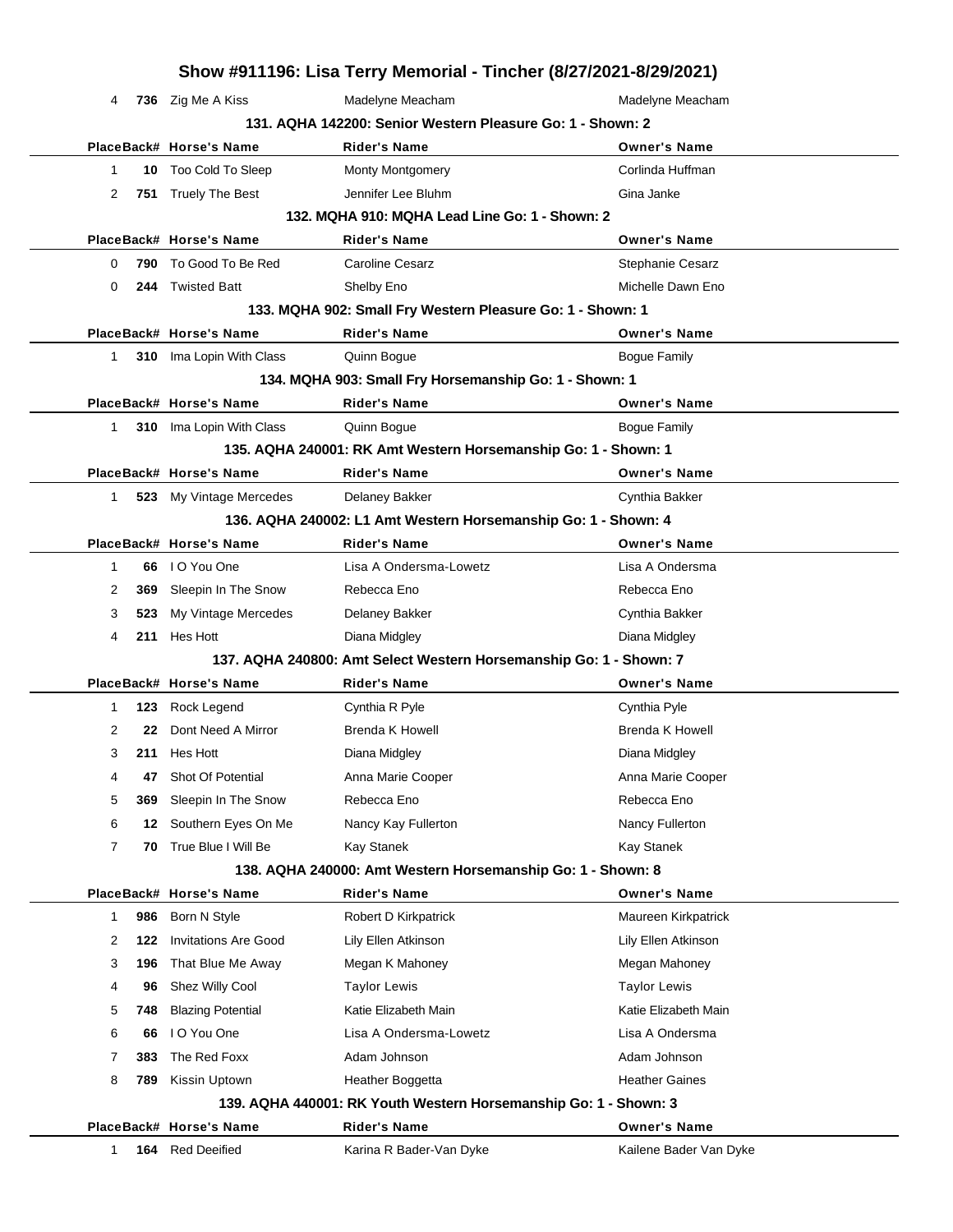|              |                                                                  |                                                    | Show #911196: Lisa Terry Memorial - Tincher (8/27/2021-8/29/2021)    |                                         |  |  |  |  |
|--------------|------------------------------------------------------------------|----------------------------------------------------|----------------------------------------------------------------------|-----------------------------------------|--|--|--|--|
| 2            | 207                                                              | Kaptain Kaveman                                    | <b>Elizabeth Smith</b>                                               | Elizabeth Smith                         |  |  |  |  |
| 3            | 736                                                              | Zig Me A Kiss                                      | Madelyne Meacham                                                     | Madelyne Meacham                        |  |  |  |  |
|              | 140. AQHA 440002: L1 Youth Western Horsemanship Go: 1 - Shown: 5 |                                                    |                                                                      |                                         |  |  |  |  |
|              |                                                                  | PlaceBack# Horse's Name                            | <b>Rider's Name</b>                                                  | <b>Owner's Name</b>                     |  |  |  |  |
| $\mathbf{1}$ | 780                                                              | How Ya Figuer                                      | <b>Emelia Perez</b>                                                  | <b>Emelia Perez</b>                     |  |  |  |  |
| 2            | 750                                                              | Fancy Enough To Win                                | Maya Edwards                                                         | <b>Madison Mulder</b>                   |  |  |  |  |
| 3            | 207                                                              | Kaptain Kaveman                                    | Elizabeth Smith                                                      | Elizabeth Smith                         |  |  |  |  |
| 4            | 164                                                              | <b>Red Deeified</b>                                | Karina R Bader-Van Dyke                                              | Kailene Bader Van Dyke                  |  |  |  |  |
| 5            | 736                                                              | Zig Me A Kiss                                      | Madelyne Meacham                                                     | Madelyne Meacham                        |  |  |  |  |
|              |                                                                  |                                                    | 141. AQHA 440000: Youth Western Horsemanship Go: 1 - Shown: 5        |                                         |  |  |  |  |
|              |                                                                  | PlaceBack# Horse's Name                            | <b>Rider's Name</b>                                                  | <b>Owner's Name</b>                     |  |  |  |  |
| 1            | 766                                                              | <b>Best Motion Picture</b>                         | Dana Moody                                                           | Linda K Moody                           |  |  |  |  |
| 2            | 124                                                              | Madd Money                                         | Lauren E Lauver                                                      | Lauren Lauver                           |  |  |  |  |
| 3            | 736                                                              | Zig Me A Kiss                                      | Madelyne Meacham                                                     | Madelyne Meacham                        |  |  |  |  |
| 4            | 798                                                              | <b>Batmans Got Da Goods</b>                        | Maya Edwards                                                         | Maya Edwards                            |  |  |  |  |
| 5            | 780                                                              | How Ya Figuer                                      | Emelia Perez                                                         | Emelia Perez                            |  |  |  |  |
|              |                                                                  |                                                    | 142. AQHA 242102: L1 Amt Walk Trot Western Pleasure Go: 1 - Shown: 2 |                                         |  |  |  |  |
|              |                                                                  | PlaceBack# Horse's Name                            | Rider's Name                                                         | <b>Owner's Name</b>                     |  |  |  |  |
| 1            | 252                                                              | Made Of Candy                                      | Eduardo Barajas                                                      | Stephen Erdman                          |  |  |  |  |
| 2            | 14                                                               | Soever Southern                                    | <b>Alexis Marie Coates</b>                                           | Corlinda Huffman                        |  |  |  |  |
|              |                                                                  |                                                    | 143. AQHA 240102: L1 Amt Walk Trot Horsemanship Go: 1 - Shown: 2     |                                         |  |  |  |  |
|              |                                                                  | PlaceBack# Horse's Name                            | <b>Rider's Name</b>                                                  | <b>Owner's Name</b>                     |  |  |  |  |
| $\mathbf{1}$ | 14                                                               | Soever Southern                                    | <b>Alexis Marie Coates</b>                                           | Corlinda Huffman                        |  |  |  |  |
| 2            |                                                                  | 252 Made Of Candy                                  | Eduardo Barajas                                                      | Stephen Erdman                          |  |  |  |  |
|              |                                                                  |                                                    | 147, AQHA 144100: Junior Hunter Under Saddle Go: 1 - Shown: 4        |                                         |  |  |  |  |
|              |                                                                  | PlaceBack# Horse's Name                            | Rider's Name                                                         | <b>Owner's Name</b>                     |  |  |  |  |
| $\mathbf{1}$ | 789                                                              | Kissin Uptown                                      | Heather Boggetta                                                     | <b>Heather Gaines</b>                   |  |  |  |  |
| 2            | 12                                                               | Southern Eyes On Me                                | Karen C Holden                                                       | Nancy Fullerton                         |  |  |  |  |
| 3            | 364                                                              | Shes A Southern Bell                               | Minae Kroeze                                                         | Karina R Bader-VanDyke                  |  |  |  |  |
| 4            | 43                                                               | When Fortune Smiles                                | Nicole Brown Veldhoff                                                | Marla Foerster                          |  |  |  |  |
|              |                                                                  |                                                    | 148. AQHA 244001: RK Amt Hunter Under Saddle Go: 1 - Shown: 5        |                                         |  |  |  |  |
|              |                                                                  | PlaceBack# Horse's Name                            | Rider's Name                                                         | <b>Owner's Name</b>                     |  |  |  |  |
| 1            | 523                                                              | My Vintage Mercedes                                | Delaney Bakker                                                       | Cynthia Bakker                          |  |  |  |  |
| 2            | 244                                                              | <b>Twisted Batt</b>                                | Michelle Dawn Eno                                                    | Michelle Dawn Eno                       |  |  |  |  |
| 3            | 757                                                              | I Party Two                                        | Melissa S German                                                     | Marilynn Snippe                         |  |  |  |  |
| 4            | 702                                                              | Talkin About My Ty                                 | Mikayla Mae Tew                                                      | Janine Ann Caldwell                     |  |  |  |  |
| 5            | 779                                                              | Lilly Larue                                        | Andrea St John                                                       | Andrea St John                          |  |  |  |  |
|              |                                                                  |                                                    | 149. AQHA 244002: L1 Amt Hunter Under Saddle Go: 1 - Shown: 12       |                                         |  |  |  |  |
| 1            | 790                                                              | PlaceBack# Horse's Name<br>To Good To Be Red       | <b>Rider's Name</b><br>Stephanie Mae Cesarz                          | <b>Owner's Name</b><br>Stephanie Cesarz |  |  |  |  |
| 2            |                                                                  | I O You One                                        | Lisa A Ondersma-Lowetz                                               | Lisa A Ondersma                         |  |  |  |  |
| 3            | 66<br>748                                                        | <b>Blazing Potential</b>                           | Katie Elizabeth Main                                                 | Katie Elizabeth Main                    |  |  |  |  |
|              | 745                                                              |                                                    |                                                                      |                                         |  |  |  |  |
| 4<br>5       | 523                                                              | <b>Forget Theinvitation</b><br>My Vintage Mercedes | Rebecca Dingus<br>Delaney Bakker                                     | Rebecca Dingus<br>Cynthia Bakker        |  |  |  |  |
| 6            | 244                                                              | <b>Twisted Batt</b>                                | Michelle Dawn Eno                                                    | Michelle Dawn Eno                       |  |  |  |  |
| 7            |                                                                  | 211 Hes Hott                                       |                                                                      |                                         |  |  |  |  |
|              |                                                                  |                                                    | Diana Midgley                                                        | Diana Midgley                           |  |  |  |  |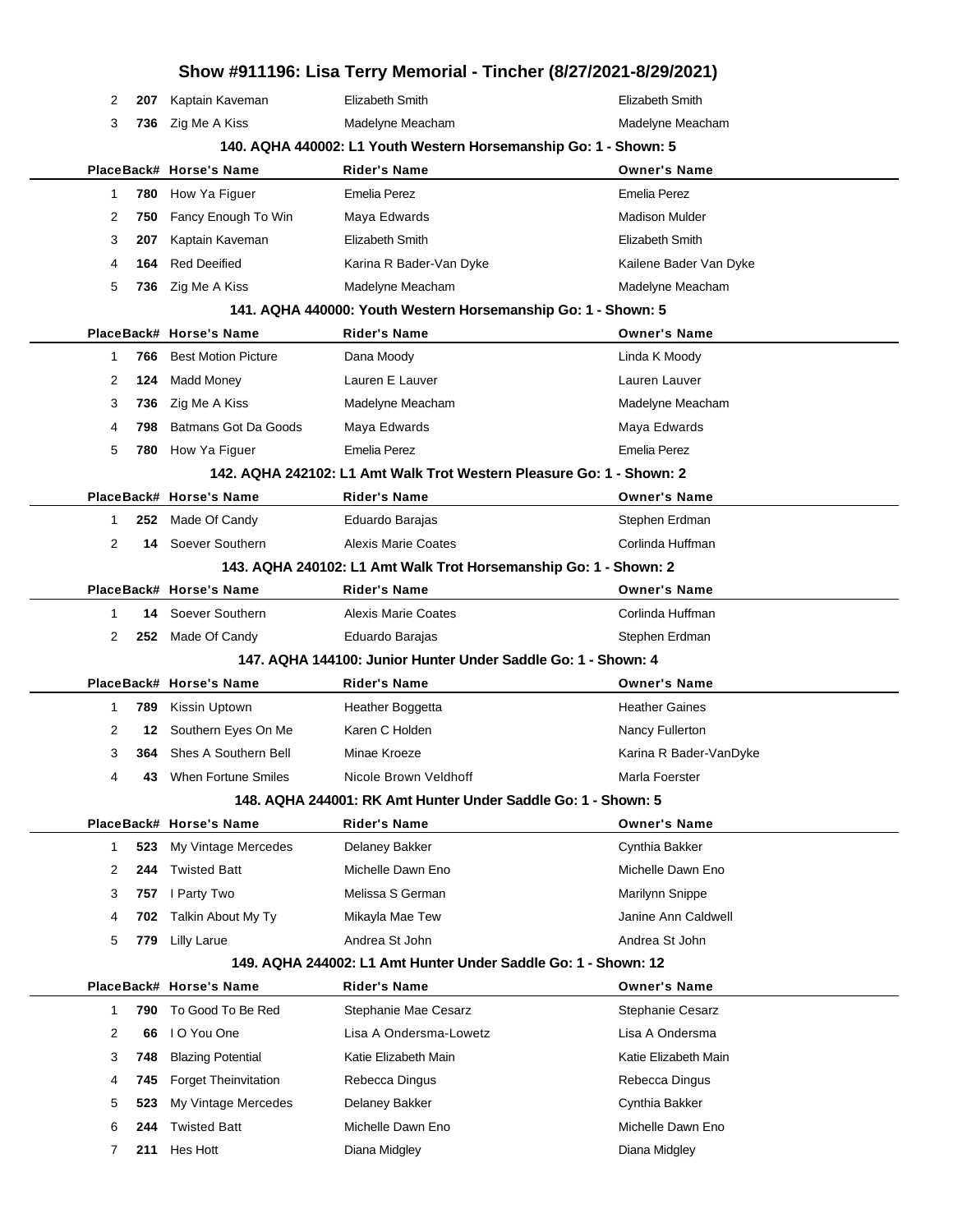|              |     |                             | Show #911196: Lisa Terry Memorial - Tincher (8/27/2021-8/29/2021) |                        |
|--------------|-----|-----------------------------|-------------------------------------------------------------------|------------------------|
| 8            | 311 | <b>Stellas Gotr Groove</b>  | Kerry Daudlin                                                     | Kerry Daudlin          |
| 9            | 702 | Talkin About My Ty          | Mikayla Mae Tew                                                   | Janine Ann Caldwell    |
|              |     |                             | 150. AQHA 244800: Amt Select Hunter Under Saddle Go: 1 - Shown: 8 |                        |
|              |     | PlaceBack# Horse's Name     | <b>Rider's Name</b>                                               | <b>Owner's Name</b>    |
| $\mathbf{1}$ | 12  | Southern Eyes On Me         | Nancy Kay Fullerton                                               | Nancy Fullerton        |
| 2            | 47  | Shot Of Potential           | Anna Marie Cooper                                                 | Anna Marie Cooper      |
| 3            | 22  | Dont Need A Mirror          | <b>Brenda K Howell</b>                                            | <b>Brenda K Howell</b> |
| 4            | 211 | Hes Hott                    | Diana Midgley                                                     | Diana Midgley          |
| 5            | 311 | <b>Stellas Gotr Groove</b>  | Kerry Daudlin                                                     | Kerry Daudlin          |
| 6            | 123 | Rock Legend                 | Cynthia R Pyle                                                    | Cynthia Pyle           |
| 7            | 70  | True Blue I Will Be         | Kay Stanek                                                        | Kay Stanek             |
| 8            | 779 | <b>Lilly Larue</b>          | Andrea St John                                                    | Andrea St John         |
|              |     |                             | 151. AQHA 244000: Amt Hunter Under Saddle Go: 1 - Shown: 9        |                        |
|              |     | PlaceBack# Horse's Name     | Rider's Name                                                      | <b>Owner's Name</b>    |
| 1            | 196 | That Blue Me Away           | Megan K Mahoney                                                   | Megan Mahoney          |
| 2            | 101 | Gott It                     | Kara M DeVlieger                                                  | Kara M DeVlieger       |
| 3            | 66  | I O You One                 | Lisa A Ondersma-Lowetz                                            | Lisa A Ondersma        |
| 4            | 122 | <b>Invitations Are Good</b> | Lily Ellen Atkinson                                               | Lily Ellen Atkinson    |
| 5            | 790 | To Good To Be Red           | Stephanie Mae Cesarz                                              | Stephanie Cesarz       |
| 6            | 748 | <b>Blazing Potential</b>    | Katie Elizabeth Main                                              | Katie Elizabeth Main   |
| 7            | 789 | Kissin Uptown               | Heather Boggetta                                                  | <b>Heather Gaines</b>  |
| 8            | 96  | Shez Willy Cool             | <b>Taylor Lewis</b>                                               | <b>Taylor Lewis</b>    |
| 9            | 43  | When Fortune Smiles         | Marla Lynn Foerster                                               | Marla Foerster         |
|              |     |                             | 152. AQHA 144004: L1 Hunter Under Saddle Go: 1 - Shown: 3         |                        |
|              |     | PlaceBack# Horse's Name     | <b>Rider's Name</b>                                               | <b>Owner's Name</b>    |
| 1            | 309 | U Can Call Me Al            | Minae Kroeze                                                      | Kailene Bader-VanDyke  |
| 2            | 745 | <b>Forget Theinvitation</b> | Nicole Brown Veldhoff                                             | Rebecca Dingus         |
| 3            | 101 | Gott It                     | Karen C Holden                                                    | Kara M DeVlieger       |
|              |     |                             | 153. AQHA 444001: RK Youth Hunter Under Saddle Go: 1 - Shown: 1   |                        |
|              |     | PlaceBack# Horse's Name     | Rider's Name                                                      | <b>Owner's Name</b>    |
| 1            |     | 780 How Ya Figuer           | <b>Emelia Perez</b>                                               | Emelia Perez           |
|              |     |                             | 154, AQHA 444002: L1 Youth Hunter Under Saddle Go: 1 - Shown: 1   |                        |
|              |     | PlaceBack# Horse's Name     | Rider's Name                                                      | <b>Owner's Name</b>    |
| 1            |     | 780 How Ya Figuer           | <b>Emelia Perez</b>                                               | <b>Emelia Perez</b>    |
|              |     |                             | 155. AQHA 444000: Youth Hunter Under Saddle Go: 1 - Shown: 2      |                        |
|              |     | PlaceBack# Horse's Name     | <b>Rider's Name</b>                                               | <b>Owner's Name</b>    |
| 1            | 766 | <b>Best Motion Picture</b>  | Dana Moody                                                        | Linda K Moody          |
| 2            | 164 | <b>Red Deeified</b>         | Karina R Bader-Van Dyke                                           | Kailene Bader Van Dyke |
|              |     |                             | 156, AQHA 144200: Senior Hunter Under Saddle Go: 1 - Shown: 8     |                        |
|              |     | PlaceBack# Horse's Name     | Rider's Name                                                      | <b>Owner's Name</b>    |
| $\mathbf{1}$ | 47  | Shot Of Potential           | Anna Marie Cooper                                                 | Anna Marie Cooper      |
| 2            | 122 | <b>Invitations Are Good</b> | Lily Ellen Atkinson                                               | Lily Ellen Atkinson    |
| 3            | 123 | Rock Legend                 | Cynthia R Pyle                                                    | Cynthia Pyle           |
| 4            | 191 | Ella Be Kruzin              | Minae Kroeze                                                      | Merri VanDyke          |
| 5            | 70  | True Blue I Will Be         | Kay Stanek                                                        | Kay Stanek             |
| 6            | 164 | <b>Red Deeified</b>         | Karina R Bader-Van Dyke                                           | Kailene Bader Van Dyke |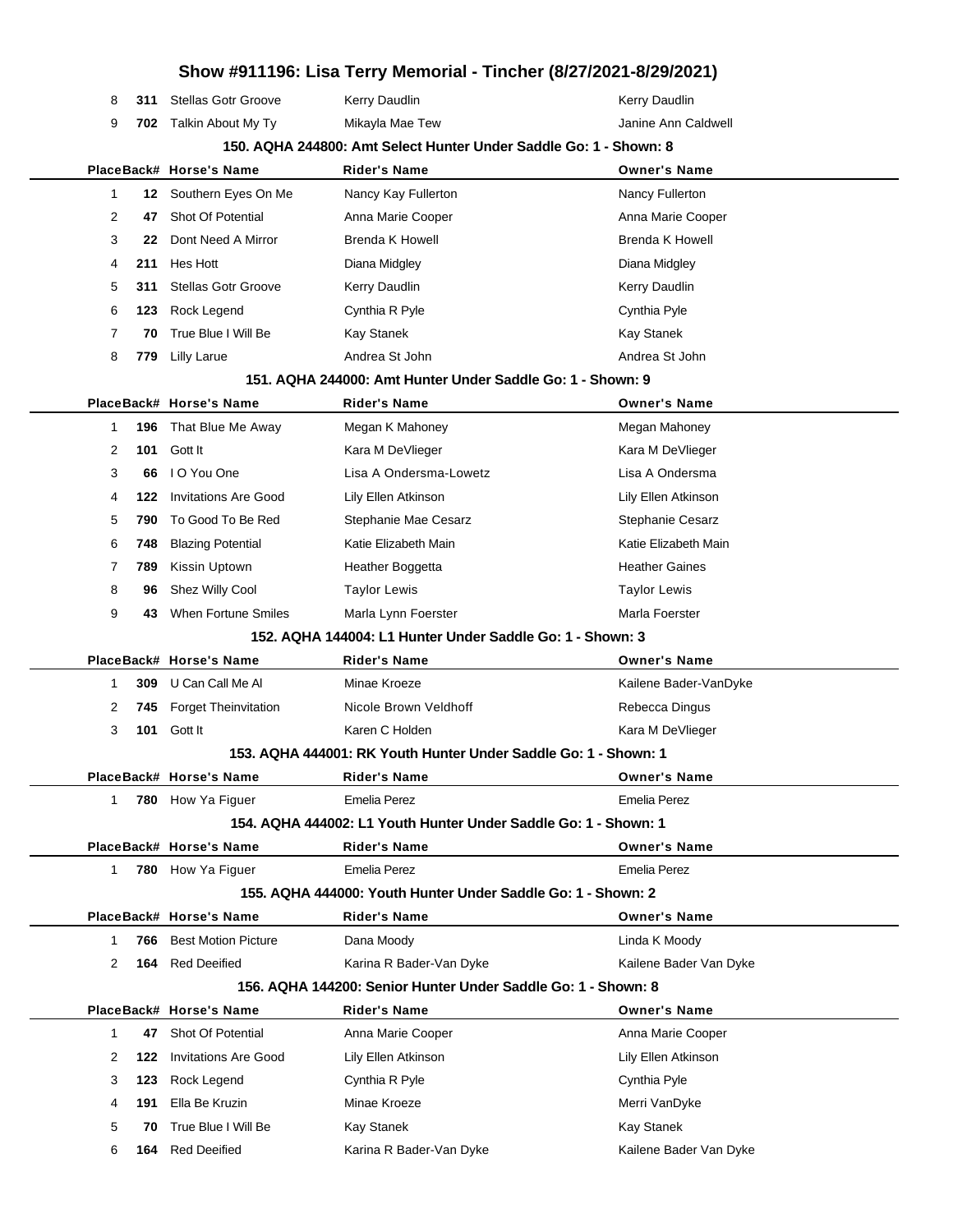|                                                                |     |                                                       | Show #911196: Lisa Terry Memorial - Tincher (8/27/2021-8/29/2021)  |                                      |  |
|----------------------------------------------------------------|-----|-------------------------------------------------------|--------------------------------------------------------------------|--------------------------------------|--|
| 7                                                              | 779 | <b>Lilly Larue</b>                                    | Andrea St John                                                     | Andrea St John                       |  |
| 8                                                              | 101 | Gott It                                               | Karen C Holden                                                     | Kara M DeVlieger                     |  |
|                                                                |     |                                                       | 157. MQHA 905: Small Fry HUS Go: 1 - Shown: 1                      |                                      |  |
|                                                                |     | PlaceBack# Horse's Name                               | Rider's Name                                                       | <b>Owner's Name</b>                  |  |
| 1                                                              |     | 310 Ima Lopin With Class                              | Quinn Bogue                                                        | <b>Bogue Family</b>                  |  |
|                                                                |     |                                                       | 158. MQHA 906: Small Fry Equitation Go: 1 - Shown: 1               |                                      |  |
|                                                                |     | PlaceBack# Horse's Name                               | <b>Rider's Name</b>                                                | <b>Owner's Name</b>                  |  |
| 1                                                              | 310 | Ima Lopin With Class                                  | Quinn Bogue                                                        | <b>Bogue Family</b>                  |  |
| 159. AQHA 252001: RK Amt Hunt Seat Equitation Go: 1 - Shown: 2 |     |                                                       |                                                                    |                                      |  |
|                                                                |     | PlaceBack# Horse's Name                               | <b>Rider's Name</b>                                                | <b>Owner's Name</b>                  |  |
| 1                                                              | 523 | My Vintage Mercedes                                   | Delaney Bakker                                                     | Cynthia Bakker                       |  |
| 2                                                              | 702 | Talkin About My Ty                                    | Mikayla Mae Tew                                                    | Janine Ann Caldwell                  |  |
|                                                                |     |                                                       | 160. AQHA 252002: L1 Amt Hunt Seat Equitation Go: 1 - Shown: 5     |                                      |  |
|                                                                |     | PlaceBack# Horse's Name                               | <b>Rider's Name</b>                                                | <b>Owner's Name</b>                  |  |
| 1                                                              | 523 | My Vintage Mercedes                                   | Delaney Bakker                                                     | Cynthia Bakker                       |  |
| 2                                                              | 66  | I O You One                                           | Lisa A Ondersma-Lowetz                                             | Lisa A Ondersma                      |  |
| 3                                                              | 211 | Hes Hott                                              | Diana Midgley                                                      | Diana Midgley                        |  |
| 4                                                              | 702 | Talkin About My Ty                                    | Mikayla Mae Tew                                                    | Janine Ann Caldwell                  |  |
| 5                                                              | 225 | <b>Custom Hottie</b>                                  | Cassidy Jo Ryder                                                   | Debrah Ryder                         |  |
|                                                                |     |                                                       | 161. AQHA 252800: Amt Select Hunt Seat Equitation Go: 1 - Shown: 5 |                                      |  |
|                                                                |     | PlaceBack# Horse's Name                               | Rider's Name                                                       | <b>Owner's Name</b>                  |  |
| 1                                                              | 123 | Rock Legend                                           | Cynthia R Pyle                                                     | Cynthia Pyle                         |  |
| 2                                                              | 22  | Dont Need A Mirror                                    | Brenda K Howell                                                    | <b>Brenda K Howell</b>               |  |
| 3                                                              | 47  | Shot Of Potential                                     | Anna Marie Cooper                                                  | Anna Marie Cooper                    |  |
| 4                                                              | 311 | <b>Stellas Gotr Groove</b>                            | Kerry Daudlin                                                      | Kerry Daudlin                        |  |
| 5                                                              | 211 | Hes Hott                                              | Diana Midgley                                                      | Diana Midgley                        |  |
|                                                                |     |                                                       | 162. AQHA 252000: Amt Hunt Seat Equitation Go: 1 - Shown: 6        |                                      |  |
|                                                                |     | PlaceBack# Horse's Name                               | Rider's Name                                                       | <b>Owner's Name</b>                  |  |
| 1                                                              |     | <b>196</b> That Blue Me Away                          | Megan K Mahoney                                                    | Megan Mahoney                        |  |
|                                                                |     |                                                       |                                                                    |                                      |  |
| 2                                                              | 748 | <b>Blazing Potential</b>                              | Katie Elizabeth Main                                               | Katie Elizabeth Main                 |  |
| 3                                                              | 122 | <b>Invitations Are Good</b>                           | Lily Ellen Atkinson                                                | Lily Ellen Atkinson                  |  |
| 4                                                              | 225 | <b>Custom Hottie</b>                                  | Cassidy Jo Ryder                                                   | Debrah Ryder                         |  |
| 5                                                              | 66  | I O You One                                           | Lisa A Ondersma-Lowetz                                             | Lisa A Ondersma                      |  |
| 6                                                              | 96  | Shez Willy Cool                                       | <b>Taylor Lewis</b>                                                | <b>Taylor Lewis</b>                  |  |
|                                                                |     |                                                       | 163. AQHA 452001: RK Youth Hunt Seat Equitation Go: 1 - Shown: 2   |                                      |  |
|                                                                |     | PlaceBack# Horse's Name                               | <b>Rider's Name</b>                                                | <b>Owner's Name</b>                  |  |
| 1                                                              | 780 | How Ya Figuer                                         | Emelia Perez                                                       | <b>Emelia Perez</b>                  |  |
| 2                                                              | 164 | <b>Red Deeified</b>                                   | Karina R Bader-Van Dyke                                            | Kailene Bader Van Dyke               |  |
|                                                                |     |                                                       | 164. AQHA 452002: L1 Youth Hunt Seat Equitation Go: 1 - Shown: 2   |                                      |  |
|                                                                |     | PlaceBack# Horse's Name                               | <b>Rider's Name</b>                                                | <b>Owner's Name</b>                  |  |
| 1                                                              | 164 | <b>Red Deeified</b>                                   | Karina R Bader-Van Dyke                                            | Kailene Bader Van Dyke               |  |
| 2                                                              | 780 | How Ya Figuer                                         | Emelia Perez                                                       | <b>Emelia Perez</b>                  |  |
|                                                                |     |                                                       | 165. AQHA 452000: Youth Hunt Seat Equitation Go: 1 - Shown: 1      |                                      |  |
| 1                                                              | 766 | PlaceBack# Horse's Name<br><b>Best Motion Picture</b> | <b>Rider's Name</b><br>Dana Moody                                  | <b>Owner's Name</b><br>Linda K Moody |  |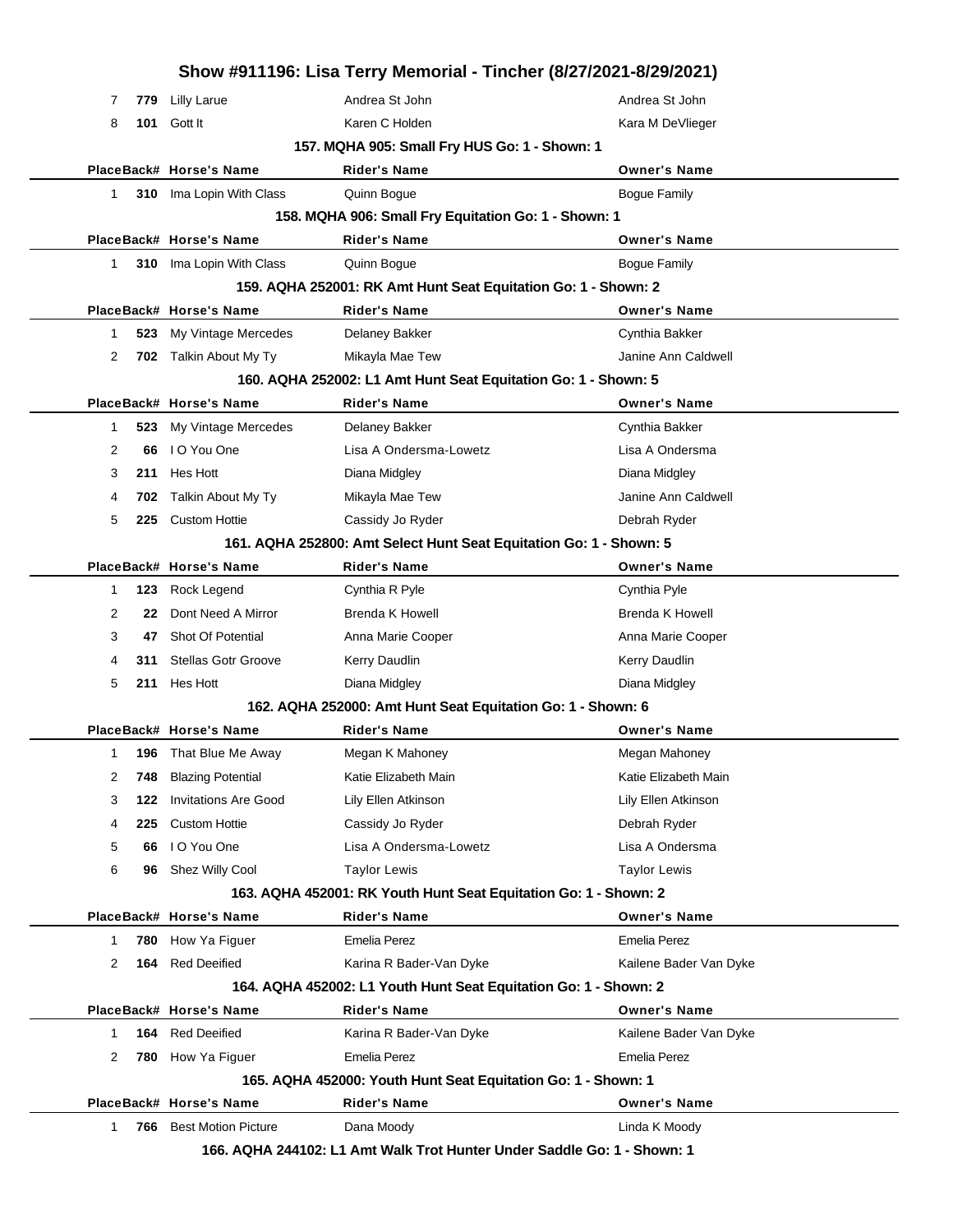|              | Show #911196: Lisa Terry Memorial - Tincher (8/27/2021-8/29/2021) |                                 |                                                                                        |                         |  |  |  |  |  |
|--------------|-------------------------------------------------------------------|---------------------------------|----------------------------------------------------------------------------------------|-------------------------|--|--|--|--|--|
|              |                                                                   | PlaceBack# Horse's Name         | <b>Rider's Name</b>                                                                    | <b>Owner's Name</b>     |  |  |  |  |  |
| 1            |                                                                   | 14 Soever Southern              | <b>Alexis Marie Coates</b>                                                             | Corlinda Huffman        |  |  |  |  |  |
|              | 168. AQHA 136004: L1 Western Riding Go: 1 - Shown: 1              |                                 |                                                                                        |                         |  |  |  |  |  |
|              |                                                                   | PlaceBack# Horse's Name         | <b>Rider's Name</b>                                                                    | <b>Owner's Name</b>     |  |  |  |  |  |
| $\mathbf{1}$ |                                                                   | 123 Rock Legend                 | Cynthia R Pyle                                                                         | Cynthia Pyle            |  |  |  |  |  |
|              |                                                                   |                                 | 169. AQHA 136000: Western Riding Go: 1 - Shown: 1                                      |                         |  |  |  |  |  |
|              |                                                                   | PlaceBack# Horse's Name         | <b>Rider's Name</b>                                                                    | <b>Owner's Name</b>     |  |  |  |  |  |
| 0            |                                                                   | <b>122</b> Invitations Are Good | Lily Ellen Atkinson                                                                    | Lily Ellen Atkinson     |  |  |  |  |  |
|              | 170. AQHA 236002: L1 Amt Western Riding Go: 1 - Shown: 2          |                                 |                                                                                        |                         |  |  |  |  |  |
|              |                                                                   | PlaceBack# Horse's Name         | <b>Rider's Name</b>                                                                    | <b>Owner's Name</b>     |  |  |  |  |  |
| 1            | 523                                                               | My Vintage Mercedes             | Delaney Bakker                                                                         | Cynthia Bakker          |  |  |  |  |  |
| 2            | 66                                                                | I O You One                     | Lisa A Ondersma-Lowetz                                                                 | Lisa A Ondersma         |  |  |  |  |  |
|              |                                                                   |                                 | 171. AQHA 236000: Amt Western Riding Go: 1 - Shown: 3                                  |                         |  |  |  |  |  |
|              |                                                                   | PlaceBack# Horse's Name         | <b>Rider's Name</b>                                                                    | <b>Owner's Name</b>     |  |  |  |  |  |
| 1            | 523                                                               | My Vintage Mercedes             | Delaney Bakker                                                                         | Cynthia Bakker          |  |  |  |  |  |
| 2            | 123                                                               | Rock Legend                     | Cynthia R Pyle                                                                         | Cynthia Pyle            |  |  |  |  |  |
| 3            | 66                                                                | I O You One                     | Lisa A Ondersma-Lowetz                                                                 | Lisa A Ondersma         |  |  |  |  |  |
|              |                                                                   |                                 | 174. AQHA 143000: Ranch Riding Go: 1 - Shown: 5                                        |                         |  |  |  |  |  |
|              |                                                                   | PlaceBack# Horse's Name         | <b>Rider's Name</b>                                                                    | <b>Owner's Name</b>     |  |  |  |  |  |
| 1            | 739                                                               | Shine Like Jagger               | Holly A Esterling                                                                      | Holly A Esterling       |  |  |  |  |  |
| 2            | 191                                                               | Ella Be Kruzin                  | Minae Kroeze                                                                           | Merri VanDyke           |  |  |  |  |  |
| 3            | 748                                                               | <b>Blazing Potential</b>        | Katie Elizabeth Main                                                                   | Katie Elizabeth Main    |  |  |  |  |  |
| 4            | 45                                                                | The Greatest Showman            | Raegan Schnell                                                                         | <b>Crosswinds Farms</b> |  |  |  |  |  |
| 5            | 66                                                                | I O You One                     | Lisa A Ondersma-Lowetz                                                                 | Lisa A Ondersma         |  |  |  |  |  |
|              |                                                                   |                                 | 175. AQHA 243000: Amt Ranch Riding Go: 1 - Shown: 3                                    |                         |  |  |  |  |  |
|              |                                                                   | PlaceBack# Horse's Name         | <b>Rider's Name</b>                                                                    | <b>Owner's Name</b>     |  |  |  |  |  |
| 1            | 739                                                               | Shine Like Jagger               | Holly A Esterling                                                                      | Holly A Esterling       |  |  |  |  |  |
| 2            | 66                                                                | I O You One                     | Lisa A Ondersma-Lowetz                                                                 | Lisa A Ondersma         |  |  |  |  |  |
| 3            |                                                                   | 748 Blazing Potential           | Katie Elizabeth Main                                                                   | Katie Elizabeth Main    |  |  |  |  |  |
|              |                                                                   |                                 | 5157. NSBA 227061: NSBA Youth Walk Trot Hunter Under Saddle Small Fry Go: 1 - Shown: 1 |                         |  |  |  |  |  |
|              |                                                                   | PlaceBack# Horse's Name         | <b>Rider's Name</b>                                                                    | <b>Owner's Name</b>     |  |  |  |  |  |
|              | 1                                                                 | 310 Ima Lopin With Class        | Quinn Bogue                                                                            | <b>Bogue Family</b>     |  |  |  |  |  |
|              |                                                                   |                                 | 5158. NSBA 267061: NSBA Yth W/T Hunt Seat Eq - Small Fry Go: 1 - Shown: 1              |                         |  |  |  |  |  |
|              |                                                                   | PlaceBack# Horse's Name         | <b>Rider's Name</b>                                                                    | <b>Owner's Name</b>     |  |  |  |  |  |
|              | $\mathbf{1}$                                                      | 310 Ima Lopin With Class        | Quinn Bogue                                                                            | <b>Bogue Family</b>     |  |  |  |  |  |
|              |                                                                   |                                 | 5160. NSBA 265400: NSBA Level 1 Amateur Hunt Seat Equitation Go: 1 - Shown: 2          |                         |  |  |  |  |  |
|              |                                                                   | PlaceBack# Horse's Name         | <b>Rider's Name</b>                                                                    | <b>Owner's Name</b>     |  |  |  |  |  |
| 1            | 211                                                               | Hes Hott                        | Diana Midgley                                                                          | Diana Midgley           |  |  |  |  |  |
| 2            |                                                                   | 225 Custom Hottie               | Cassidy Jo Ryder                                                                       | Debrah Ryder            |  |  |  |  |  |
|              |                                                                   |                                 | 5161. NSBA 266606: NSBA Select Amateur Hunt Seat Equitation Go: 1 - Shown: 3           |                         |  |  |  |  |  |
|              |                                                                   | PlaceBack# Horse's Name         | <b>Rider's Name</b>                                                                    | <b>Owner's Name</b>     |  |  |  |  |  |
| 1            | 123                                                               | Rock Legend                     | Cynthia R Pyle                                                                         | Cynthia Pyle            |  |  |  |  |  |
| 2            | 47                                                                | Shot Of Potential               | Anna Marie Cooper                                                                      | Anna Marie Cooper       |  |  |  |  |  |
| 3            | 211                                                               | Hes Hott                        | Diana Midgley                                                                          | Diana Midgley           |  |  |  |  |  |
|              |                                                                   |                                 | 5162. NSBA 265600: NSBA Amateur Hunt Seat Equitation Go: 1 - Shown: 2                  |                         |  |  |  |  |  |
|              |                                                                   | PlaceBack# Horse's Name         | <b>Rider's Name</b>                                                                    | <b>Owner's Name</b>     |  |  |  |  |  |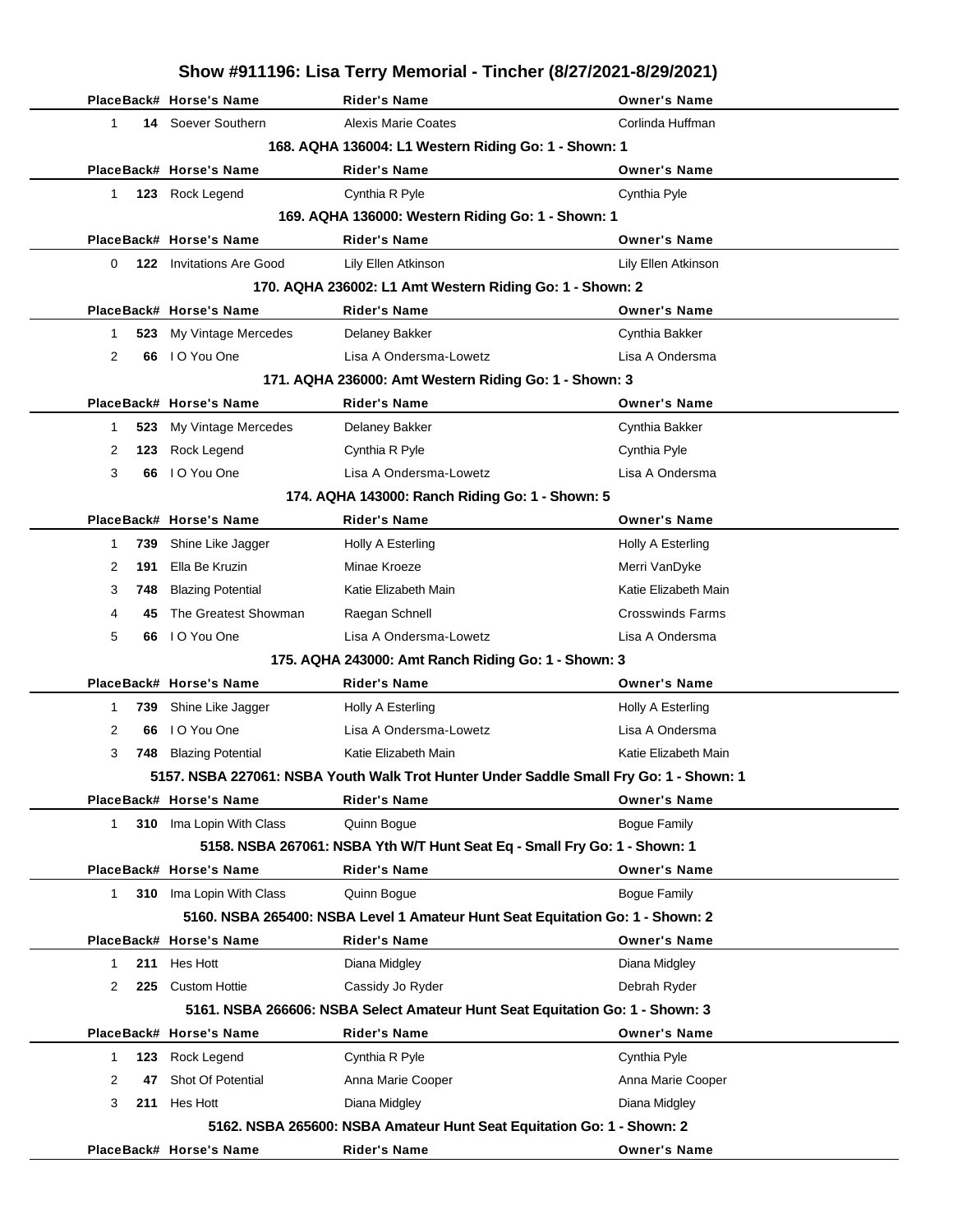|                      | 743 Mahoganee                                                                                                                           | 9015. AQHA 401500: Youth Reserve Champion Gelding Go: 1 - Shown: 5                  |                          |  |  |  |  |
|----------------------|-----------------------------------------------------------------------------------------------------------------------------------------|-------------------------------------------------------------------------------------|--------------------------|--|--|--|--|
| 1                    |                                                                                                                                         | Carli Kerns                                                                         | Tom Robertson            |  |  |  |  |
|                      | PlaceBack# Horse's Name                                                                                                                 | <b>Rider's Name</b>                                                                 | <b>Owner's Name</b>      |  |  |  |  |
|                      |                                                                                                                                         | 9014. AQHA 401400: Youth Grand Champion Geldings Go: 1 - Shown: 3                   |                          |  |  |  |  |
| 738<br>1             | <b>Elusive Pick</b>                                                                                                                     | Beverly Sue Koke                                                                    | Beverly Sue Koke         |  |  |  |  |
|                      | PlaceBack# Horse's Name                                                                                                                 | <b>Rider's Name</b>                                                                 | <b>Owner's Name</b>      |  |  |  |  |
|                      |                                                                                                                                         | 9013. AQHA 201500: Amt Reserve Champion Gelding Go: 1 - Shown: 8                    |                          |  |  |  |  |
| 1                    | 7 He Is The Exception                                                                                                                   | Laura Renee Perniciaro                                                              | Christopher J Perniciaro |  |  |  |  |
|                      | 9012. AQHA 201400: Amt Grand Champion Gelding Go: 1 - Shown: 4<br>PlaceBack# Horse's Name<br><b>Rider's Name</b><br><b>Owner's Name</b> |                                                                                     |                          |  |  |  |  |
|                      |                                                                                                                                         |                                                                                     |                          |  |  |  |  |
| $\mathbf{1}$         | 738 Elusive Pick                                                                                                                        | Tom Robertson                                                                       | Beverly Sue Koke         |  |  |  |  |
|                      | PlaceBack# Horse's Name                                                                                                                 | 9011. AQHA 101500: Reserve Champion Gelding Go: 1 - Shown: 7<br><b>Rider's Name</b> | <b>Owner's Name</b>      |  |  |  |  |
|                      | <b>7</b> He Is The Exception                                                                                                            | Tom Robertson                                                                       | Christopher J Perniciaro |  |  |  |  |
| $\mathbf{1}$         | PlaceBack# Horse's Name                                                                                                                 | <b>Rider's Name</b>                                                                 | <b>Owner's Name</b>      |  |  |  |  |
|                      |                                                                                                                                         | 9010. AQHA 101400: Grand Champion Geldings Go: 1 - Shown: 4                         |                          |  |  |  |  |
| 1                    | 784 Exacool                                                                                                                             | John Phillip VanDyke                                                                | Judy VanDyke             |  |  |  |  |
|                      | PlaceBack# Horse's Name                                                                                                                 | <b>Rider's Name</b>                                                                 | <b>Owner's Name</b>      |  |  |  |  |
|                      |                                                                                                                                         | 9007. AQHA 201300: Amt Reserve Champion Mare Go: 1 - Shown: 10                      |                          |  |  |  |  |
| 1                    | 771 Intrigueing                                                                                                                         | Jenni Kerns                                                                         | Carli Kerns              |  |  |  |  |
|                      | PlaceBack# Horse's Name                                                                                                                 | <b>Rider's Name</b>                                                                 | <b>Owner's Name</b>      |  |  |  |  |
|                      |                                                                                                                                         | 9006. AQHA 201200: Amt Grand Champion Mares Go: 1 - Shown: 6                        |                          |  |  |  |  |
| $\mathbf{1}$         | 784 Exacool                                                                                                                             | John Phillip VanDyke                                                                | Judy VanDyke             |  |  |  |  |
|                      | PlaceBack# Horse's Name                                                                                                                 | <b>Rider's Name</b>                                                                 | <b>Owner's Name</b>      |  |  |  |  |
|                      |                                                                                                                                         | 9005. AQHA 101300: Reserve Champion Mare Go: 1 - Shown: 9                           |                          |  |  |  |  |
| 771<br>1             | Intrigueing                                                                                                                             | Tom Robertson                                                                       | Carli Kerns              |  |  |  |  |
|                      | PlaceBack# Horse's Name                                                                                                                 | <b>Rider's Name</b>                                                                 | <b>Owner's Name</b>      |  |  |  |  |
|                      |                                                                                                                                         | 9004. AQHA 101200: Grand Champion Mares Go: 1 - Shown: 6                            |                          |  |  |  |  |
| 1                    | 739 Shine Like Jagger                                                                                                                   | Holly A Esterling                                                                   | Holly A Esterling        |  |  |  |  |
|                      | PlaceBack# Horse's Name                                                                                                                 | <b>Rider's Name</b>                                                                 | <b>Owner's Name</b>      |  |  |  |  |
|                      |                                                                                                                                         | 5175. NSBA 249600: NSBA Amateur Ranch Riding Go: 1 - Shown: 1                       |                          |  |  |  |  |
| 2                    | 45 The Greatest Showman                                                                                                                 | Raegan Schnell                                                                      | <b>Crosswinds Farms</b>  |  |  |  |  |
| 1<br>739             | Shine Like Jagger                                                                                                                       | Holly A Esterling                                                                   | Holly A Esterling        |  |  |  |  |
|                      | PlaceBack# Horse's Name                                                                                                                 | <b>Rider's Name</b>                                                                 | <b>Owner's Name</b>      |  |  |  |  |
|                      |                                                                                                                                         | 5174. NSBA 249300: NSBA Open Ranch Riding Go: 1 - Shown: 2                          |                          |  |  |  |  |
| 1                    | 123 Rock Legend                                                                                                                         | Cynthia R Pyle                                                                      | Cynthia Pyle             |  |  |  |  |
|                      | PlaceBack# Horse's Name                                                                                                                 | <b>Rider's Name</b>                                                                 | <b>Owner's Name</b>      |  |  |  |  |
|                      |                                                                                                                                         | 5171. NSBA 245600: NSBA Amateur Western Riding Go: 1 - Shown: 1                     |                          |  |  |  |  |
| $\mathbf 1$          | 123 Rock Legend                                                                                                                         | Cynthia R Pyle                                                                      | Cynthia Pyle             |  |  |  |  |
|                      | PlaceBack# Horse's Name                                                                                                                 | <b>Rider's Name</b>                                                                 | <b>Owner's Name</b>      |  |  |  |  |
|                      |                                                                                                                                         | 5168. NSBA 240100: NSBA Level 1 Western Riding Go: 1 - Shown: 1                     |                          |  |  |  |  |
| 1                    | <b>766</b> Best Motion Picture                                                                                                          | Dana Moody                                                                          | Linda K Moody            |  |  |  |  |
|                      | PlaceBack# Horse's Name                                                                                                                 | <b>Rider's Name</b>                                                                 | <b>Owner's Name</b>      |  |  |  |  |
|                      |                                                                                                                                         | 5165. NSBA 267300: NSBA Youth Hunt Seat Equitation - All Age Go: 1 - Shown: 1       |                          |  |  |  |  |
| 196<br>1<br>2<br>225 | That Blue Me Away<br><b>Custom Hottie</b>                                                                                               | Megan K Mahoney<br>Cassidy Jo Ryder                                                 | Debrah Ryder             |  |  |  |  |
|                      |                                                                                                                                         |                                                                                     | Megan Mahoney            |  |  |  |  |
|                      |                                                                                                                                         | Show #911196: Lisa Terry Memorial - Tincher (8/27/2021-8/29/2021)                   |                          |  |  |  |  |